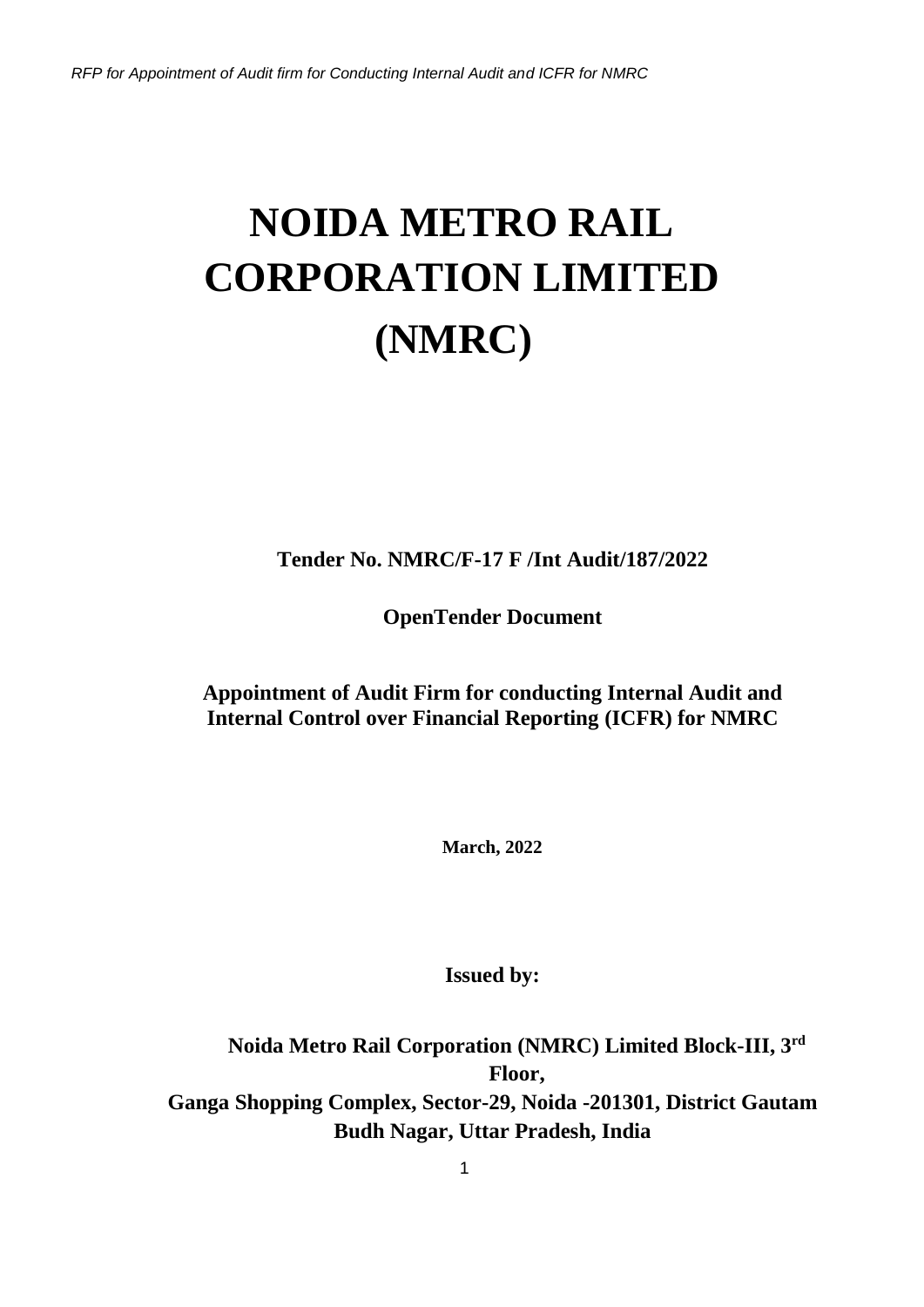# <span id="page-1-0"></span>**Disclaimer**

This Request for Proposal (RFP) Document (or "Tender") for **"Appointment of Audit Firm for Conducting Internal Audit and ICFR for NMRC"** contains brief information about the scope of work and selection process for the Bidder ( hereinafter referred to as 'the Consultant" or "the Tenderer" or "the Agency"). The purpose of the Document is to provide the Bidders with information to assist the formulation of their Bidding Documents.

While all efforts have been made to ensure the accuracy of information contained in this RFP Document, this Document does not purport to contain all the information required by the Bidders. The Bidders should conduct their own independent assessment, investigations and analysis and should check the reliability, accuracy and completeness of the information at their end and obtain independent advice from relevant sources as required before submission of their Bid/s. Noida Metro Rail Corporation Ltd. ("NMRC" or "the Corporation") or any of its employees or advisors shall incur no liability under any law, statute, rules or regulations as to the accuracy or completeness of the RFP Document.

NMRC reserves the right to change any or all conditions/information set in this RFP Document by way of revision, deletion, updating or annulment through issuance of appropriate addendum as NMRC may deem fit without assigning any reason thereof.

NMRC reserves the right to accept or reject any or all Bids without giving any reasons thereof. NMRC will not entertain or be liable for any claim for costs and expenses in relation to the preparation of the Bid/s to be submitted in terms of this RFP Document.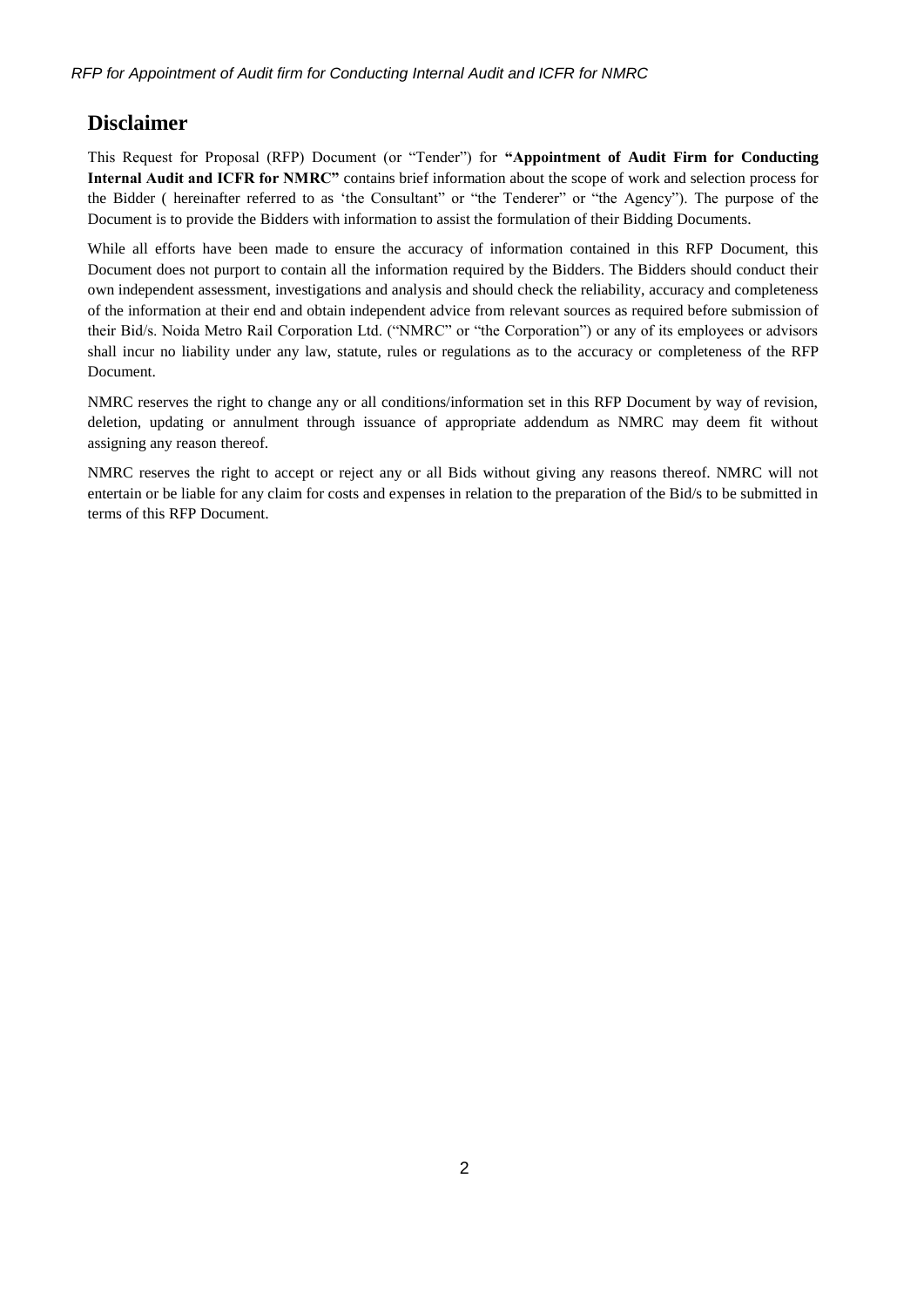# <span id="page-2-0"></span>**Glossary**

- a) "**Addendum / Amendment**" means any written amendment / addendum /corrigendum to this RFP, from time to time issued by NMRC to the prospective bidders
- b) **"Agreement"** means the Contract Agreement to be executed between NMRC and the Selected Bidder
- c) **"Applicable Laws"** means all the laws including local, state, national or other laws, brought into force and effect by Govt. of India, State Governments, local bodies, statutory agencies and any other, and rules / regulations / notifications issued by them from time to time. It also include judgments, decrees, injunctions, writs and orders of any court or judicial authority as may be in force and effected from time to time
- d) **"Bidder"** or **"Tenderer" or "Consultant"** means any entity which is a sole proprietorship firm, a partnership firm or a company, in title and assigns which is submitting its bid pursuant to RFP Documents
- e) **"Bid Due Date" means** Bid Submission end date and time given in the tender
- f) **"Earnest Money Deposit (EMD)"** means the refundable amount to be submitted by the Bidder along with RFP documents to NMRC
- g) **"ICFR"** means Internal Control over Financial Reporting
- h) **"Performance Bank Guarantee/ Security Deposit"** means interest free amount to be deposited by the Consultant with NMRC as per terms and conditions of Contract Agreement as a security against the performance of the Contract agreement
- i) **"NMRC"** means Noida Metro Rail Corporation Limited (or "Corporation" or "Employer")
- j) **"Party"** means Consultant or Corporation (together they are called **"Parties"**)
- k) **"Re. or Rs. or INR"** means Indian Rupee
- l) **"Selected Bidder"** means the bidder who has been selected by NMRC, pursuant to the bidding process for award of Contract

The words and expressions beginning with capital letters and defined in this document shall, unless repugnant to The context, have the meaning ascribed thereto hereinabove.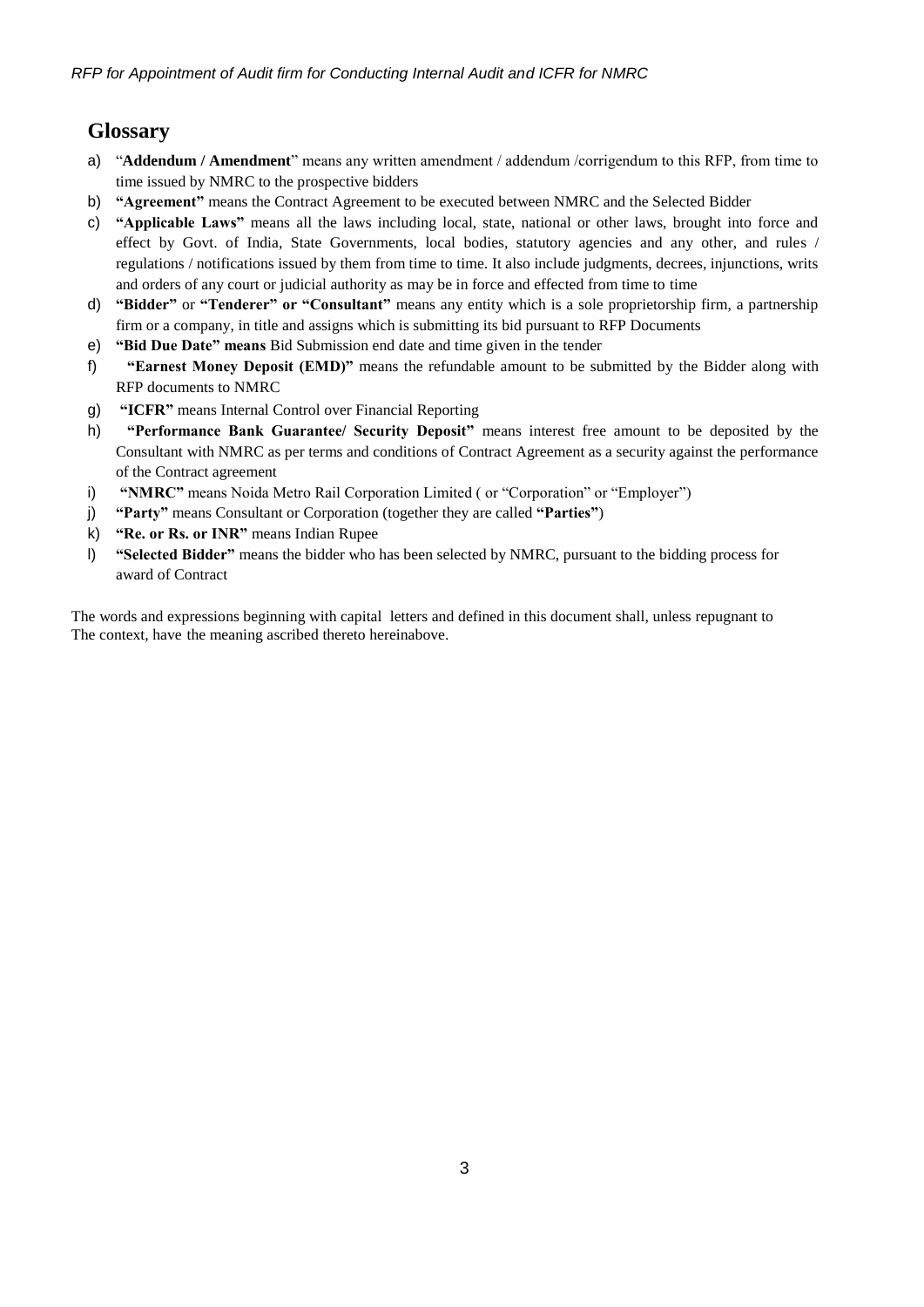| $\mathbf{1}$     | Name of the Bid                            | RFP for Appointment of Audit Firm for Conducting<br>Internal Audit and ICFR for NMRC                                                                                                                                                                                                                    |
|------------------|--------------------------------------------|---------------------------------------------------------------------------------------------------------------------------------------------------------------------------------------------------------------------------------------------------------------------------------------------------------|
| $\overline{c}$   | Time-period of contract                    | 3 year; Extension may be granted for 1 year                                                                                                                                                                                                                                                             |
| 3                | Method of selection                        | Quality cum Cost based Selection (QCBS) (60:40) on<br>short term open e-tender                                                                                                                                                                                                                          |
| 4                | <b>Bid Processing Fee</b>                  | Rs 2,360/- (Rupees Two Thousand Three Hundred Sixty<br>Only) through RTGS/NEFT only payable in favour of<br>Noida Metro Rail Corporation Limited.                                                                                                                                                       |
| 5                | <b>Earnest Money Deposit</b><br>(EMD)      | Rs. 16,000/- (Rupees Sixteen Thousand Only)                                                                                                                                                                                                                                                             |
| 6                | <b>Bid System</b>                          | Two Bid System (Technical and Financial)                                                                                                                                                                                                                                                                |
| 7                | Name of the Corporation<br>and Official    | General Manager/ Finance Noida Metro Rail Corporation,<br>Block-III, 3rd Floor, Ganga Shopping Complex, Sector-29,<br>Gautam Buddha Nagar, Noida 201301<br>Contact No.0120-4344483/84-230<br>Email: acnmrc@gmail.com<br>Website:www.nmrcnoida.com<br>Portal for Online Bidding: http:/etender.up.nic.in |
| $\,8\,$          | <b>Bid Validity Period</b>                 | 180 days                                                                                                                                                                                                                                                                                                |
| $\overline{9}$   | <b>Bid Language</b>                        | English                                                                                                                                                                                                                                                                                                 |
| $\overline{10}$  | <b>Bid Currency</b>                        | <b>INR</b>                                                                                                                                                                                                                                                                                              |
| 11               | <b>Key Dates</b>                           | Schedule                                                                                                                                                                                                                                                                                                |
| (a)              | <b>Issue of Bid</b>                        | 11/03/2022                                                                                                                                                                                                                                                                                              |
| $\overline{(b)}$ | Pre-bid Meeting                            | 22/03/2022, 1100 hrs (IST)                                                                                                                                                                                                                                                                              |
| (c)              | Last date of receipt of<br>Pre-bid queries | 22/03/2022, 1700 hrs (IST)                                                                                                                                                                                                                                                                              |
| (d)              | Last date of issuing<br>amendment, if any  | 28/03/2022, 1700 hrs (IST)                                                                                                                                                                                                                                                                              |
| (e)              | Last Date of Bid<br>Submission             | 31/03/2022 up to 1500 hrs (IST)                                                                                                                                                                                                                                                                         |
| (f)              | Date of Technical Bid<br>Opening           | 01/04/2022, 1100 hrs (IST)                                                                                                                                                                                                                                                                              |
| $\overline{12}$  | Consortium to be allowed                   | N <sub>o</sub>                                                                                                                                                                                                                                                                                          |
| 13               | Sub-contracting is<br>allowed              | N <sub>o</sub>                                                                                                                                                                                                                                                                                          |
| 14               | Account details                            | For Bid processing fee & EMD<br>State Bank of India (04077) - Sector 18, Noida Gautam<br>Budh Nagar, UP - 201301<br>IFSC Code: SBIN0004077 A/c No. 37707840592<br>Noida Metro Rail Corporation Ltd.                                                                                                     |

Contact For:

1) Query related to Technical Issue:120-4001002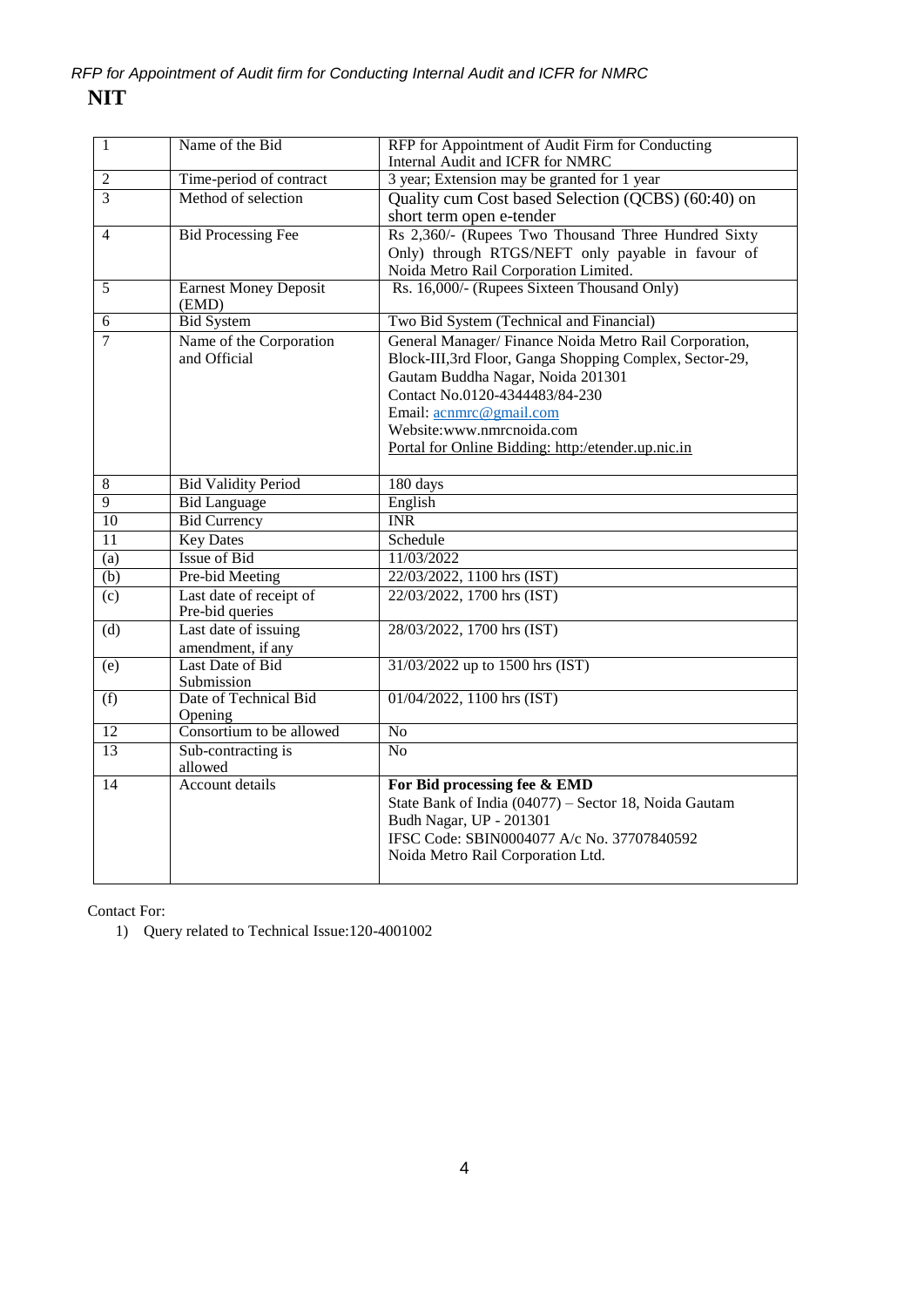# **Content**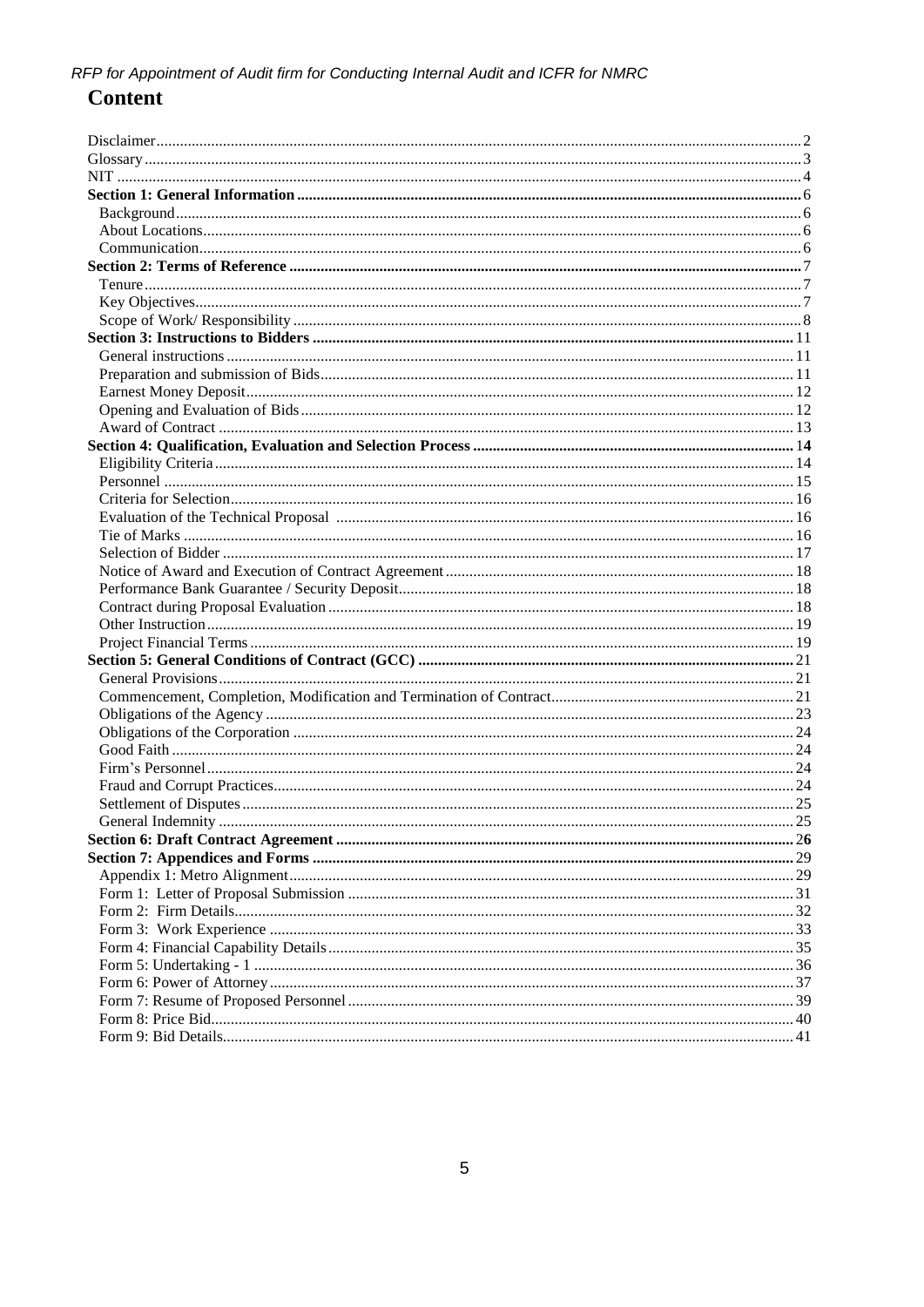# <span id="page-5-0"></span>**1. Section 1: General Information**

## <span id="page-5-1"></span>**Background**

- a. Noida and Greater Noida are being developed as the satellite towns to New Delhi and more and more people from Delhi and other areas are shifting to these towns in search of fresh air, greenery and better infrastructure. There is a need of providing an efficient, reliable and comfortable transportation system for the population intending to settle in these towns and also the public coming to these areas for education, service and business.
- b. Noida Metro Rail Corporation is a Special Purpose Vehicle (SPV) formed by Noida and Greater Noida Authorities for planning and executing urban transport projects in Noida, Greater Noida regions. The Corporation desires to provide a world-class Public Transportation System with state-of-the-art technology. As such, the overarching criterion for setting up of the Corporation is to help create an efficient, safe, reliable, economical and affordable public transport system.
- c. An elevated metro line between Noida and Greater Noida is already under advanced stages of construction.
- d. NMRC invites Bids for selection of Internal Auditor for NMRC.
- e. In this regard, the Corporation invites the limited tender.
- f. NMRC will shortlist the Bidders on the basis of evaluation criteria mentioned in this RFP Document. On the basis of the minimum evaluation criteria, qualified Bidders will be shortlisted and Financial proposal of only qualified Bidders will be opened.

## <span id="page-5-2"></span>**About Locations**

The metro corridor is 29.7 km long and is known as Noida Greater Noida Metro Rail Corridor. It comprises 21 metro stations starting from Noida Sector 71 in Noida and ends up at Depot Station in Greater Noida. The map is i[n 7.1 Appendix 1: Metro Alignment.](#page-28-0)

## <span id="page-5-3"></span>**Communication**

All communications should be addressed to -

General Manager(Finance ) Noida Metro Rail Corporation (NMRC) Limited Block-III, 3rd Floor, Ganga Shopping Complex, Sector-29, Noida -201301 District Gautam Budh Nagar, Uttar Pradesh Email: [acnmrc@gmail.com](mailto:acnmrc@gmail.com)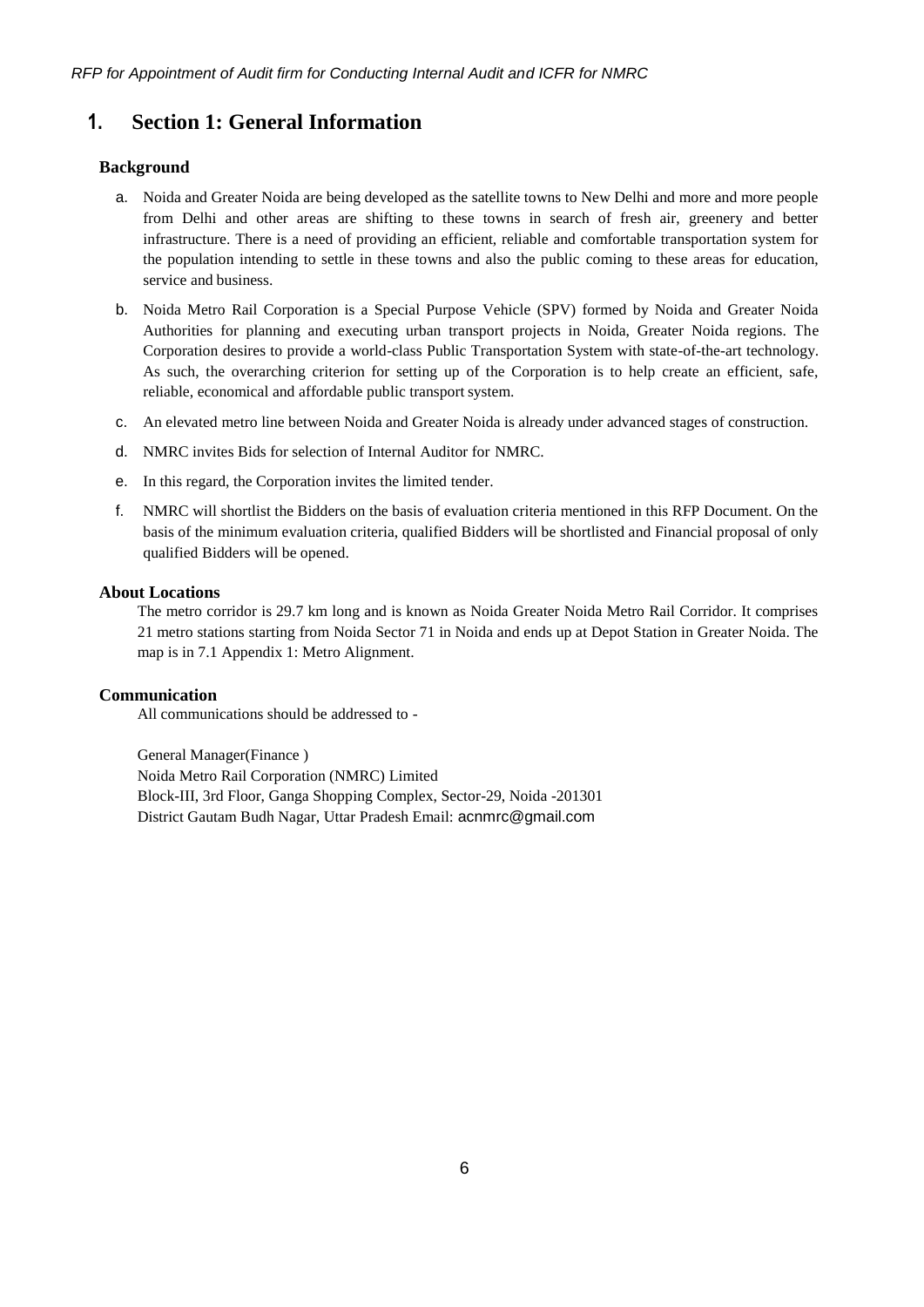# <span id="page-6-0"></span>**2. Terms of Reference**

#### <span id="page-6-1"></span>**2.1 Tenure**

The Corporation intends to appoint a consultant for providing internal audit services on a contractual basis to NMRC for a period of 3 (Three) year, which may be extended for a further period of 1 (one) year on mutual agreement and subject to satisfaction of Service.

Planning: The Internal Auditor should develop and document a plan for each Internal Audit engagement to help him, conduct the engagement in an efficient and timely manner and as per the pronouncement of the Institute of Chartered Accountants of India. The firm shall provide the audit schedule well in advance (at least one week before start of audit) for proper arrangements for audit.

#### <span id="page-6-2"></span>**2.2 Key Objectives**

- a. To ensure voucher / evidence based payments to improve transparency.
- b. To ensure accuracy and timeliness in maintenance of books of accounts and financial reporting.
- c. To ensure adequacy and accuracy of periodical financial statements.
- d. To ensure compliance with laid down systems, procedures and policies.
- e. To assess, establish & improve efficiency of operations and overall internal control systems for prevention of frauds.
- f. To confirm on the reliability and integrity of financial and operational information.
- g. To shorten the interval between transaction and its examination by an independent person not involved in its documentation.
- h. To perform substantive checking in key areas and on the spot rectification of deficiencies to prevent the incidence of serious errors and fraudulent manipulations.
- i. To supplement the efforts of the organization in carrying out simultaneous internal checks of the transactions and compliance with the laid down systems and procedures of the organization.
- j. To supervise day to day accounting of payments & receipts of revenue and capital nature as per the various contract terms.
- k. To ascertain the integrity and reliability of financial and other information provided to management and stakeholders, including that used in decision making.
- l. To review the efficacy, adequacy and application of accounting, financial and operating controls and thereby ensure the accuracy of the books of accounts;
- m. To verify that the system of internal check and internal control is effective in design and operation.
- n. To verify that the system of internal check and internal control is effective in design and operation in order to ensure the prevention of and early detection of defalcations, frauds, misappropriations and misapplications;
- o. To identify areas of significant inefficiencies in existing systems and suggest necessary remedial measures;
- p. To be involved in physical verification of assets of the company once in a year by 31st March as per detailed programme promulgated by the company.
- q. To check all items of Revenue/income and expenses/Expenditure on concurrent basis for their accuracy and reliability.
- r. The audit compliance includes the 100% audit of vendors' bill and complete & detailed audit verification of the final bill of the contractors for the project activity within the time frame as per NMRC existing policy & procedures. The guidelines issued by Institute of Chartered Accountant of India on various standard on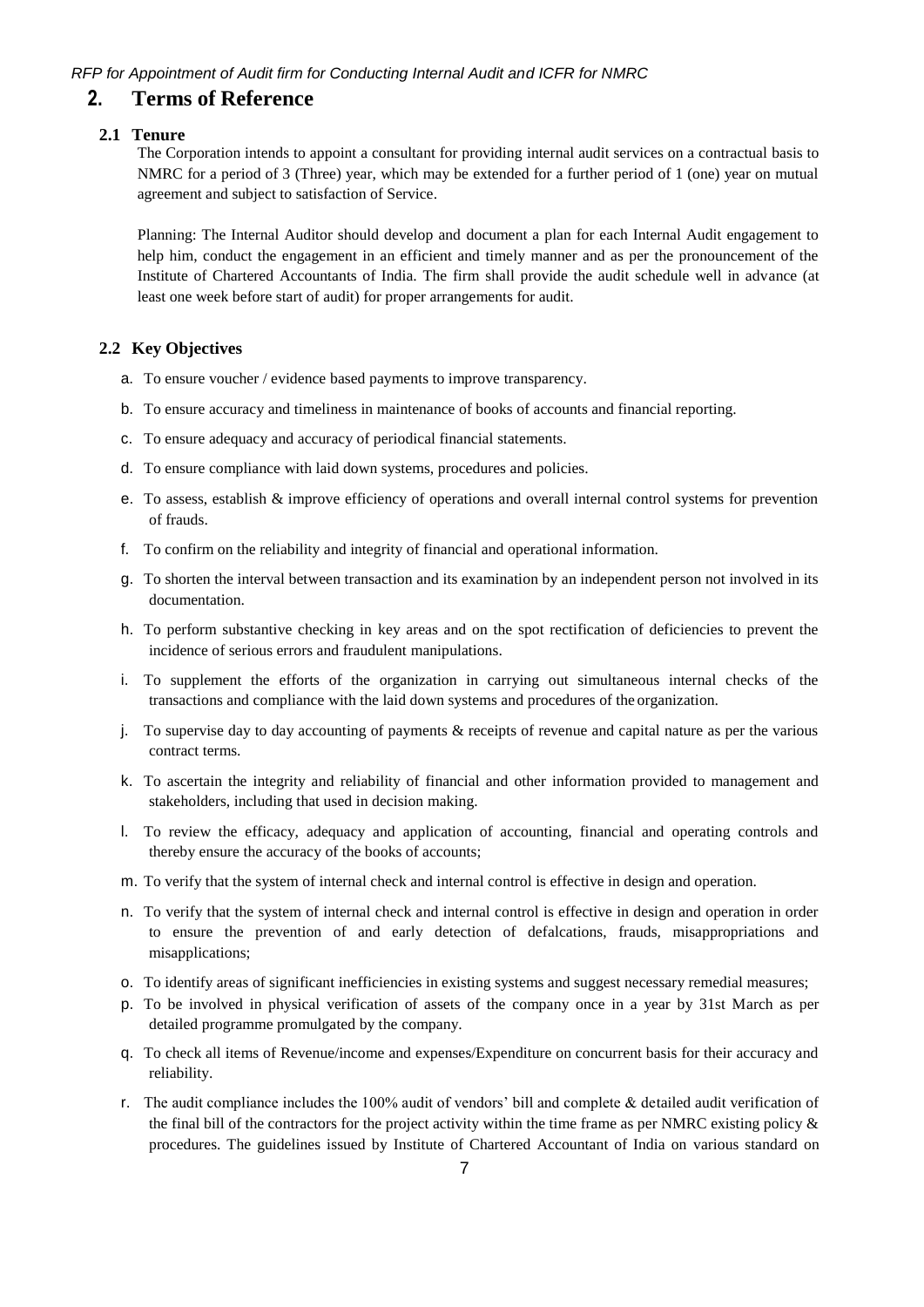Auditing as amended from time to time may also be followed in this regards

- To verify and scrutinize payments to contractors with reference to respective agreements and adjustment thereof while accounting for the work done by them and ensure those deductions in respect of mobilization & other advances, statutory deductions, etc. are correctly made from the bills. Also verify that all accounts are reconciled from time to time.
- To verify work-in-progress with reference to field records such as Interim payment certificates and certification of progress issued by the executive, quantum of work-in-progress recorded should be compared with work orders/ contracts and subsequent approvals for variations, to ensure that payments are duly authorized.
- To check that adjustments for returns, shortages, damages and unserviceable stores and materials at sites are properly made.
- To ensure compliance of all contract/agreement conditions pertaining to finance and accounts, taxation and other applicable commercial laws/provisions.
- To review terms and conditions of tender documents and agreements, verification of bank guarantees, insurance policies and specific emphasis to be given on final payments.
- To plug loopholes, which might have creeped in the system due to passage of time and complacency on the part of persons particularly, engaged in financial concurrences, release of payments, updating accounting records, authorizations as per Financial Accounting System etc.
- s. Additional objectives, if any, as would be deemed fit by the management.
- t. Any other issue or matter referred by the management for detailed Checking from time to time including pre-audit in any area of finance and accounts in the time frame given by the management.

#### <span id="page-7-0"></span>**2.3 Scope of Work / Responsibility**

The Internal Audit Service will consider the adequacy of controls, necessary to secure propriety, economy, efficiency and effectiveness in all areas. It will seek to confirm that management have taken the necessary steps to achieve these objectives and manage the associated risks.

The scope of Internal Audit work should cover all project, operational and management control and should not be restricted to the audit of systems and controls necessary to form an opinion on the financial statements. The Selected Bidder has to conduct internal audit for the period from 01.04.2020 to 31.03.2021.

The audit will be carried out in accordance with the relevant standards of auditing and will include such tests and controls as the auditor considers necessary under the circumstances. The scope & responsibilities of the Internal Audit function includes both in the project phase and the operational phase.

The responsibilities of the Internal Auditors shall include reporting on the adequacy of internal controls, the accuracy and propriety of transactions, the extent to which assets are accounted for and safeguarded, the level of compliance with financial norms and procedures for the operational guidelines.

The Scope of work given below is illustrative and not exhaustive. There might be addition or deletion depending on the circumstances which shall have to be factored in the scope of work.

#### **2.4 Internal Audit (Quarterly Basis)**

- a. To undertake cash , bank and ledgers reconciliation
- b. To verify all vouchers
- c. To verify the adequacy and accuracy of accounting, financial controls including application of accounting standard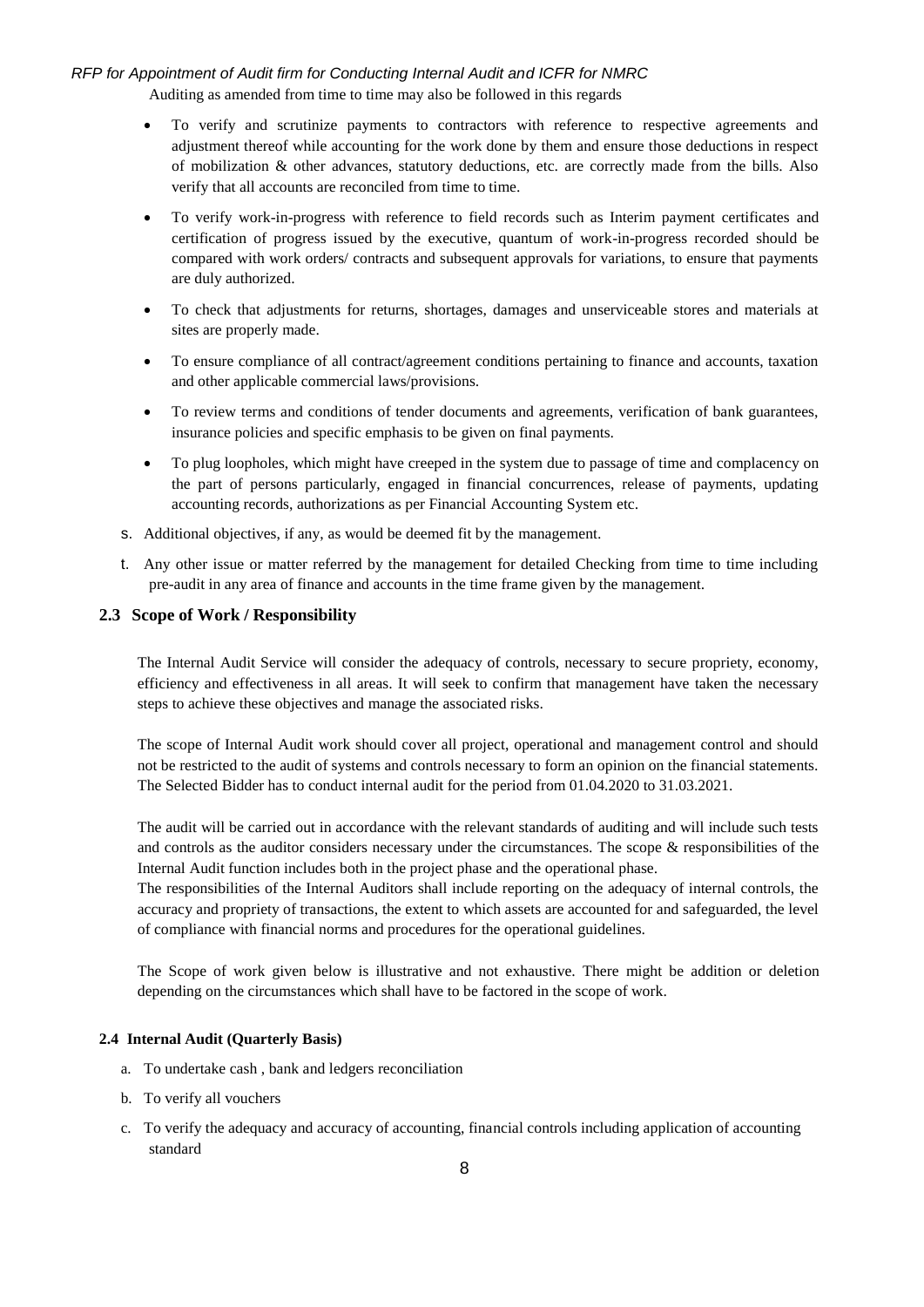- d. To identify areas of significant inefficiencies in existing systems and suggest necessary remedial measures;
- e. To check the adjustments for returns, shortages, damages, and unserviceable stores and materials at sites are properly made.
- f. To check on revenue management such as on:
	- Interest Receivables
	- Other Incomes
	- Sale of tender Doc
	- Sale of other items
	- Fare Box Revenue (Daily Collection Reports verification)
	- Revenue collected in advance –( unutilized fare box revenue/ smart card etc.)
	- Revenue collection from City Bus Service
	- Non fare box revenue (Rental Income from Property, Advertisement & Hoarding, Other Incomes Advance etc.)
	- All direct and indirect income from both project of NMRC
- g. To review the RFQ Procedure & Processes
- h. To review the relevant Agreements, transactions, documents and other records maintained.
- i. To verify services outsourced and related documentations.
- j. To ensure compliance with Indian Contract Act, 1872, Companies Act, 2013, Foreign Exchange Management Act, 1999, GST and Other applicable taxes.
- k. To ensure Compliance with Indian Accounting Standards.
- l. To ensure correct reporting as required under Income Tax Act, 1961.
- m. To suggest cost savings measures.
- n. To sugest compliance with Labour Laws, Labour Cess Remittance / Filings, ESI compliance / Remittance & Filing, PF remittance / filing.
- o. To highlight deviations and suggesting areas of improvement.
- p. To carry out the compliance audit on pending issues

#### **q. Regulatory compliances**

- i. To check the matters related with Grants and Borrowings verify the utilization of grants and borrowings.
- ii. To review the regulatory compliance framework and provide suggestions on post review.

#### **r. O&M related expenditures**

- i. Stores items
- ii. Capital Expenditures
- iii. Energy Electricity / Diesel / Solar
- iv. Water procurement
- v. Salary
- vi. All vendors payments related to O&M House Keeping,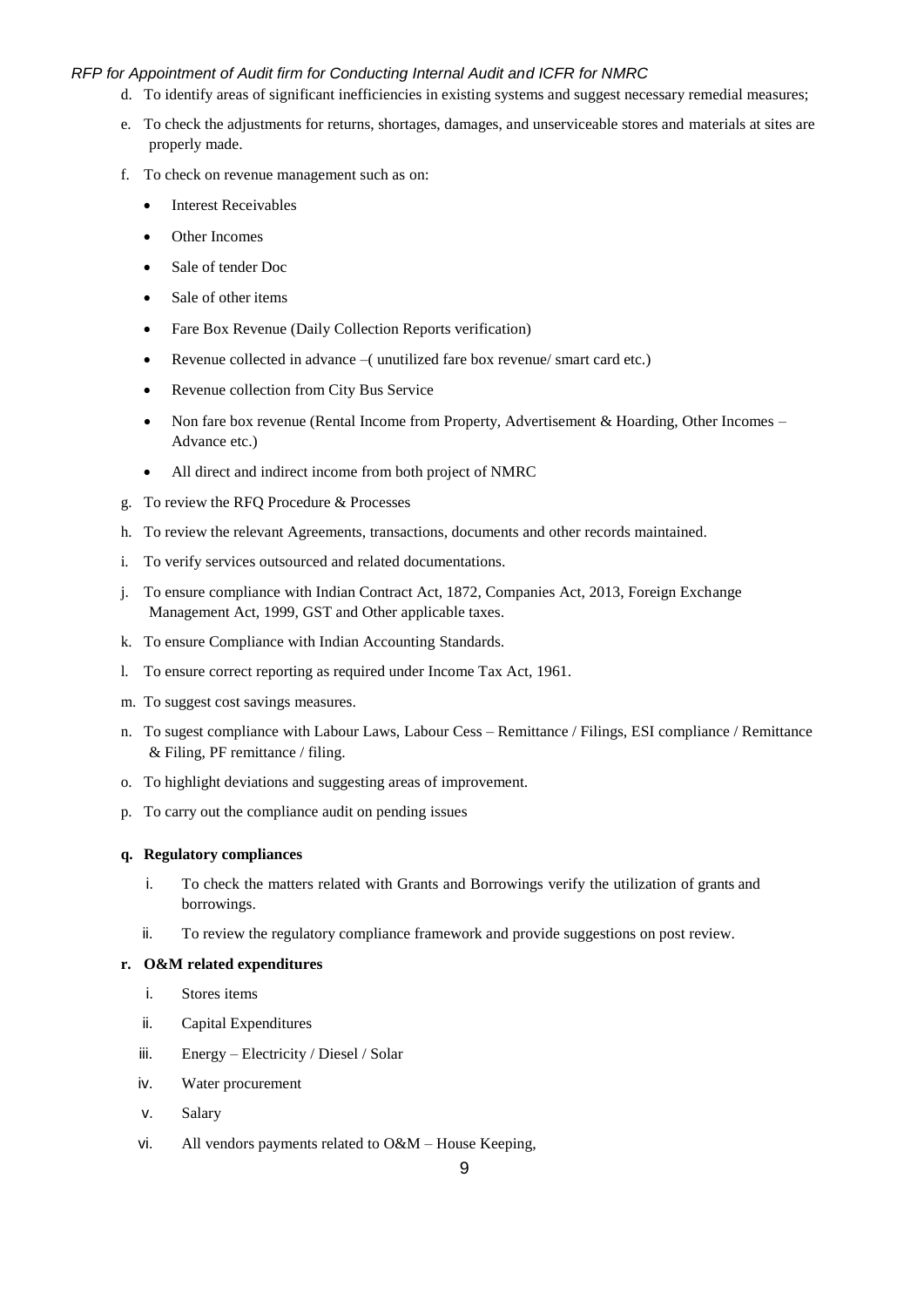- vii. Facility management, Security, CRM etc
- viii. Imprest Management Depot / Stations
- ix. Repairs & Maintenance
- x. Insurance
- xi. Any other recurring and non-recurring expenses relating to O&M
- s. To verify the adequacy and accuracy of accounting, financial controls including application of accounting standard.
- t. To verify latest trial balance available at the time of Audit.
- u. To verify Transactions properly recorded, documented and vouched.
- v. To verify Revenue Leakage if any.
- w. To spot rectification of the irregularities and implementation of system and procedure.
- x. To verify other employee benefit related matters.
- y. To verify HR & Administration related processes and decisions.
- z. To provide suggestions on Finance, HR and Administration forimprovement.
- aa. To certify the Statement of Expenditure
- bb. To carry out Compliance audit of pending observations and to issue Compliance Certificate thereon, on Quarterly basis.
- cc. To verify maintenance of fixed assets register showing particulars, including quantitative details and situations of fixed assets.

#### **dd. Audit of Physical verification of assets (yearly basis)**

- Physical verification of all the assets installed at various locations of NMRC
- Reconciliation of amount with Books of Account.

The scope of work is inclusive but not limited to above activities. The Consultant is supposed to work in Noida, Gautam Budh Nagar as per NMRC's requirements. The locations are earmarked in the map - [7.1](#page-28-0)  [Appendix 1: Metro Alignment.](#page-28-0)

For detailed information about income & Expenditure may be accessed from NMRC official website from Annual Report section at <http://www.nmrcnoida.com/Downloads/AnnualReport>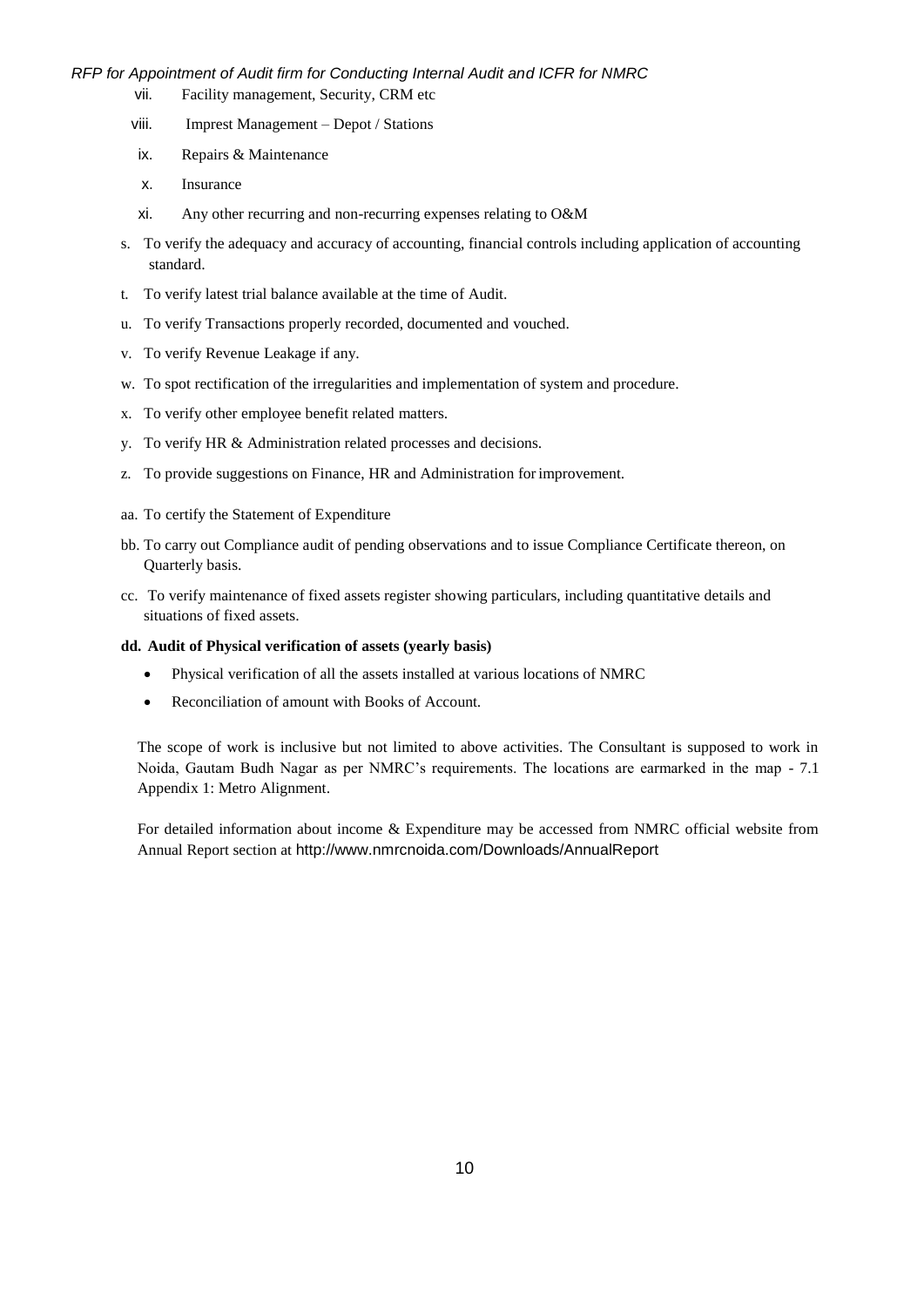# <span id="page-10-1"></span><span id="page-10-0"></span>**3. Section- 3: Instructions to Bidders**

#### **General instructions**

a. A Bidder is eligible to submit only one Tender. Any Bidder, which submits or participates in more than one tender/proposal would be disqualified.

#### **3.1 Bid Document / Tender processing Fee**

- a. The tenderer shall bear all costs associated with the preparation and submission of its Bid and Noida Metro Rail Corporation Ltd. ("NMRC" or "the Corporation"), will in no case be responsible or liable for these costs, regardless of the conduct or outcome of the Bid process.
- b. The tenderers shall have to pay cost of bid document/ Tender processing fee of as mentioned in NIT through RTGS/NEFT only payable in favour of Noida Metro Rail Corporation Limited in the A/c No. mentioned in NIT. The copy of RTGS/NEFT receipt with transaction Id certified by the same bank must be enclosed along with the Bid. This cost of bid document/ Tender processing fee as mentioned in NIT will be nonrefundable/adjustable.

#### **3.2 Preparation and submission of Bids**

#### **Language of Bid**

The Bid prepared by the Bidder, as well as all correspondence and documents relating to the Bid exchanged by the Bidder and NMRC shall be written in English language. Only English numerals shall be used in the Bid.

#### <span id="page-10-2"></span>**Submission of Bid online on UP portal at** http:/etender.up.nic.in

- **a.** The technical bid has to be submitted "**online**", which shall be marked as **"TechnicalBid".**
- **b.** The financial bid has to be submitted "**Online**", which shall be marked **as "FinancialBid".**
- c. Once the Bid submission date and time is over, the Bidders cannot submit their Bid. For delay in submission of Bid due to any reasons, the Bidders shall only be held responsible.
- d. Physical submission will not be entertained.

#### **NMRC's right to accept any Bid and to reject any or all Bids**

- a. Notwithstanding anything contained in this Bid, NMRC reserves the right to accept or reject any Bid and to annul the Selection Process and reject all Bids, at any time without any liability or any obligation for such acceptance, rejection or annulment, and without assigning any reasons thereof.
- b. NMRC reserves the right to reject any Bid if:
	- At any time, a material misrepresentation is made or uncovered, or
	- The Bidder does not provide, within the time specified by NMRC, the supplemental information sought by NMRC for evaluation of the Bid.
- c. Such misrepresentation/ improper response may lead to the disqualification of the Bidder. If such disqualification /rejection occurs after the Bid have been opened and the highest/lowest ranking (as specified in tender) Bidder gets disqualified / rejected, then the NMRC reserves the right to consider the next best Bidder, or take any other measure as may be deemed fit in the sole discretion of NMRC, including annulment of the Selection Process.
- d. 3.3 Period of validity of Bid
- e. Bid shall remain valid for 180 days after the date of Bid opening prescribed by NMRC. A Bid valid for a shorter period shall be rejected by NMRC as non-responsive.
- f. In exceptional circumstances, NMRC may solicit the Bidder's consent to an extension of the period of Bid validity. The request and the response thereto shall be made in writing.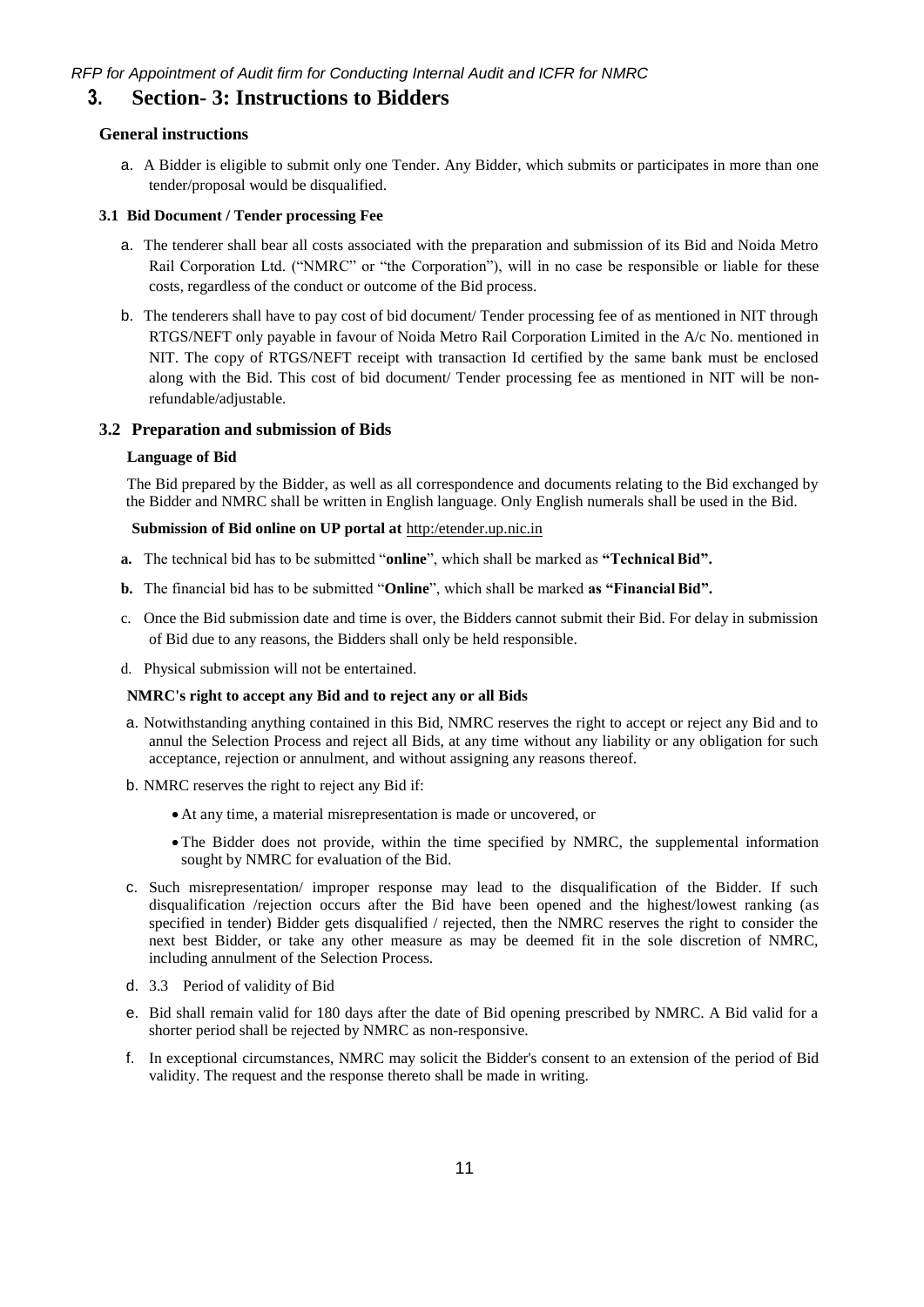# <span id="page-11-0"></span>**3.4 Earnest Money Deposit**

- a. The tenderer shall furnish, as part of its Bid, a Bid security/ EMD as stated in NIT in form of NEFT/RTGS only in favour Noida Metro Rail Corporation Limited in the A/c No. mentioned in **NIT**. The copy of NEFT/RTGS receipt of Security/ EMD with transaction Id must be enclosed along with the Bid. Tender without Earnest Money in the prescribed form, will not be accepted.
- b. Any Bid not secured in accordance with above shall be treated as non-responsive and rejected by NMRC.
- c. Unsuccessful Bidder's EMD will be returned within 45 days of opening of the Price Bid in case of Conclusion or discharge of the tender.
- d. No interest will be paid by the Corporation on the Earnest Money Deposit.
- e. The successful Bidder's Bid EMD will be adjusted with Performance Bank Guarantee, if applicable, to be submitted by the Bidder upon signing the contract.
- f. The EMD may be forfeited.
- i. If Bidder (a) withdraws its Bid during the period of Bid validity specified by the Bidder on the bid form: or (b) does not accept the correction of errors or (c) modifies its Bid price during the period of Bid validity specified by the Bidder on the form.
- ii. In case of a successful Bidder, if the Bidder fails to sign the contract with the Corporation.

#### <span id="page-11-1"></span>**3.5 Opening and Evaluation of Bids**

#### **Opening of technical Bid**

- a. NMRC will open all technical Bids, in the presence of Bidder`s representatives on the prescribed date of opening. The Bidder's representatives who are present shall submit the letter to NMRC on the letter head of the company stating that the representative (name) is authorized to attend the meeting (Please note – The representative is required to carry a copy in all meetings). He / She shall sign a register evidencing their attendance at NMRC. In the event of the specified date Bid opening being declared a holiday for the Corporation, the bids shall be opened at the appointed time and place on the next working day.
- b. The Bidder who is participating in Bid should ensure that the RTGS/NEFT of Bid Processing Fee and EMD (as the case may be) must be submitted in the prescribed account of NMRC within the duration (strictly within opening & closing date and time of individual Bid) of the work as mentioned in Bid notice, otherwise, in any case, Bid shall be rejected.

#### **Opening of financial Bid**

- a. After evaluation of technical Bid, through the evaluation committee NMRC shall notify those Bidders whose technical Bids were considered non-responsive to the conditions of the contract and not meeting the technical specifications and qualification requirements indicating that their financial Bids will not be opened.
- b. NMRC will simultaneously notify the Bidders, whose technical Bids were considered acceptable to the Corporation. The notification may sent by e-mail provided by Bidder.
- c. The financial Bids of technically qualified Bidders shall be opened in the presence of technically qualified bidders who choose to attend. The date and time for opening of financial bids will be communicated to the technically qualified Bidders subsequently after completion of technical bids evaluation through e-mail provided by the Bidder.

#### **3.6 Confidentiality**

a. Information relating to the examination, clarification, evaluation, and recommendation for the Bidders shall not be disclosed to any person who is not officially concerned with the process or is not a retained professional advisor advising NMRC in relation to or matters arising out of, or concerning the Bidding Process. Any effort by a Bidder to exert undue or unfair influence in the process of examination, clarification, evaluation and comparison of Proposal shall result in outright rejection of the offer, made by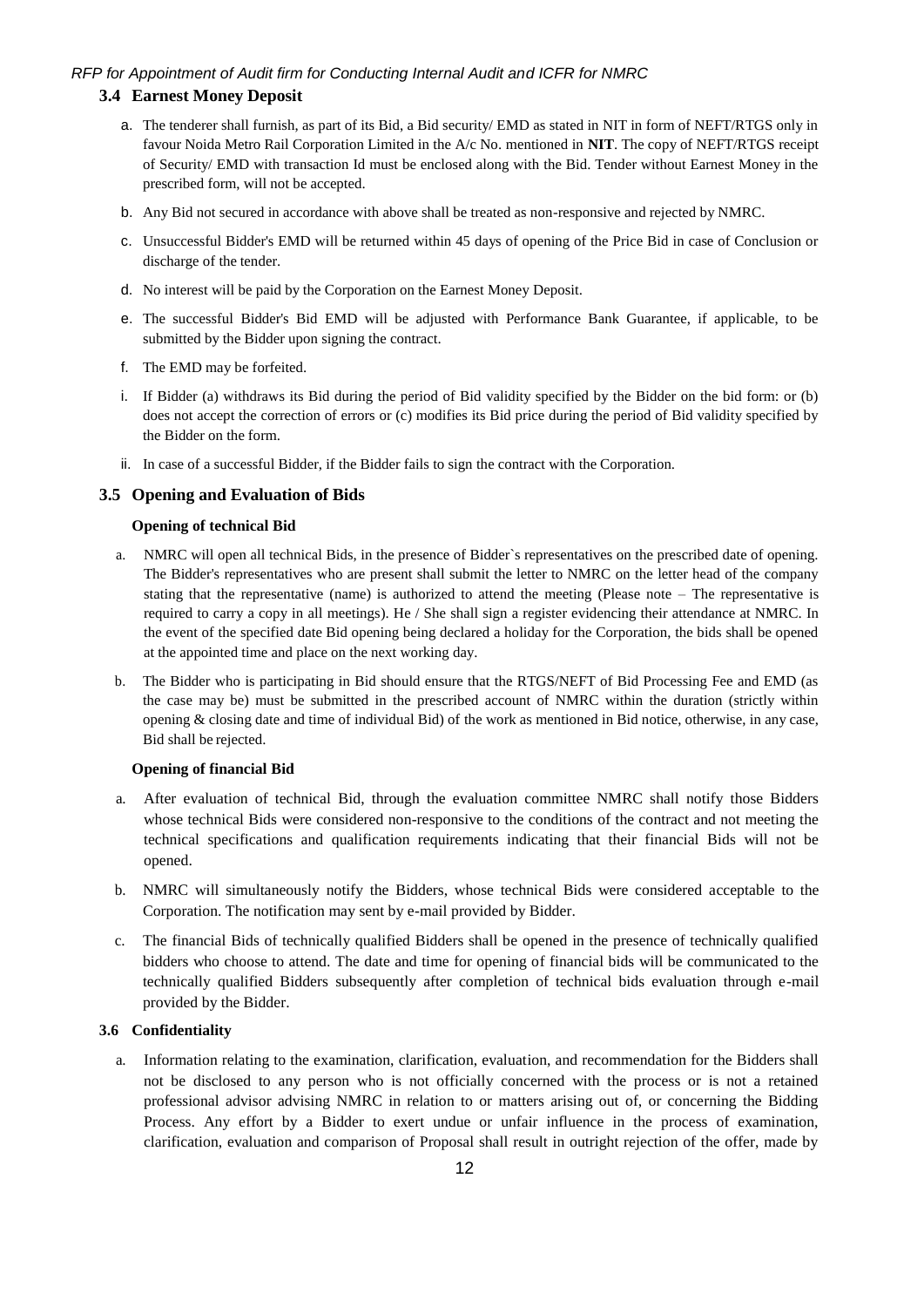b. NMRC shall treat all information, submitted as part of Bid, in confidence and shall require all those who have access to such material to treat the same in confidence. NMRC may not divulge any such information unless it is directed to do so by any statutory entity that has the power under law to require its disclosure or is to enforce or assert any right or privilege of the statutory entity and/ or NMRC or as may be required by law or in connection with any legal process.

#### <span id="page-12-0"></span>**3.7 Award of Contract**

#### **Award Criteria**

- a. NMRC will award the contract as per evaluation criteria stated in the RFP Document.
- b. NMRC will award the contract to the successful Bidder whose bid has been determined to be responsive to all the conditions of the contract and meeting the eligibility requirement of the bidding document.

#### **Notice of Award (NOA)**

- a. Prior to the expiration of the period of Bid validity, NMRC will notify the successful Bidder in writing, by letter/e-mail/fax, that its Bid has been accepted.
- b. The acceptance of NOA will constitute the formation of the contract.

## **3.8 Signing of contract**

At the same time as NMRC notifies the successful Bidder that its Bid has been accepted, the successful Bidder shall have to sign the contract agreement with relevant document as mentioned in the RFP. The agreement draft along with other related terms and conditions will be same as furnished in this Bid.

#### **3.9 NMRC's right to accept any Bid and to reject any or all Bids**

<span id="page-12-1"></span>NMRC reserves the right to accept or reject any Bid, and to annul the Bid process and reject all Bids at any time prior to contract award, without thereby incurring any liability to the affected tenderer or tenderers.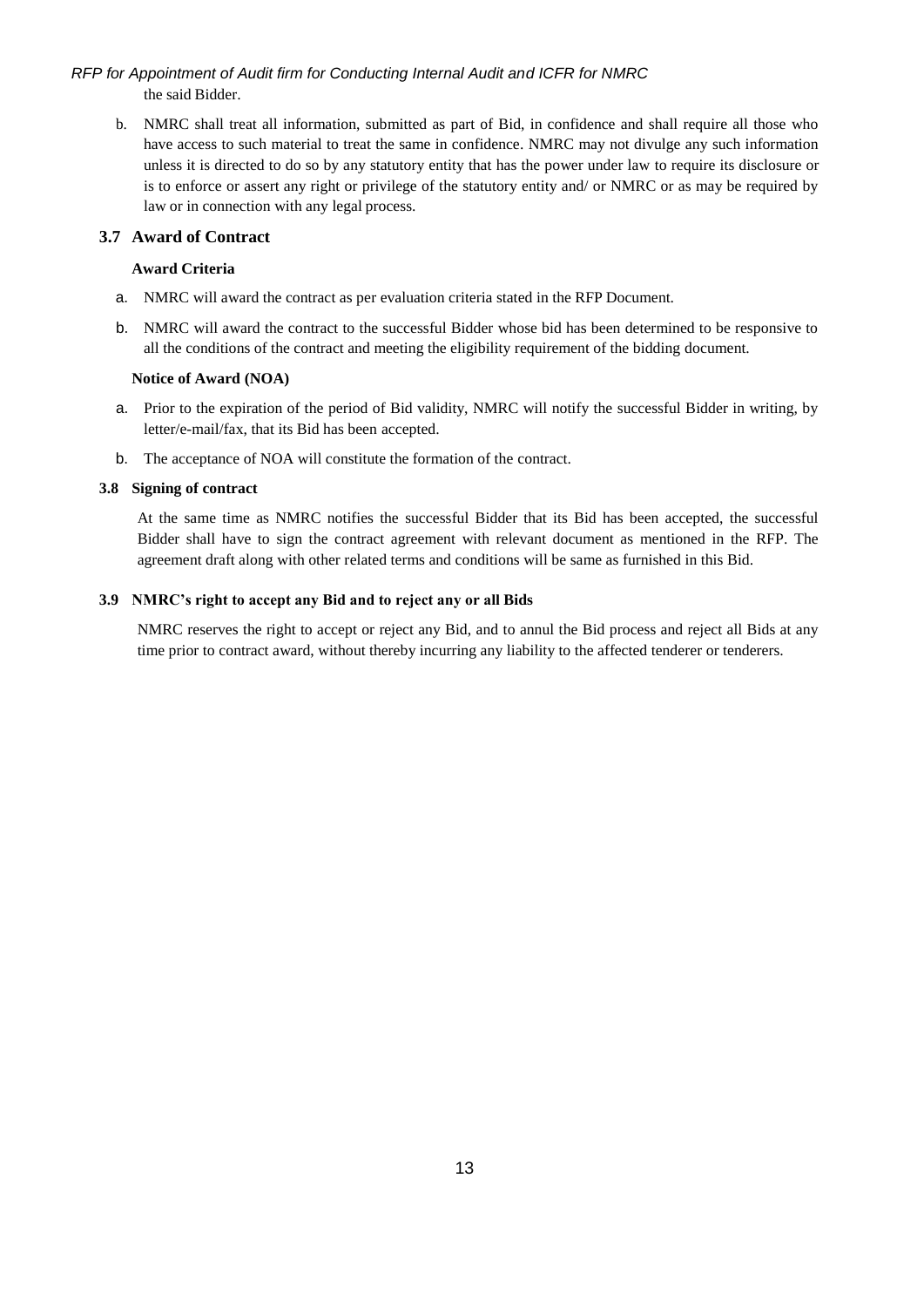# 4. **Section 4: Minimum Eligibility Criteria/Minimum Technical and Financial Criteria**

- <span id="page-13-0"></span>4.1 The Bidder's competence and capability is proposed to be established by the following parameters. The Bidder should meet all the criteria given in this section.
	- a. The Bidder firm must be empanelled with Institute of Chartered Accountants of India (ICAI) or **Institute of Cost Accountants of India(ICAI)** and Comptroller and Auditor General of India (CAG) and should have a minimum experience of 20 (Twenty) years. The Cut-off date for ascertaining experience shall be  $31<sup>st</sup>$  March, 2021.
	- b. The Principal Partner/Proprietor/Individual in full time practice, under whose supervision the work will be carried out, in the firm should have continuous (without any break) experience of 20 (Twenty) years (post qualification) in relevant field (i.e. Statutory or Internal Audit).The Cut-off date for ascertaining experience shall be 31st March, 2021.
	- c. The Bidder should have minimum average annual turnover of Rs. 75,00,000 (Rupees Seventy Five Lakh only) in the last 3 (three) Financial Years (2018-2019, 2019-20, 2020-21) preceding the Bid Due Date.
	- d. The Applicant must have operational office in Gautam Budh Nagar/ NCR.
	- e. The Bidder should not have been blacklisted/ debarred /declared ineligible for corrupt and fraudulent practices by the Govt. of India, State Govt./ Reserve Bank of India (RBI)/ Institute of Chartered Accountants of India/Institute of Cost Accountants of India and should not have any disciplinary proceedings pending against the applicant firm or any of the partner with Institute of Chartered Accountants of India/Institute of Cost Accountants of India / RBI in last five (5) financial years.

## Please Note:

- a. No consortium is allowed.
- <span id="page-13-2"></span>b. The Bidder shall also furnish the following:
	- a. For above criteria 4.1a
		- i) Valid proof of existence of legal entity
		- ii) Provide details as per [Form 2: Firm](#page-30-0) Details
	- b. For above criteria 4.1.b
		- i) CV to demonstrate the required experience as per [Form 7: Resume of Proposed](#page-37-0) [Personnel](#page-37-0)
		- ii) Power of Attorney n the name of Team Leader, as per Form 6: Power of Attorney
	- c. For above criteria 4.1.c
		- i) A statement in Form 4: Financial Capabilities details
	- d. For above criteria 4.1.d
		- i) Copy of GST-Registration certificate.
		- ii) Registration certificate of office in Delhi/ NCR / Lease Agreement / Electricity Bill etc. in the name of the Bidder or firm.
	- e. For above criteria 4.1.e

<span id="page-13-3"></span><span id="page-13-1"></span>[Form 5: Undertaking](#page-34-0)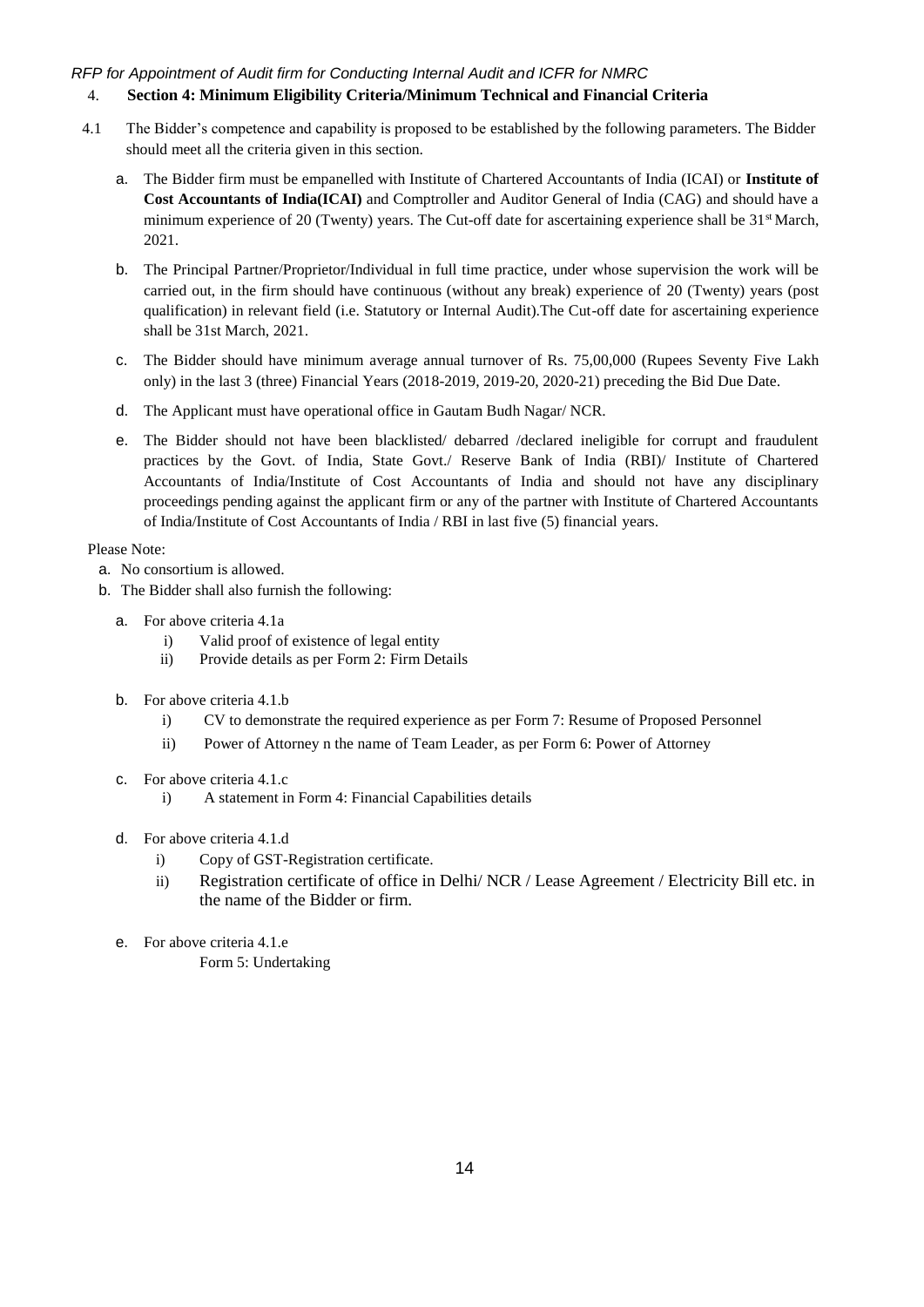The Bidder must demonstrate that it has the personnel for the key positions that meet the following requirements as per **[Form 7: Resume of Proposed Personnel:](#page-37-0)**

| S.No. | <b>Position</b>                 | <b>Number</b><br>of<br><b>Personnel</b> | <b>Minimum</b><br><b>Experience</b><br>in<br>similar Work | <b>Description</b>                                                                                                                                                                                                               |
|-------|---------------------------------|-----------------------------------------|-----------------------------------------------------------|----------------------------------------------------------------------------------------------------------------------------------------------------------------------------------------------------------------------------------|
|       | Team<br>Leader                  |                                         | 20 years                                                  | Minimum 20 years of experience (post<br>$\bullet$<br>qualification – Chartered Accountant or<br>Cost Accountant) in Statutory or Internal<br>Audit work<br>Furnish at least 5 similar assignments in<br>٠<br>the format          |
|       | Support<br>Consultant<br>/Staff |                                         | 5 years                                                   | Minimum 5 years of experience (post<br>$\bullet$<br>qualification - Chartered Accountant or<br>Cost Accountant) in Statutory or Internal<br>Audit Internal Audit<br>Furnish at least 3 similar assignments in<br>٠<br>the format |

\*The Personnel needs to be present at NMRC office as and when required for discussions / meetings at short notice.

<span id="page-14-0"></span>The Successful Bidder shall be allowed to replace the above key resources only in special circumstances only with prior approval of NMRC. The new replacement shall have equally or better qualification & professional capability from the outgoing resource. Moreover, loss of productivity on account of unavailability of key resources will be the responsibility of the applicant.

## **4.3 CRITERIA FOR SELECTION**

Selection will be made on the basis of attainment of highest aggregate marks as per the following criteria:

| Sl.<br>No.       | <b>Parameter</b>                                                                       | <b>Selection Criteria</b>                                                                                                                                                                  | <b>Basis of Marks</b>                                                                   | Mark(s)<br>per<br><b>Criteria</b>                                                      | <b>Maximu</b><br>m Marks |
|------------------|----------------------------------------------------------------------------------------|--------------------------------------------------------------------------------------------------------------------------------------------------------------------------------------------|-----------------------------------------------------------------------------------------|----------------------------------------------------------------------------------------|--------------------------|
| 1.               | Experience                                                                             | Year(s) of establishment of<br>since<br>Firm<br>date<br>of<br>registration with Institute of<br>Chartered Accountants of<br>India/Institute<br>$\sigma$ f<br>Cost<br>Accountants of India. | No. of completed<br>since<br>years<br>Firm's<br>Registration as on<br>$31 - 3 - 2021$ . | 1<br>marks<br>per<br>completed year<br>$31 - 3 -$<br>$_{\rm on}$<br><b>as</b><br>2021. | 25                       |
| 2.               | Number<br>of<br>partners.                                                              | Number of partners<br>in<br>whole time practice in the<br>holding<br>Firm<br>valid<br>certificate of practice issued<br>by ICAI/ICAI.                                                      | Each<br>partner<br>(Fellow<br><sub>or</sub><br>Associate to<br>be<br>mentioned)         | 3<br>marks<br>per<br>Fellow partner<br>and 2 marks per<br>Associate<br>partner         | 15                       |
| 3.               | Compositio<br>of<br>n<br>Qualified<br>employees.                                       | Number of professionally<br>qualified<br>assistants<br>(Cost/Chartered accountant<br>etc.) in the Firm.                                                                                    | Each<br>qualified<br>assistant.                                                         | $\overline{2}$<br>marks<br>per<br>qualified<br>assistant                               | 10                       |
| $\overline{4}$ . | Experience<br>of Statutory<br>/Internal<br>Audit during<br>last 5 years<br>(Bank audit | Experience of the Firm in<br>conducting<br>Statutory/Internal Audit in<br>Government/Govt.<br>authority/Central /<br><b>State</b><br><b>PSUs</b>                                           |                                                                                         |                                                                                        |                          |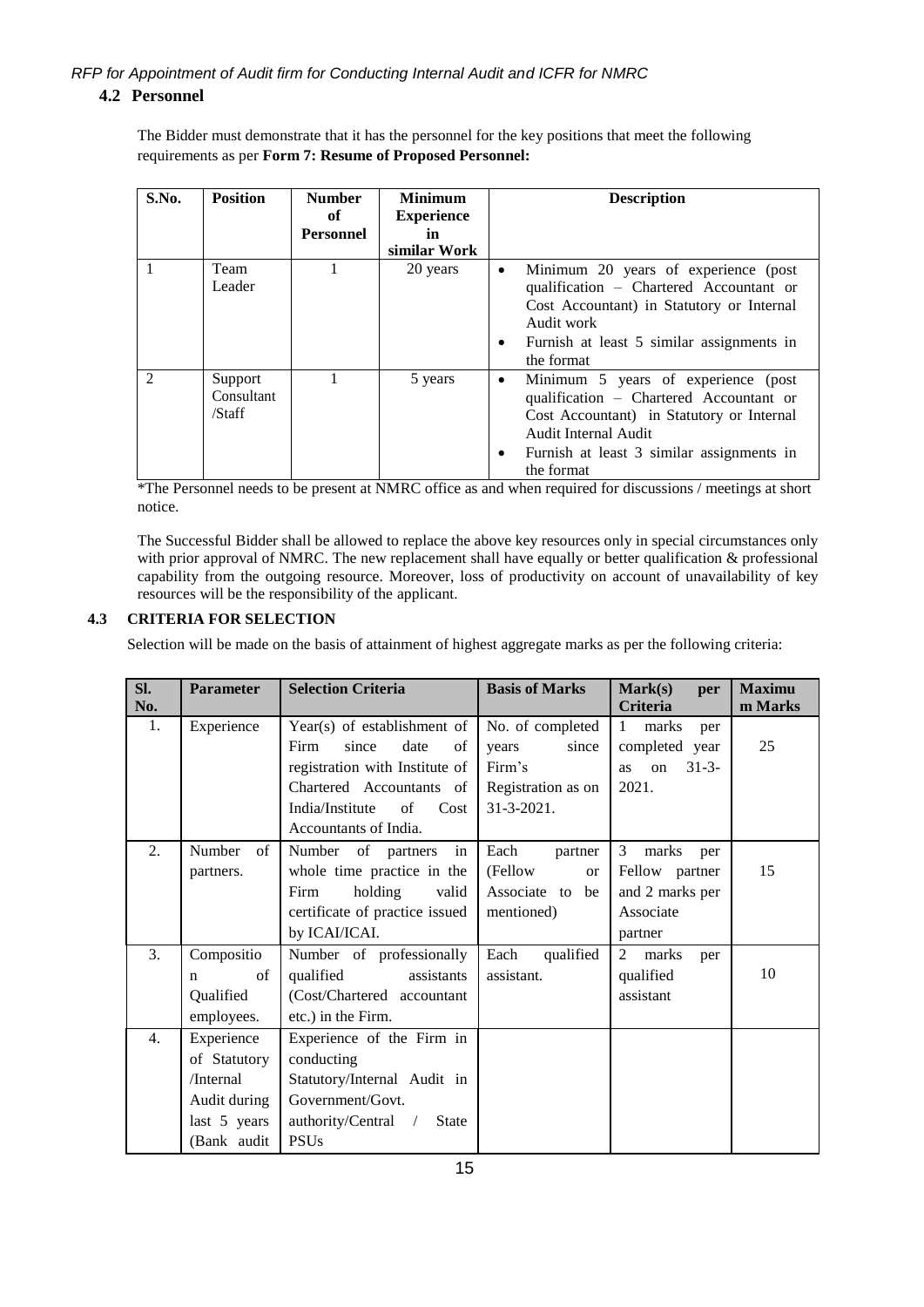*RFP for Appointment of Audit firm for Conducting Internal Audit and ICFR for NMRC*

|       | experience<br>/Government/Government |                              |                    |                                |     |
|-------|--------------------------------------|------------------------------|--------------------|--------------------------------|-----|
|       | will not be                          | Companies/<br>Metro          |                    |                                |     |
|       | considered)                          | Organization /Statutory or   |                    |                                |     |
|       |                                      | Autonomous authorities       |                    |                                |     |
| 4(a)  | Internal                             | Conducted Internal Audit     | No. of years of    | $\mathfrak{S}$<br>marks<br>per |     |
|       | Audit                                | assignment<br>in             | engagement         | of<br>year                     | 30  |
|       |                                      | Government/Govt.             | Audited (name of   | engagement (at                 |     |
|       |                                      | authority/Central/State      | the<br>Company,    | least<br>two                   |     |
|       |                                      | Public<br>Sector             | financial<br>year  | distinct entity)               |     |
|       |                                      | Company/Autonomous           | audited/engagem    | in preceding 5                 |     |
|       |                                      | Authority/Metro<br>Rail      | ent                | years.                         |     |
|       |                                      | Companies.                   |                    |                                |     |
| 4(b)  | Statutory                            | Conducted statutory audit in | of Entities<br>No. | 2<br>marks<br>per              |     |
|       | Audit                                | entity (Public/<br>any       | Audited (name of   | Company                        | 10  |
|       |                                      | Government/PSU/Autonom       | Company,<br>the    |                                |     |
|       |                                      | Body/Autonomous<br>ous       | financial<br>year  |                                |     |
|       |                                      | authority having minimum     | audited<br>$\&$    |                                |     |
|       |                                      | turnover of Rs 100 crore     | turnover $>=$ Rs   |                                |     |
|       |                                      | or more. Relevant<br>p.a.    | $100$ crore)       |                                |     |
|       |                                      | extracts of turnover/Income  |                    |                                |     |
|       |                                      | may be submitted.            |                    |                                |     |
| 5.    | Approach                             | Applicant's capability,      | Firm must attach   | To be awarded                  |     |
|       | and                                  | understanding,<br>approach   | a presentation not | by Evaluation                  | 10  |
|       | Methodolog                           | and methodology              | exceeding<br>5     | committee.                     |     |
|       | y                                    |                              | pages.             |                                |     |
| TOTAL |                                      |                              |                    |                                | 100 |

Note: Experience in Banking Sector shall be excluded in above Evaluation. Preceding financial year means ending as on March, 2021.

## **4.4 Evaluation of the Technical Proposal**

The Evaluation Committee will evaluate the Technical Proposal using the evaluation parameters as laid under in Section 4 of this RFP. Bidders who will satisfy the minimum technical and financial criteria will be termed as **"Pre-qualified Bidders"**. Further detailed evaluation of only "Pre qualified Bidders" shall be done.

All the "Pre-qualified Bidders" shall be evaluated/marked based on parameters laid down in clause 4.3. "Prequalified Bidders" scoring, 60 marks and above will be termed as **"Technically qualified Bidders"**. Financial proposals of only "Technically qualified Bidders" will be opened.

## **4.5 TIE OF MARKS**

In case of tie, the following sequence shall be adopted for selection:

- The Consultant having longer experience will be given preference based on the firm having longer experience for conducting internal audit of any Metro Rail Organization. The decision for successful bidder will be taken based on number of years experience of individual lead partner if there is no participation by firm having experience in Metro Rail Organisation.
- For the purpose of selection of the Consultant (s) in case of tie, only clause 4.5.1 above will be considered. However, in a situation where even after considering clause 4.5.1, the tie continues, the selection will be done who so ever firm having ranking as per  $C \& AG$  record in recent period.

# **4.6 Selection Process**

The financial proposals of only technically qualified bidder (qualified bidders) with minimum marks of 60, will be opened and will be ranked in terms of their total evaluated cost using Quality cum cost-based selection (QCBS) process with Technical Score having weightage of 60% and financial price having Weightage of 40%.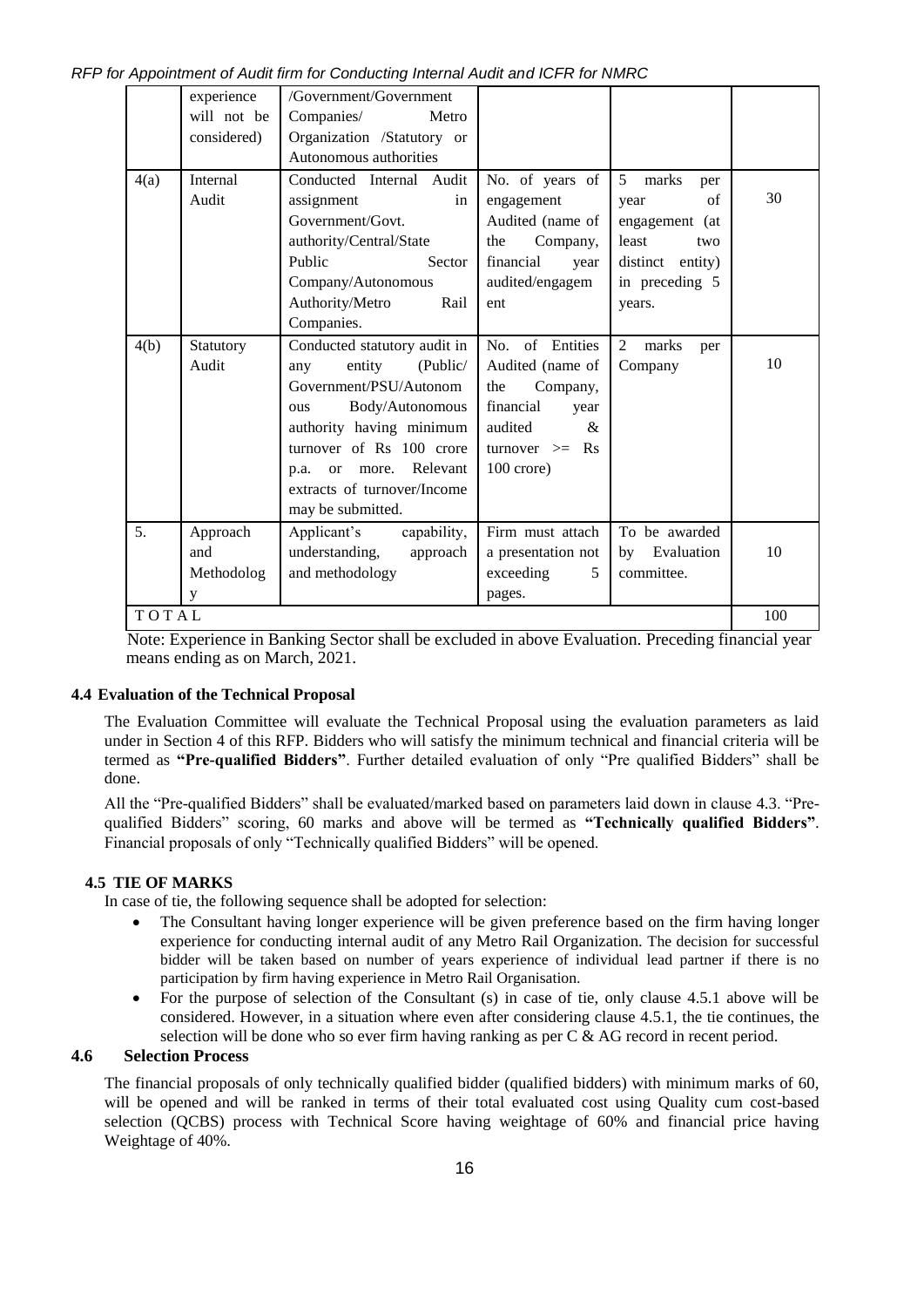- i. Sf=100XFm/F, in which Sf is the financial score, Fm is the lowest price and F the price of the proposal under consideration.
- ii. The total score shall be obtained by weighing the quality and cost scores and adding them up.
- iii. On the basis of combined weighted score for quality and cost, the consultant shall be ranked in terms of total score obtained. The bid obtaining the highest total combined score in evaluation of quality and cost will be ranked as H-1 followed by the proposals securing lesser marks as H2, H3, etc. The firm securing the highest combined marks will be considered for award of the contract.

# **Consolidated score = Technical score \* 0.60 + Financial score \* 0.40**

For example: If there are 3 applicants, let's say A,B and C and their **Technical scores** are as follows:

| <b>Particulars</b><br>(as per Evaluation<br>parameter<br>mentioned above) | A  | B  | C  |
|---------------------------------------------------------------------------|----|----|----|
| E1                                                                        | 15 | 15 | 10 |
| E2                                                                        | 20 | 30 | 30 |
| E <sub>3</sub>                                                            | 20 | 10 | 20 |
| E4                                                                        | 10 | 20 | 10 |
| E <sub>5</sub>                                                            | 10 | 15 | 10 |
| Technical Score (St)                                                      | 75 | 90 | 80 |

Assuming, the financial bids submitted by the Applicants are -

| <b>Particulars</b>     | A      | D      |        |
|------------------------|--------|--------|--------|
| <b>Financial Quote</b> | Rs. 40 | Rs. 50 | Rs. 60 |

Wherein, Fm is the lowest price  $=$  Rs. 40

| <b>Particulars</b>            | A   |    | ◡     |
|-------------------------------|-----|----|-------|
| <b>Financial Score</b><br>(Sf | 100 | 80 | 66.67 |

Wherein

Sf=100XFm/F

The Final Score shall be as follows:

| <b>Particulars</b>                  | $\mathbf{A}$ |       | ◡     |
|-------------------------------------|--------------|-------|-------|
| Consolidated/<br><b>Final Score</b> | 85           | 86.00 | 74.67 |

The financial score shall be rounded off to 2 decimal places.

Thus, in the above case, selected bidder shall be B with highest score of **86.00.**

# **4.7 Selection of Bidder**

After the above evaluation process, the Preferred Bidder may be declared as the selected Bidder ("Selected Bidder").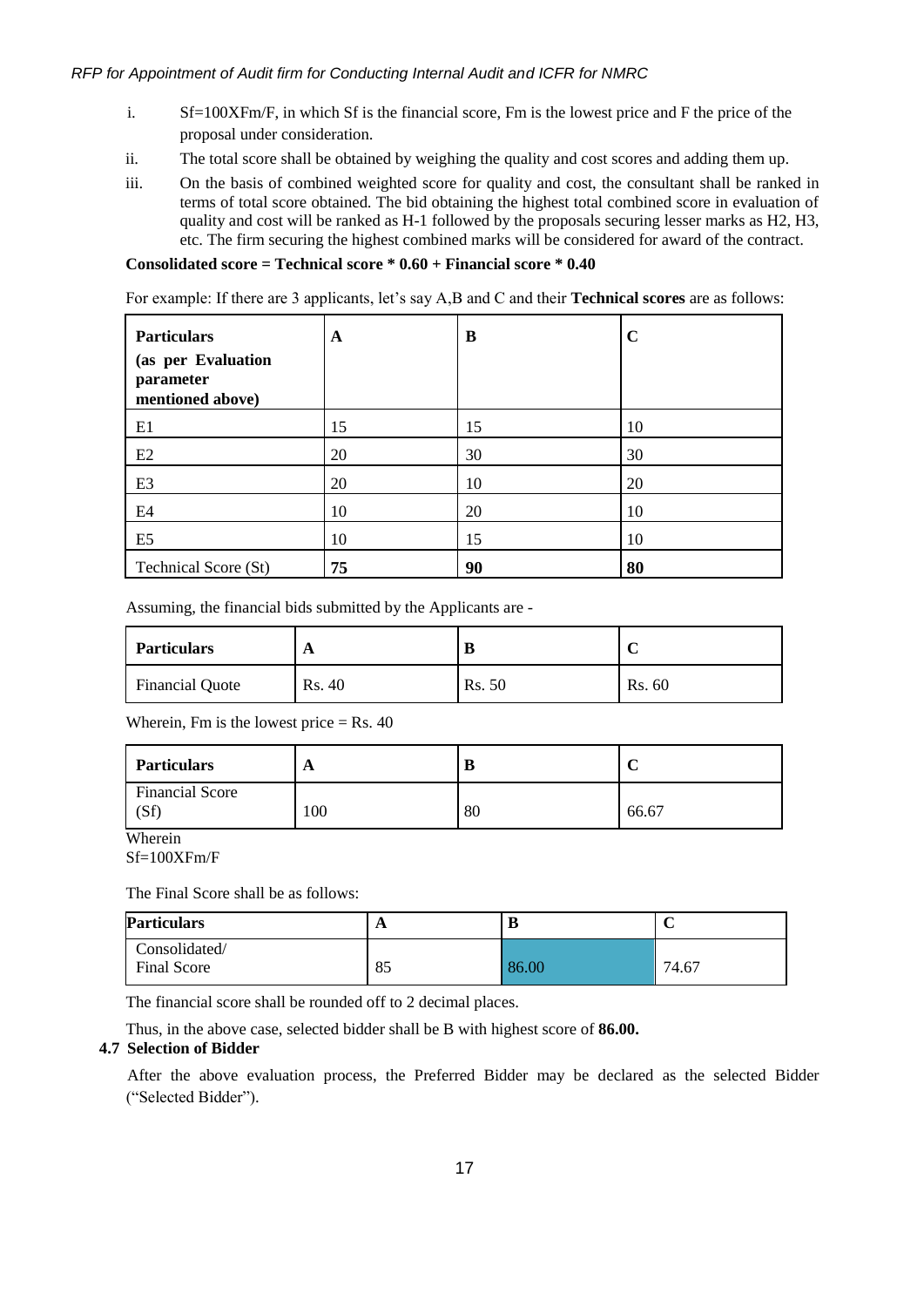# <span id="page-17-0"></span>**4.8 Information for Purpose of Evaluation**

a. The Bid must be accompanied by the Audited Annual Reports/ Balance Sheet of the Bidder for the last 3 (three) financial years, proceeding the year in which the Bid is made. i.e. F.Y 2018-19, 2019-20 and 2020- 21.

#### <span id="page-17-1"></span>**4.9 Notice of Award and Execution of Contract Agreement**

- a. NMRC will notify the Successful Bidder by a NOA that its bid has been accepted.
- b. The Selected Bidder shall, within 15 (fifteen) days of the receipt of the NOA, sign and return the duplicate copy of the NOA in acknowledgement thereof along with letter of acceptance of NOA. In the event, the duplicate copy of the NOA duly signed by the Selected Bidder and letter of acceptance of NOA is not received by the stipulated date, NMRC may, unless it consents to extension of time for submission thereof, appropriate the Bid Security of such Bidder as mutually agreed genuine pre-estimated loss and damage suffered by NMRC on account of failure of the Selected Bidder to acknowledge the NOA
- c. The Successful Bidder shall execute the Contract Agreement within 45 (forty five) days of the letter of acceptance of NOA or such extended period as may be decided by the Corporation.
- d. Failure of the Successful Bidder to comply with the requirement of acknowledgement of NOA shall constitute sufficient grounds for the annulment of the NOA, and forfeiture of the bid security.

## <span id="page-17-2"></span>**4.10 Performance Bank Guarantee / Security Deposit**

- a. To fulfill the requirement of performance bank guarantee during the implementation period, the Successful Bidder (herein referred to as the "Consultant") shall deposit 10% of the value of the NOA value in form of FDR/ DD or unconditional and irrevocable Bank Guarantee bond issued by a scheduled bank in favour of NMRC valid for 1 year and 6 months within 15 days from Notice of Award. EMD amount of successful bidder shall be adjusted in the performance bank guarantee, if applicable. For unsuccessful bidder, EMD shall be refunded without any interest. The expenses to be incurred for the making Performance Bank Guarantee (PBG) shall be borne by the Consultant.
- b. A Contract agreement will have to be signed by the Consultant at his cost on proper stamp paper. Without performance guarantee by Consultant, Contract agreement shall not be signed.
- c. Failure to submit PBG within timelines will attract LD of 0.5% per week of the total value of contract, subject to maximum of 10%, after which the contract will be deemed to be cancelled.
- d. NMRC reserves the right for deduction of NMRC dues from Consultant's Performance Bank Guarantee/ Security Deposit (interest free) for – Any penalty imposed by NMRC for violation of any terms and conditions of agreement committed by the Consultant.
	- i. Any amount which NMRC becomes liable to the Government/Third party due to any default of the Consultant or any of his director/ employees/ representatives/ servant/ agent, etc.
	- ii. Any payment/ fine made under the order/judgment of any court/consumer forum or law enforcing Consultant or any person duly empowered in his behalf.
	- iii. Any outstanding payment/ claims of NMRC remained due after completion of relevant actions as per agreement.
- e. Once the amount under above Clause is debited, the Consultant shall replenish the Security Deposit/ Performance Bank Guarantee to the extent the amount is debited within 15 days period, failing which, it shall be treated as Consultant Event of Default and will entitle NMRC to deal with the matter as per the provisions of RFP and Contract Agreement.

#### <span id="page-17-3"></span>**4.11 Contract during Proposal Evaluation**

a. Proposals shall be deemed to be under consideration immediately after they are opened and until such time NMRC makes official intimation of award/ rejection to the Bidders. While the Proposals are under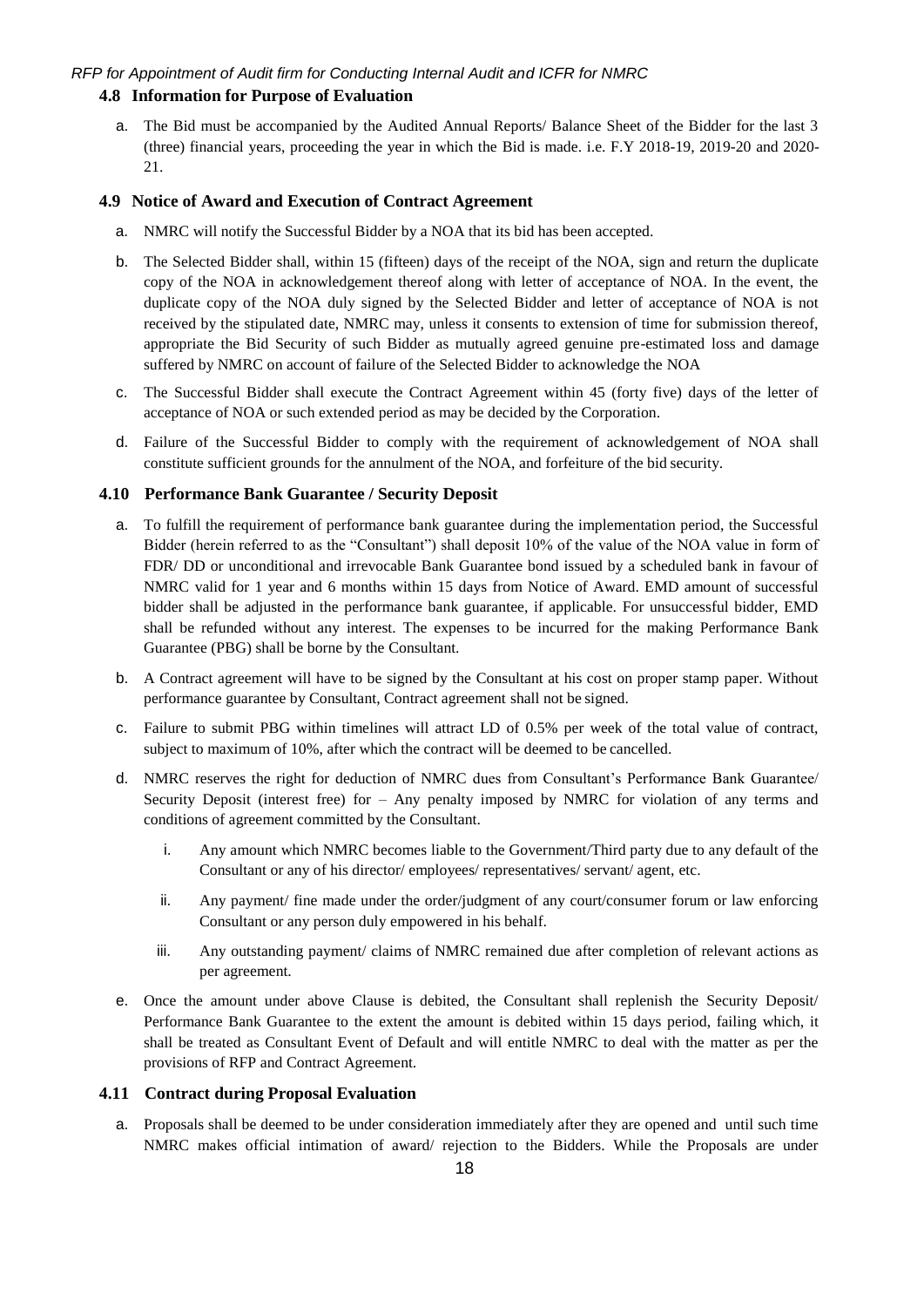consideration, Bidders and/ or their representatives or other interested parties are advised to refrain from contacting by any means, NMRC and/ or their employees/ representatives on matters related to the Proposals under consideration till the time Contract is awarded.

- b. Any effort by a Bidder to influence NMRC in its decisions on Bid evaluation, Bid comparison or contract award may result in rejection of the Bidder's Bid.
- c. In the event of any information furnished by the Consultant is found false or fabricated the minimum punishment shall be debarred/ blacklisting and the legal proceeding may also be initiated.
- d. If the Bidder wishes to bring additional information to the notice of NMRC, he/she can do so in writing. All correspondence/ enquiry should be submitted to the following in writing by fax/ post/courier:

General Manager (Finance)

Noida Metro Rail Corporation (NMRC) Limited

Block-III, 3rd Floor, Ganga Shopping Complex, Sector-29, Noida -201301

District Gautam Budh Nagar, Uttar Pradesh Email: acnmr[c@gmail.com](mailto:nmrcnoida@gmail.com)

e. No interpretation, revision, or other communication from NMRC regarding this solicitation is valid unless in writing and signed by the competent authority from NMRC.

## <span id="page-18-0"></span>**4.12 Other Instruction**

- a. Canvassing in connection with the tenders is strictly prohibited and the tenders, submitted by Bidder, who resort to canvassing, are liable to be rejected. EMD will be forfeited of those tenders who will be found non serious and if it is felt by the tender committee that the Bidders submitted their tender only to influence the tendering process.
- b. On acceptance of the tender, the name of the accredited representative of the Consultant, who would be responsible for taking instructions from the NMRC or the official deputed by NMRC, shall be communicated to the NMRC or the official deputed by NMRC in writing.

#### **4.13 Submission of Reports**

The Report will be submitted to NMRC after discussion/ taking comments from respective department. The report may be submitted after conclusion of audit between 5-10 days or as mutually agreed between the parties as per convenience.

#### <span id="page-18-1"></span>**4.14 Payment Terms**

The standard payment terms subject to recoveries, if any, by way of liquidated damages will be as under-

- a. The payment shall be made on a quarterly basis as per the accepted price.
- b. Though the contract amount to be approved pursuant to this tender process would be for one year, the Consultant will raise quarterly bills post the submission of **Quarterly Audit Report** to the Executive Director, Noida Metro Rail Corporation. The invoice shall be verified and payment shall be released by NMRC to the applicant subject to the fulfillment of the services to the satisfaction.
- c. Payments due shall be made by NMRC through cheque/DD/RTGS/NEFT favoring the Agency as soon as possible after the receipt of bill in the Corporation.
- d. The payment shall be done after deducting direct/indirect tax and labour cess etc as applicable.
- e. No amount of interest will be payable by NMRC, in case of delay or on any other count.
- f. Necessary certificate of deduction of Income Tax at source shall be issued and furnished to the Agency.
- g. No advance payment will be made to the Agency.
- h. Payment will be made only for the personnel ordered  $&$  actually deployed by the agency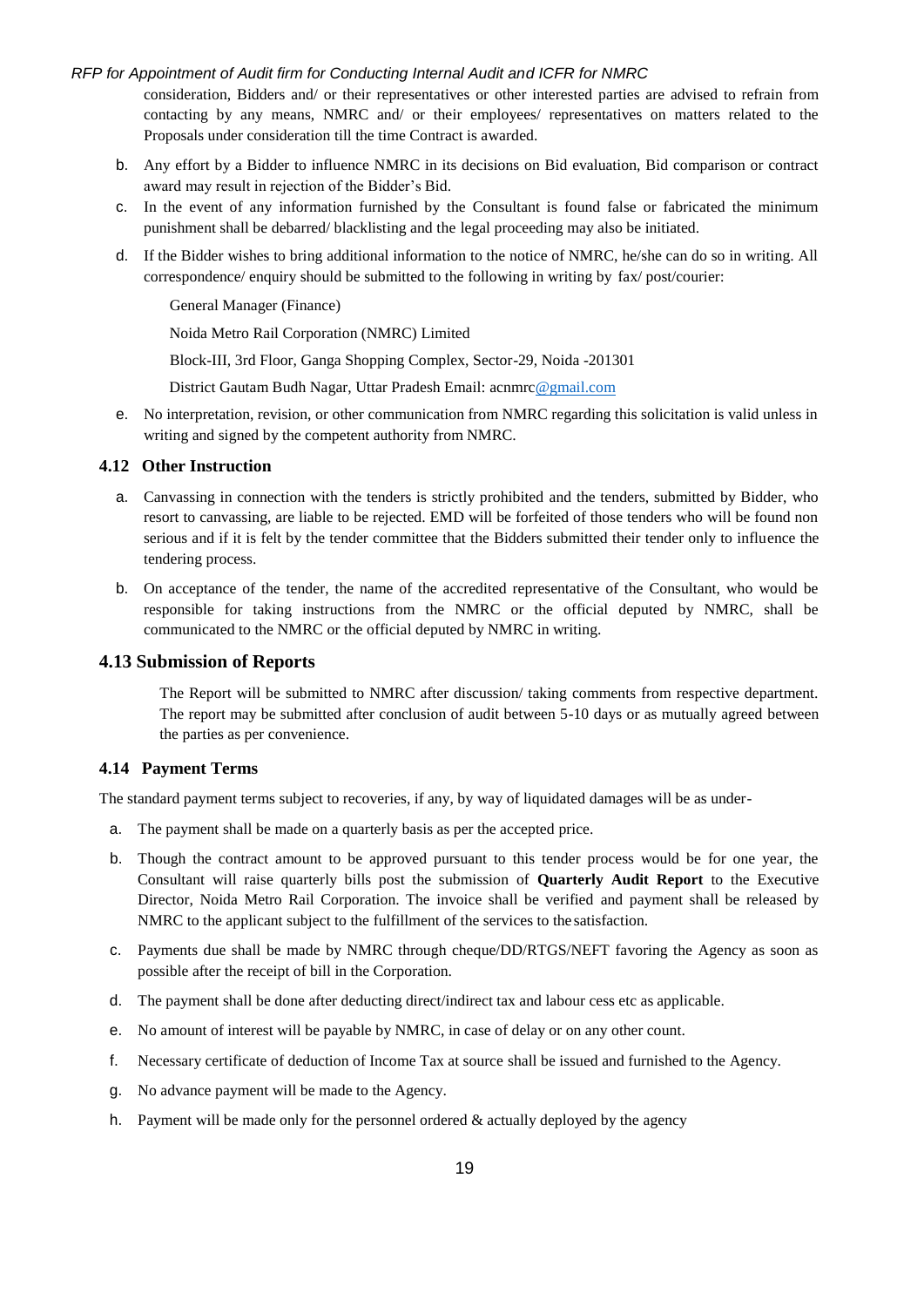## **4.15 Penalty**

In case of any of the below mentioned events, penalty shall be borne by the consultant amounting Rs.1000 penalty per occasion to be paid to NMRC

- a. Delay in submission of quarterly report
- b. Non-performance with respect to contract
- c. Delay in carrying out audit work
- d. Failure to deploy manpower for carrying out audit work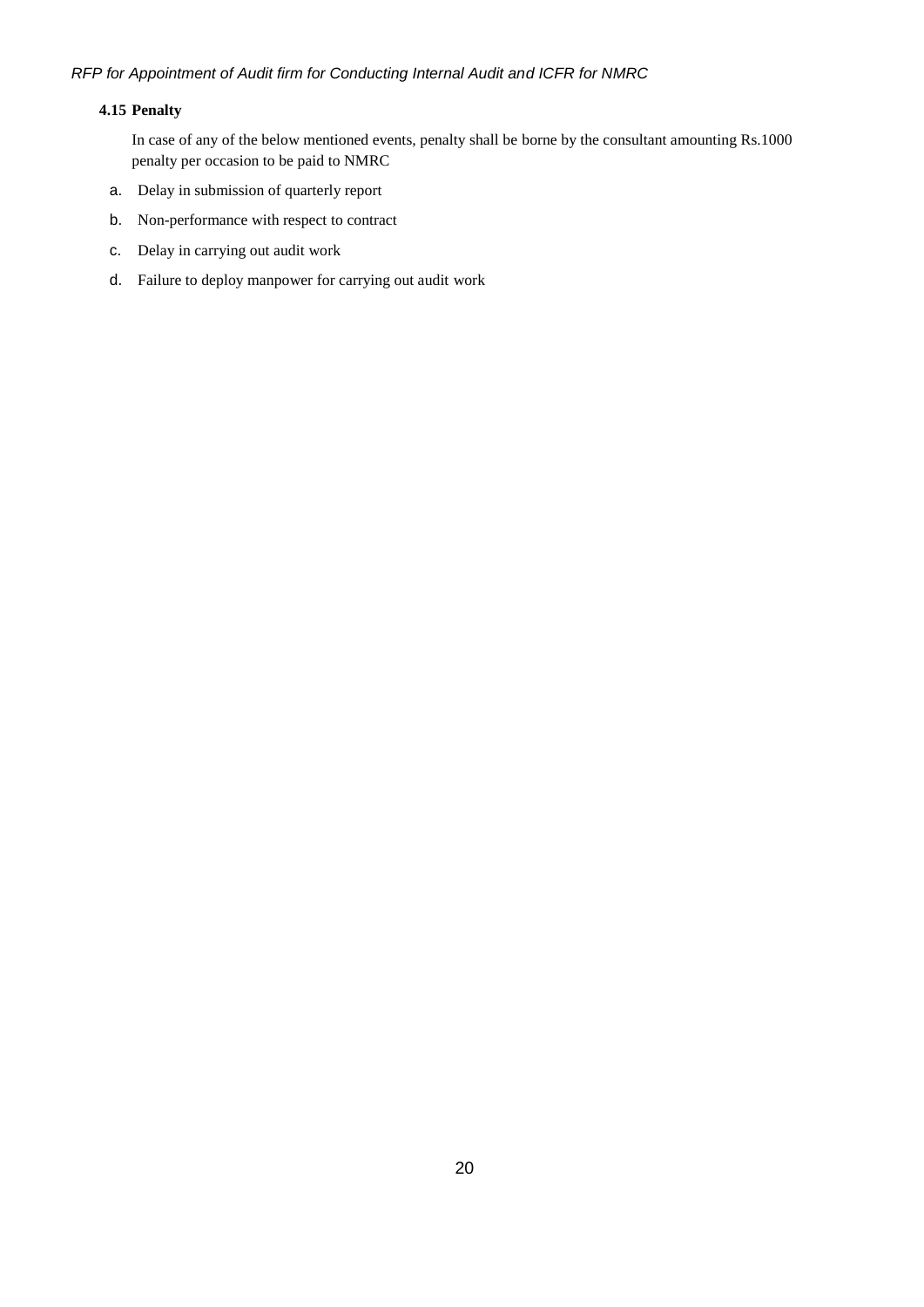# <span id="page-20-0"></span>**5 Section 5: General Conditions of Contract (GCC)**

<span id="page-20-1"></span>These conditions shall be part of the contract agreement.

#### **General Provisions**

Governing law and jurisdiction

These general conditions shall be governed by and construed in accordance with the laws in the territory of India. Irrespective of the place of delivery and the place of payment under the contract, the contract shall be deemed to have been made at the panel in India from where the acceptance of tender has been issued. Any dispute arising between the parties or arising out of this project or these terms shall be subject to the exclusive jurisdiction of, and venue in, the District court located in Gautam Buddh Nagar, Uttar Pradesh, India.

Notices

- a. Any notice, request or consent required or permitted to be given or made pursuant to these general conditions shall be in writing. Any such notice, request or consent shall be deemed to have been given or made when delivered in person to an authorized representative of the party to whom the communication is addressed, or when sent to such party at the mentioned address.
- b. A party may change its address for notice hereunder by giving the other party notice in writing of such change to the mentioned address.

#### Authorized Representatives

Any action required or permitted to be taken, and any document required or permitted to be executed under these general conditions by the Corporation or the Successful Bidder may be taken or executed by the officials as formally designated by each party.

Taxes and Duties

a. The Agency and their personnel shall pay such direct and indirect taxes, duties, fees, and other impositions levied under the Government of India Act, the amount of which is deemed to have been included in the Price.

#### <span id="page-20-2"></span>**Commencement, Completion, Modification and Termination of Contract**

#### Effectiveness of Contract

This Contract shall come into effect on the date the Contract is signed by both the parties and such other later date as discussed and agreed with the Bidder.

#### Commencement of Services

The Consultant shall begin carrying out the Services from the date of acceptance of NOA or any such date as specified by the Corporation.

## Expiration of Contract

Unless terminated earlier pursuant to Clause [5.4.6 h](#page-21-0)ereof, these general conditions shall expire at the end of such time period as given in the time schedule in RFP Document.

#### Modifications or Variations

Any modification or variation of the terms and conditions of these general terms, including any modification or variation of the scope of the Services, may only be made by written agreement between the Parties. However, each Party shall give due consideration to any proposals for modification or variation made by the other Party.

Force Majeure

- a. Definition: For the purpose of these general terms, "Force Majeure" means an event which is beyond the reasonable control of a Party and which makes a Party's performance of its obligations under the Contract impossible or so impractical as to be considered impossible under the circumstances.
- b. No Breach of Contract: The failure of a Party to fulfill any of its obligations under the contract shall not be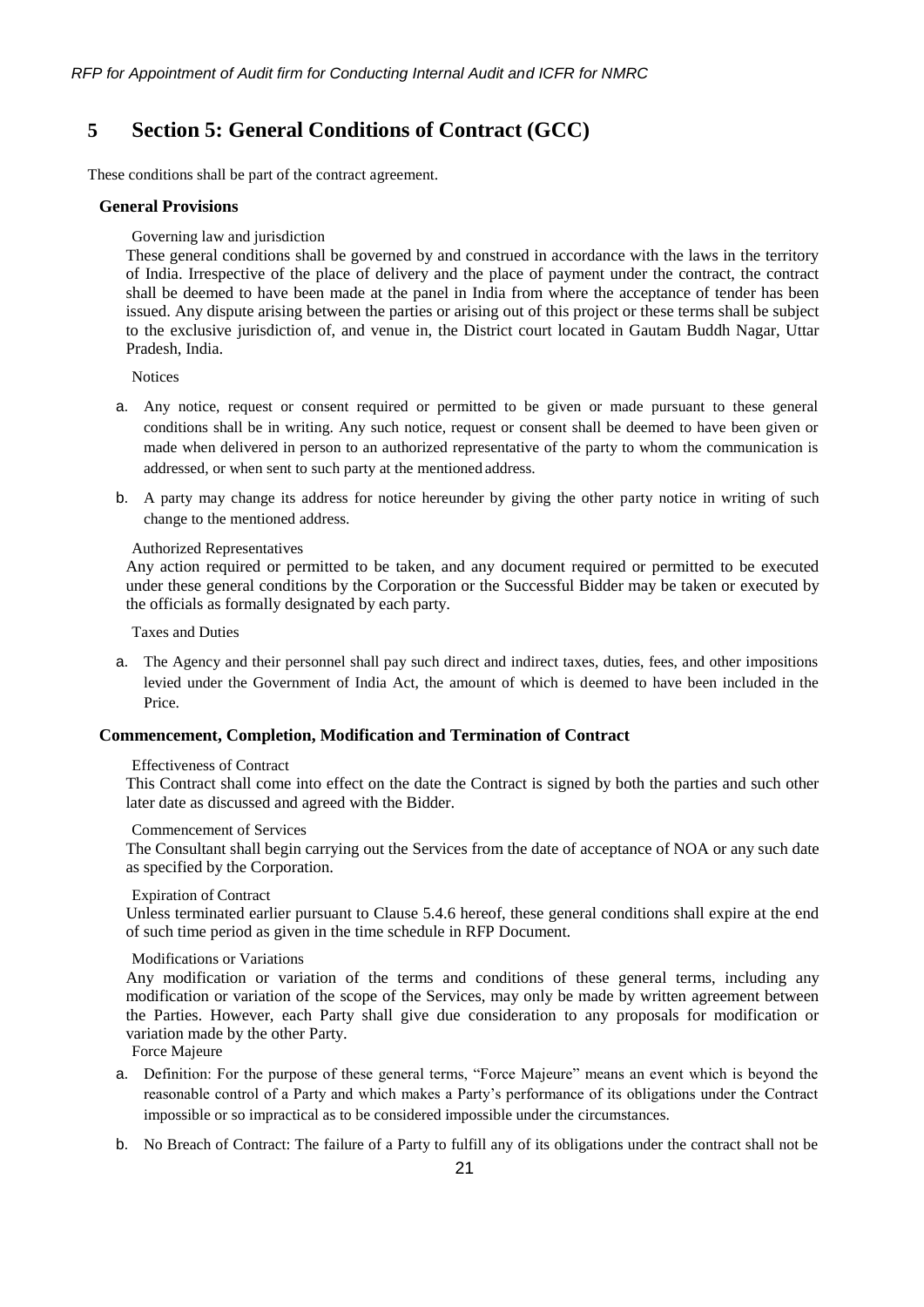considered to be a breach of, or default under, this Contract insofar as such inability arises from an event of Force Majeure, provided that the Party affected by such an event (a) has taken all reasonable precautions, due care and reasonable alternative measures in order to carry out the terms and conditions of this Contract, and (b) has informed the other Party as soon as possible about the occurrence of such an event.

- c. Extension of Time: Any period within which a Party shall, pursuant to this Contract, complete any action or task, shall be extended for a period equal to the time during which such Party was unable to perform such action as a result of Force Majeure.
- d. Payments: During the period of their inability to perform the Services as a result of an event of Force Majeure, the Consultant shall be entitled for reasonable time extension for such period.

Termination of Contract

<span id="page-21-7"></span><span id="page-21-1"></span><span id="page-21-0"></span>a. By the Corporation (NMRC)

The Corporation may terminate this Contract in case of the occurrence of any of the events of default as specified in paragraphs [i t](#page-21-1)hrough [x e](#page-21-2)xcept [vii a](#page-21-3)nd [viii o](#page-21-4)f this Clause.

- i. If the Consultant fails to commence the work within 15 days from date of signing of contract or any other time timeframe as communicated by NMRC in written.
- ii. If the Consultant does not remedy a failure in the performance of their obligations under the Contract, within thirty (30) days after being notified or within any further period as the Corporation may have subsequently approved in writing.
- iii. If any information provided by the Consultant in the Bid submission is found to be false later on.
- iv. If the Consultant is not complying with applicable labour laws for the workers/staff deployed on the project.
- v. If the Consultant becomes insolvent or bankrupt.
- <span id="page-21-5"></span>vi. If the Consultant, in the judgment of the NMRC has engaged in corrupt or fraudulent practices in competing for or in executing the Contract.
- <span id="page-21-3"></span>vii. If, as the result of Force Majeure, the Consultant are unable to perform a material portion of the Services for a period of not less than thirty (30) days.
- <span id="page-21-4"></span>viii. If the Corporation, in its sole discretion and for any reason whatsoever, decides to terminate this Contract.
- <span id="page-21-6"></span>ix. If the Consultant fails to comply with any final decision reached as a result of arbitration proceedings pursuant to Clause [5.10.2](#page-24-2) hereof.
- <span id="page-21-2"></span>x. The Consultant suspends or abandons the operations of the Project without prior consent of NMRC, provided that the Consultant shall be deemed not to have suspended/abandoned operation if such suspension/abandonment was (i) as a result of Force Majeure Event and is only for the period such Force Majeure is continuing, or (ii) or on account of breach by NMRC of its obligations under this agreement.

#### **Consequences in case of Termination in Event of Default by Consultant**

Without prejudice to any other right or remedy which NMRC may have in respect thereof under this Agreement, upon occurrence of an Event of Default, NMRC shall be entitled to terminate this Agreement by issuing a Termination Notice to the Consultant, provided that before issuing the Termination Notice, NMRC shall by a notice in writing inform the Consultant of its intention to issue the Termination Notice (the "Preliminary Notice"). In case the underlying breach/default is not cured within a period of 60 (sixty) days from the date of the Preliminary Notice (Cure period), NMRC shall be entitled to terminate this Agreement by issuing the Termination Notice. Provided further that:

i. If the default is not cured within 30 (thirty) days of the Preliminary Notice, NMRC shall be entitled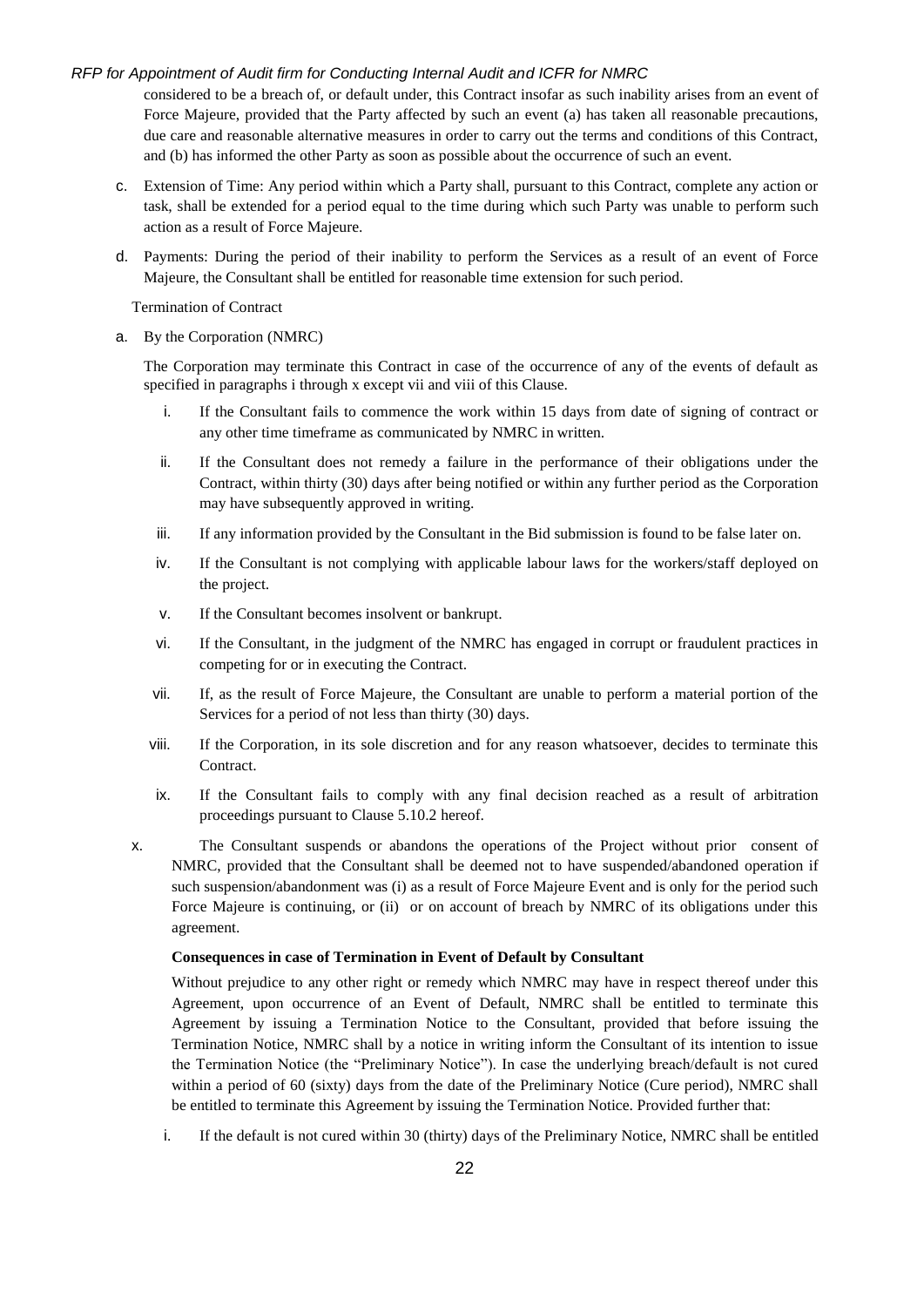to encash the Performance Bank Guarantee with a notice to the Consultant (Encashment Notice)

- ii. If the default is not cured within 30 (thirty) days of Encashment Notice and a fresh Performance Bank Guarantee is not furnished within the same period, NMRC shall be entitled to issue the Termination Notice.
- <span id="page-22-3"></span>b. By the Consultant

The Consultant may terminate the Contract, by not less than thirty (30) days' written notice to the Corporation, such notice to be given after the occurrence of any of the events specified in paragraphs [i](#page-22-1)  through [iii o](#page-22-2)f this Clause [5.4.6](#page-21-0)[b:](#page-22-3)

- <span id="page-22-1"></span>i. If the Corporation fails to pay any money due to the Consultant pursuant to the Contract and not subject to dispute pursuant to Clause [5.10 h](#page-24-0)ereof within forty-five (45) days after receiving written notice from the Consultant that such payment is overdue.
- ii. If, as the result of Force Majeure, the Consultant is unable to perform a material portion of the Services for a period of not less than thirty (30) days.
- iii. If the Corporation fails to comply with any final decision reached as a result of arbitration pursuant to Clause [5.10.2](#page-24-2) hereof.

<span id="page-22-2"></span>Payment upon Termination

Upon termination of the Contract pursuant to Clause [5.4.6,](#page-21-0) NMRC shall make the following payments to the Consultant: (a) payment pursuant to Clause [4.11](#page-18-1) for Services satisfactorily performed prior to the effective date of termination; (b) except in the case of termination pursuant to paragraphs [i t](#page-21-1)hrough [vi,](#page-21-5) [ix a](#page-21-6)nd [x o](#page-21-2)f Clause [5.4.6](#page-21-0)[a, p](#page-21-7)ayment adjusted to the reimbursement of any reasonable cost incident to the prompt and orderly termination of the Contract and /or adjustment of performance security as case may be.

#### <span id="page-22-0"></span>**Obligations of the Consultant**

- a. **General:** The Consultant shall always act, in respect of any matter relating to the Contract or to the Services, and shall at all times support and safeguard the Corporation's legitimate interests in any dealings with Sub-Firms or third Parties.
- b. **Standard of Performance:** The Consultant shall perform the Services and carry out their obligations hereunder with all due diligence, efficiency and economy, in accordance with generally accepted professional standards and practices, and shall observe sound management practices.
- c. **Conflict of Interest:** The Consultant shall hold the Corporation's interests paramount, without any consideration for future work, and strictly avoid conflict with other assignments or their own corporate interests.
- d. **Prohibition of Conflicting Activities:** The Consultant shall not engage, and shall cause their Personnel as well as their Sub- Firms and their Personnel not to engage, either directly or indirectly, in any business or professional activities which would conflict with the activities assigned to them under this Contract.
- e. **Confidentiality**: Except with the prior written consent of the Corporation, the Consultant shall not at any time communicate to any person or entity any information acquired in the course of the Services. This clause shall survive even after expiry of this contract.

#### **f. Firm's Actions**

The Firm shall inform the Corporation in writing before taking any of the following actions:

- i. Entering into a subcontract for the performance of any part of the Services,
- ii. Appointing such members of the Personnel not listed in the team presented in the technical proposal submitted by the Firm
- g. **Reporting Obligations:** The Firm shall submit to the Corporation the reports and documents specified in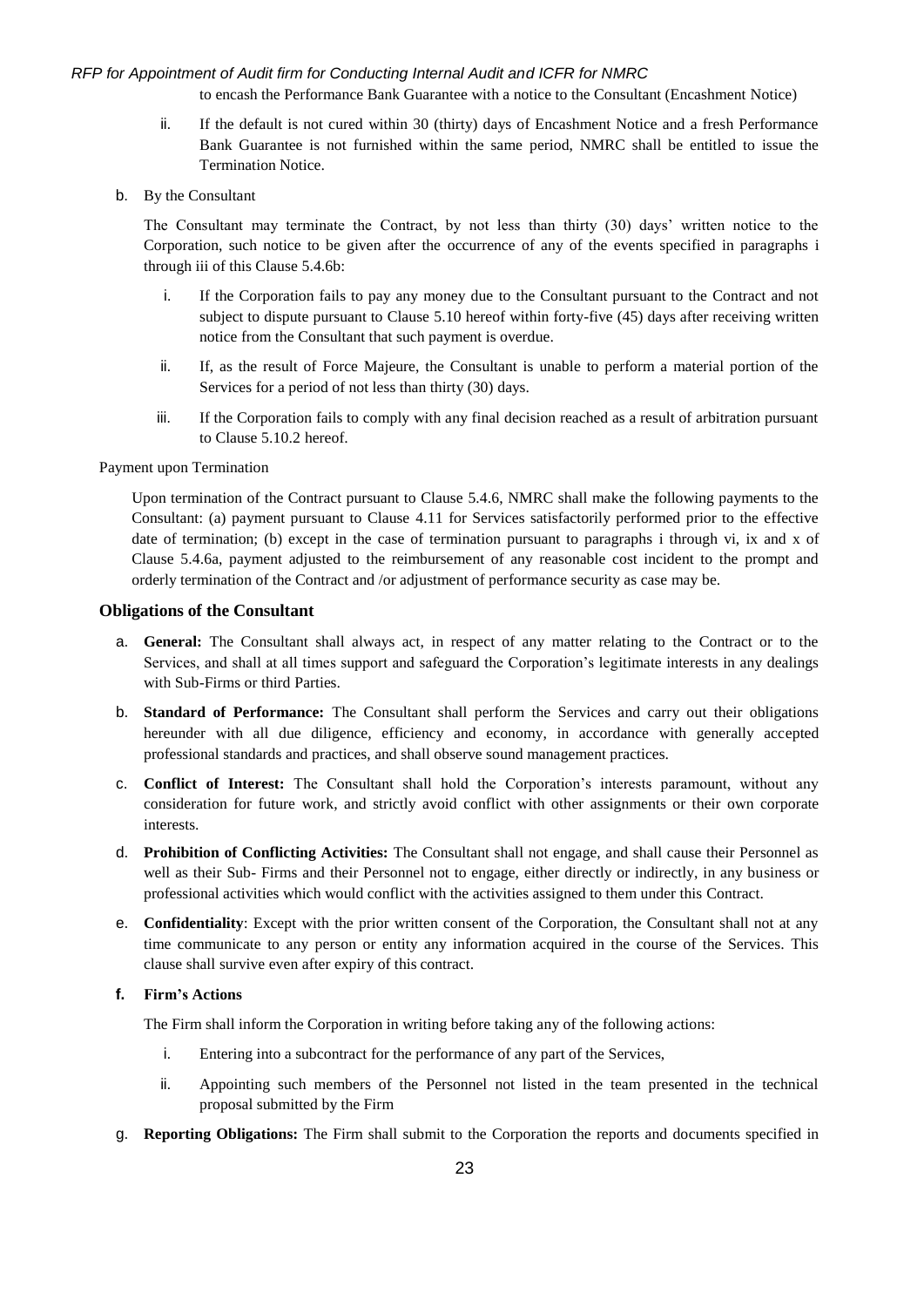deliverables section of RFP Document, in the form, in the numbers and within the time periods set forth in the RFP Document.

h. **Accounting, Inspection and Auditing:** The Firm shall keep accurate and systematic accounts and records in respect of the Services hereunder, in accordance with internationally accepted accounting principles and in such form and detail as will clearly identify all relevant time changes and costs, and the basis thereof.

#### **i. Site Office:**

The Consultant shall have a working site office in Delhi/NCR with requisite staff as required. Firm shall have their own equipment's/computers/software's etc. at their own cost for the entire duration of the project.

j. The Consultant shall comply with all laws in force in India. The laws will include all local, state, national or other laws that affect the performance of the Contract and bind upon the Consultant. The Consultant shall indemnify and hold harmless the Corporation from and against any and all liabilities, damages, claims, fines, penalties and expenses of whatever nature arising or resulting from the violation of such laws by the Consultant or its personnel, including the Subcontractors and their personnel.

#### <span id="page-23-0"></span>**Obligations of the Corporation**

a. The Corporation shall use its best efforts to ensure that it shall provide the Firm such assistance as reasonably required for the execution of the project.

#### <span id="page-23-1"></span>**Good Faith**

The Parties undertake to act in good faith with respect to each other's rights under this Contract and to adopt all reasonable measures to ensure the realization of the objectives of this Contract.

#### <span id="page-23-2"></span>**Firm's Personnel**

The Firm shall employ and provide such skilled and experienced Personnel as are required to carry out the Services. If the Corporation finds that any of the Personnel have (a) committed serious misconduct or have been charged with having committed a criminal action, or (b) have reasonable cause to be dissatisfied with the performance of any of the Personnel, then The Firm shall, at the Corporation's written request specifying the grounds thereof, provide as a replacement a person with qualifications and experience acceptable to the Corporation. The Firm shall have no claim for additional costs arising out of or incidental to any removal and/or replacement of Personnel.

#### <span id="page-23-4"></span><span id="page-23-3"></span>**Fraud and Corrupt Practices**

- a. The Bidders and their respective officers, employees, agents and advisers shall observe highest standard of ethics during Bidding Process and subsequent to issue of NOA and during subsistence of Contract Agreement. Notwithstanding anything to the contrary contained herein, or in the NOA or the Contract Agreement, NMRC may reject a Bid, withdraw the NOA, or terminate the Contract Agreement, as the case may be, without being liable in any manner whatsoever to the Bidder, as the case may be, if it determines that the Bidder, as the case may be, has, directly or indirectly or through an agent, engaged in corrupt practice, fraudulent practice, coercive practice, undesirable practice or restrictive practice in the Bidding Process. In such an event, NMRC shall been titled to forfeit & appropriate Bid Security or Security Deposit (interest free)/ Performance Bank Guarantee, as the case may be, as Damages, without prejudice to any other right or remedy available to NMRC under Bidding Documents and/ or Contract Agreement, or otherwise.
- b. Without prejudice to the rights of NMRC under Clause [5.9](#page-23-3)[a](#page-23-4) hereinabove and the rights and remedies which NMRC may have under the NOA or the Contract Agreement, or otherwise if a Bidder, as the case may be, is found by NMRC to have directly or indirectly or through an agent, engaged or indulged in any corrupt practice, fraudulent practice, coercive practice, undesirable practice or restrictive practice during the Bidding Process, or after the issue of the NOA or the execution of the Contract Agreement, such Bidder shall not be eligible to participate in any tender or RFP issued by NMRC during a period of 3 (three) years from the date such Bidder is found by NMRC to have engaged, directly or indirectly, in any corrupt practice, fraudulent practice, coercive practice, undesirable practice or restrictive practice.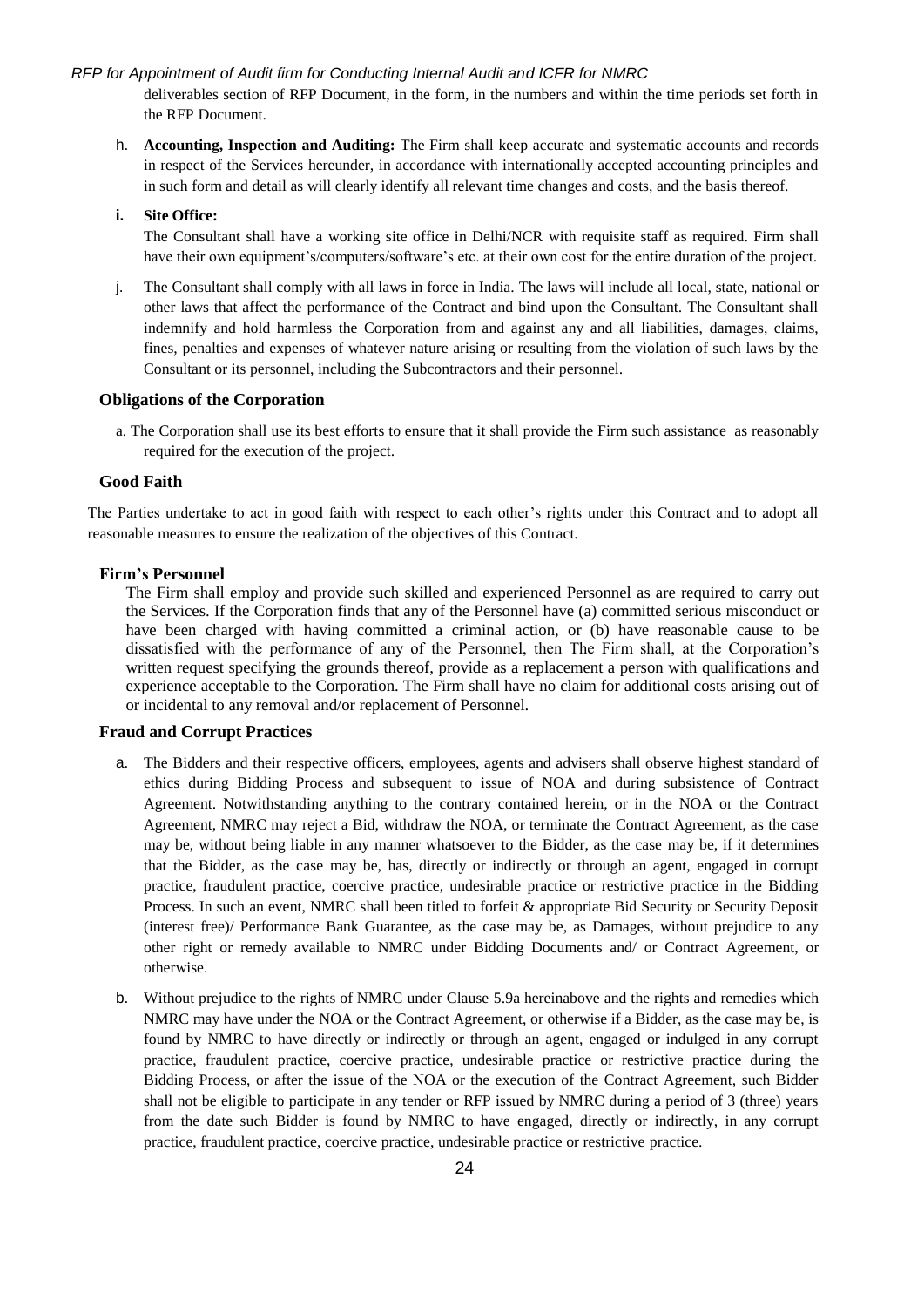- c. For the purposes of this Clause, the following terms shall have the meaning herein after respectively assigned to them:
	- i. "corrupt practice" means the offering, receiving, or soliciting, directly or indirectly, of anything of value to influence the action of a public official in the selection process or in contract execution;
	- ii. "fraudulent practice" means a misrepresentation or omission of facts in order to influence a selection process or the execution of a contract;
	- iii. "collusive practices" means a scheme or arrangement between the Consultant, with or without the knowledge of the Corporation, designed to establish prices at artificial, non- competitive levels;
	- iv. "coercive practices" means harming or threatening to harm, directly or indirectly, persons or their property to influence their participation in a procurement process, or affect the execution of a contract
- d. Measures to be taken:
	- i. The Corporation shall have right to cancel the engagement of the Consultant, if found to be indulged in corrupt, fraudulent, collusive or coercive practices either during the selection process or during the execution of the contract.

#### <span id="page-24-0"></span>**Settlement of Disputes**

#### Amicable Settlement

The Parties agree that the avoidance or early resolution of disputes is crucial for a smooth execution of the Contract and the success of the Project. The Parties shall use their best efforts to settle amicably all disputes arising out of or in connection with this Contract or its interpretation.

#### <span id="page-24-2"></span>Arbitration

In the event of any dispute and/ or difference whatsoever arising under this contract or in connection therewith, including any question relating to the meaning, scope and interpretation of this Contract or it's clause or any alleged breach thereof, the same shall be attempted to be settled by mutual discussions and consultations between the parties hereof. In the event of any such dispute, any/ or difference is not settled in aforesaid manner, then the dispute(s) shall be referred for arbitration. The sole Arbitrator would be appointed by the MD, NMRC. The decision of the said sole Arbitrator shall be final subject to the above, the provisions of the Arbitration and Conciliation Act, 1996 shall apply. The arbitration proceedings shall take place in Noida, Gautam Budh Nagar, UP.

#### Jurisdiction

With respect to any dispute arising out of or related to this Contract, the parties consent to the exclusive jurisdiction of, and venue in, the District Court located in Gautam Budh Nagar, Uttar Pradesh, India.

#### Cost

The cost of arbitration shall be borne by the respective parties. The cost shall, inter alia, include the fees of the Arbitrator(s) as per rates fixed by the Employer from time to time.

#### <span id="page-24-1"></span>**General Indemnity**

The Contractor shall indemnify, defend and hold the Corporation harmless against any and all proceedings, actions and Third Party claims arising out of a breach by Contractor and its contractors, subcontractors, agents, employees and Users (as applicable) of the Project etc. of any of its obligations under this Agreement except to the extent that any such claim has arisen due to breach by the Corporation of any of its obligations under this Agreement.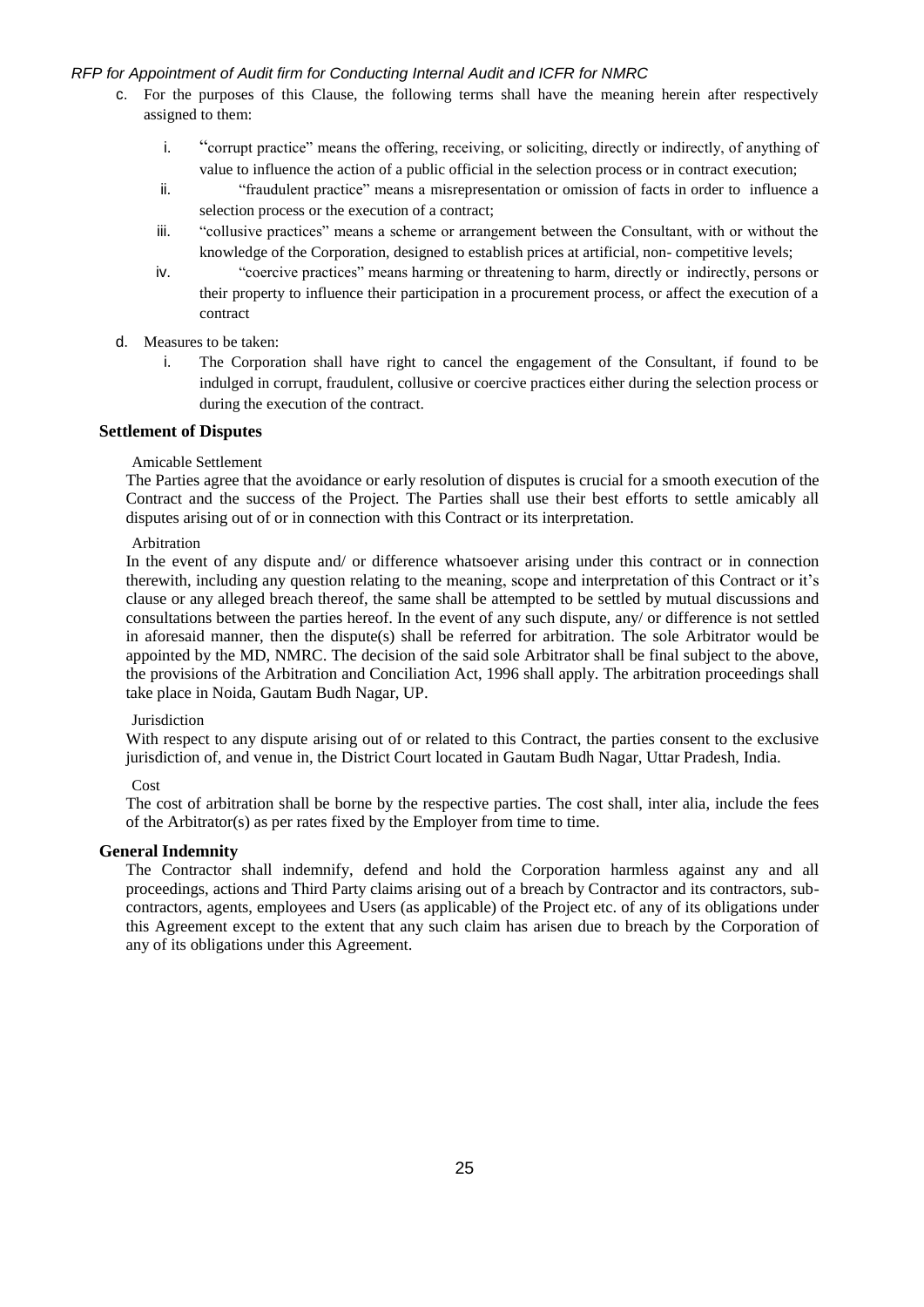# **6 Section 6: Draft Contract Agreement**

THIS AGREEMENT made on the ………….day of ………….. 2020 at Noida, District Gautam Budh Nagar, Uttar Pradesh Between **Noida Metro Rail Corporation Limited** (Hereafter referred to as "NMRC"), a company incorporated under Companies Act 2013, vide corporate identification Number: U60231UP2014SGC066849 and having its registered office at **Block-III, 3rd Floor, Ganga Shopping Complex, Sector-29, Noida -201301, District Gautam Budh Nagar, Uttar Pradesh, India** *represented by Shri……………………………………. Executive Director/NMRC* (hereinafter called as the "Corporation"), which expression shall unless excluded by or repugnant to the context or meaning thereof be deemed to include its successors and permitted assigns) of the one part,

#### **AND**

**………………………………………………………………….………………..** having its registered office at **………………………………………………………………**, represented by **………………………………….** (herein after called the **"Consultant",** which expression shall unless excluded by or repugnant to the context or meaning thereof be deemed to include its successors and permitted assigns) of the other part. WHEREAS the Corporation desires that the Services known as the **"…………………………………………………………………………………………………."** should be executed by the Consultant, and has accepted a contract by the Consultant for the execution and completion of these Services.

The Corporation and the Consultant agree as follows:

- **1.** In this Agreement words and expressions shall have the same meanings as are respectively assigned to them in the Contract documents referred to.
- **2.** The following documents shall be deemed to form and be read and construed as part of this Agreement -

#### **Reference:**

- (i) Tender No. ………………………… Dated ………………..
- (ii) Bid Documents duly accepted and submitted by …………………………………………………………………………………
- (iii) The Bidding Documents which include all the Sections specified below:
	- [a.Section 1: General](#page-5-0) Information
	- b[.Section 2: Terms of](#page-6-0) Reference
	- [c.Section 3: Instructions to Bidders](#page-10-0) d.
	- [d.Section 4: Minimum Eligibility Criteria \(](#page-12-1)Minimum Technical and Financial criteria)
	- e. [Section 5: General Conditions o](#page-20-0)f Contract
	- f.Section 6: Draft Contract Agreement
	- g[.Section 7: Appendices and Forms](#page-29-0)
	- h..Amendment/ Modification, if any
- (iv) Notice of Award (..............................) issued by NMRC
- (v) Letter of Acceptance of NOA (…………………………….) given by........................ to NMRC
- (vi) Any other admitted correspondence documents between NMRC and the Bidder.

#### **3. Duration of Contract**

The services is for a period of 1 (one) year, which may be extended for a further period of 1 (one) year.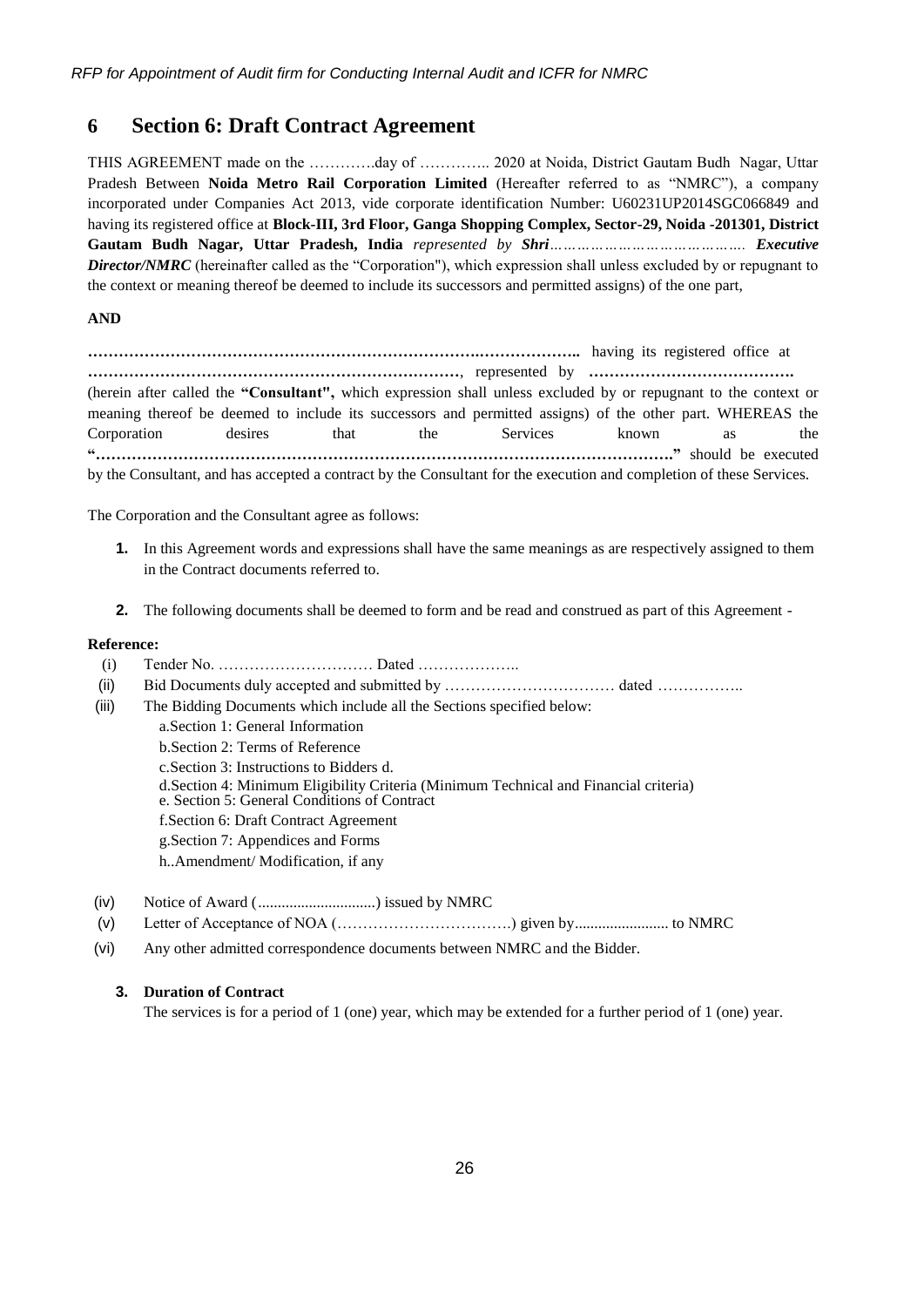# **4. Price Schedule**

NMRC shall consider the following price, as quoted by the consultant as part of financial bid:

| S.No. | $\sigma$ r<br><b>Payment Details</b>     | Quarterly<br>Price<br>(Excluding GST)<br>(INR) | <b>Quantity</b> | <b>Yearly Price(INR)</b> |
|-------|------------------------------------------|------------------------------------------------|-----------------|--------------------------|
|       |                                          | (A)                                            | (B)             | $(C) = A * B$            |
|       | Professional Fees of Internal<br>Auditor |                                                | 4               |                          |

GST as applicable would be paid Extra.

- **5.** The courts at District Gautam Budh Nagar, Uttar Pradesh shall have the exclusive jurisdiction to try all disputes arising out of this agreement between the parties.
- **6.** In consideration of the payments to be made by the Corporation to the Consultant as specified in this Agreement, the Consultant hereby covenants with the Corporation to execute the Services and to remedy defects therein in conformity in all respects with the provisions of the Contract and Notice of Award issued. "**Any conditions, deviation, assumption, exclusion, suggestion of alternative clauses, request of amendments in conditions & specifications of work submitted by bidders along with his Technical Bid or Financial bid, which is different from the Tender Document, Corrigendum, Addendum uploaded by NMRC [www.nmrcnoida.com](http://www.nmrcnoida.com/) and any other correspondence in this regard, shall not be treated as a part of the contract Agreement & shall not be binding upon NMRC in anyway whatsoever at any stage of work during execution or thereafter."**
- **7.** The Corporation hereby covenants to pay the Consultant in consideration of the execution and completion of the services, the Price or such other sum as may become payable under the provisions of the Contract at the times and in the manner prescribed by the Contract and NOA.

IN WITNESS where of the parties hereto have caused this Agreement to be executed in accordance with the laws of India on the day, month and year specified above.

| For and on behalf of the Consultant<br>Signature of the authorized official | For and on behalf of the Corporation<br>Signature of the authorized official                                                                                                                                                  |
|-----------------------------------------------------------------------------|-------------------------------------------------------------------------------------------------------------------------------------------------------------------------------------------------------------------------------|
| Name of the official                                                        | Name of the official                                                                                                                                                                                                          |
| Stamp/Seal of the Consultant                                                | Stamp/Seal of the Corporation                                                                                                                                                                                                 |
| In the presence of:                                                         | In the presence of:                                                                                                                                                                                                           |
| Sign of Witness 1                                                           | Sign of Witness 1                                                                                                                                                                                                             |
| $Name_$                                                                     | Name and the same state of the same state of the same state of the same state of the same state of the same state of the same state of the same state of the same state of the same state of the same state of the same state |
|                                                                             |                                                                                                                                                                                                                               |
|                                                                             |                                                                                                                                                                                                                               |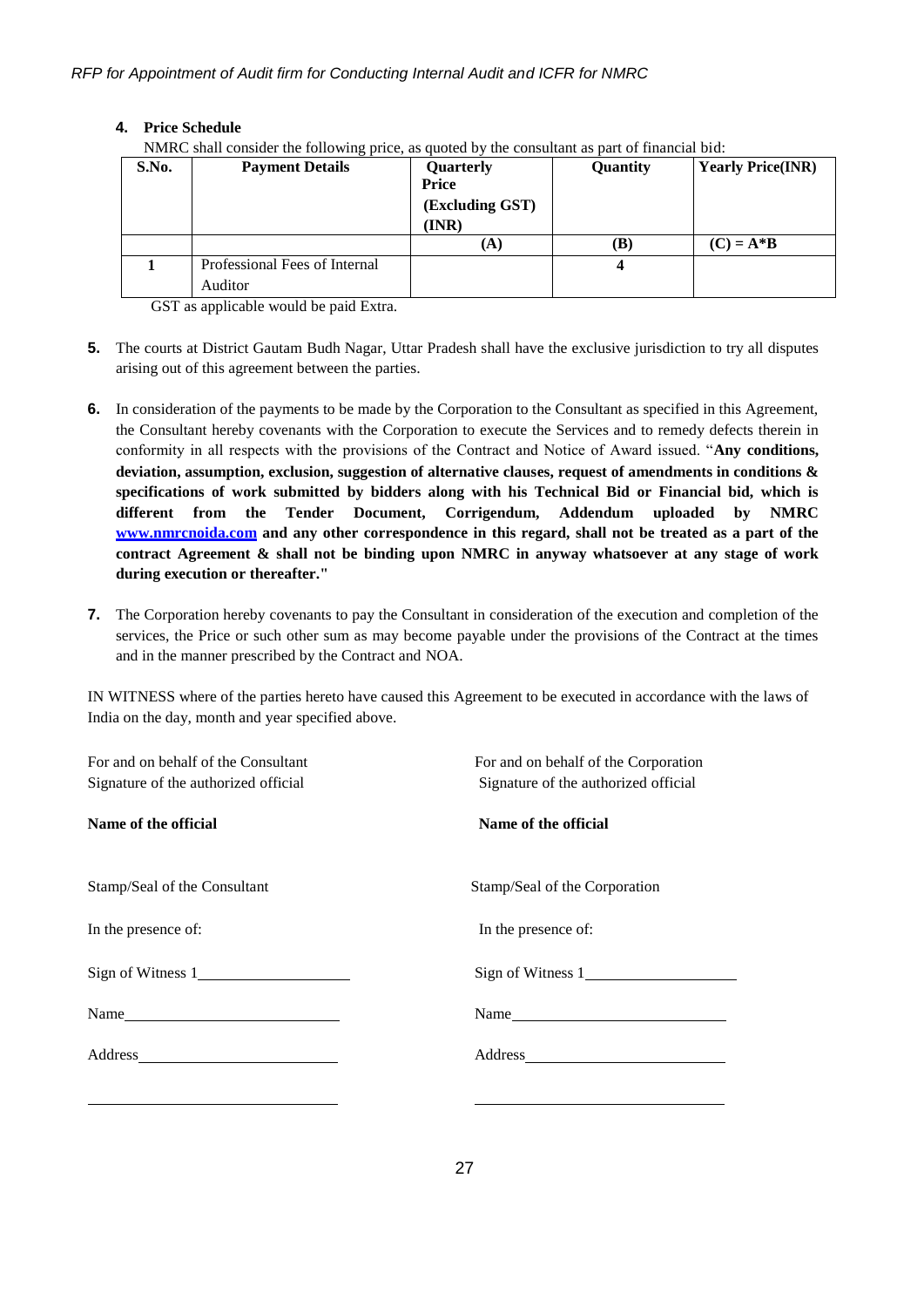| Sign of Witness 2 | Sign of Witness 2 |
|-------------------|-------------------|
|                   |                   |
| Name              | Name              |
|                   |                   |
| Address           | <b>Address</b>    |
|                   |                   |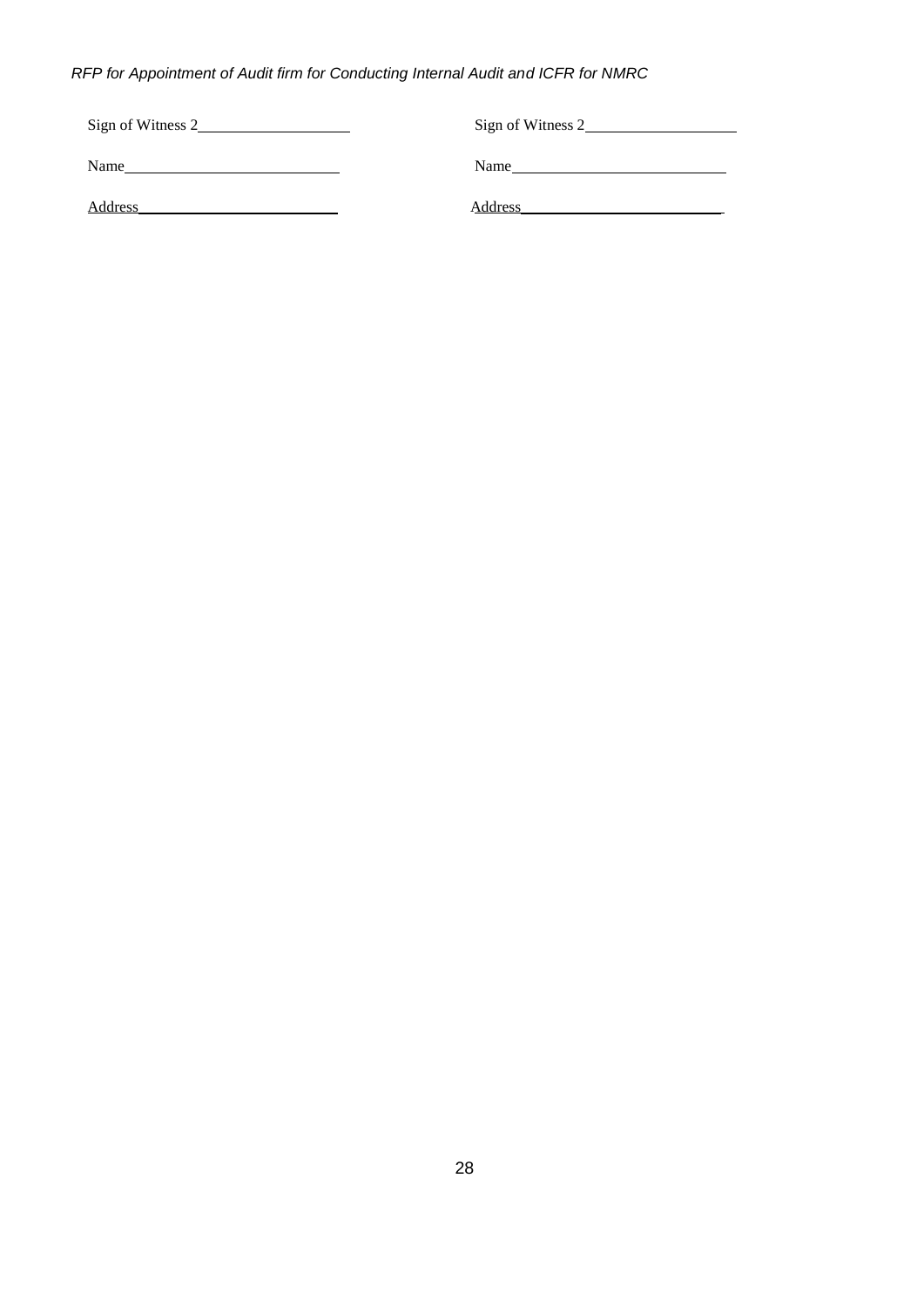# Section 7: Appendices and Forms

<span id="page-28-0"></span>**Appendix 1: Metro Alignment**



Fig: The Upcoming Metro Line

*Please Note: The map shown above is indicative (not to scale)*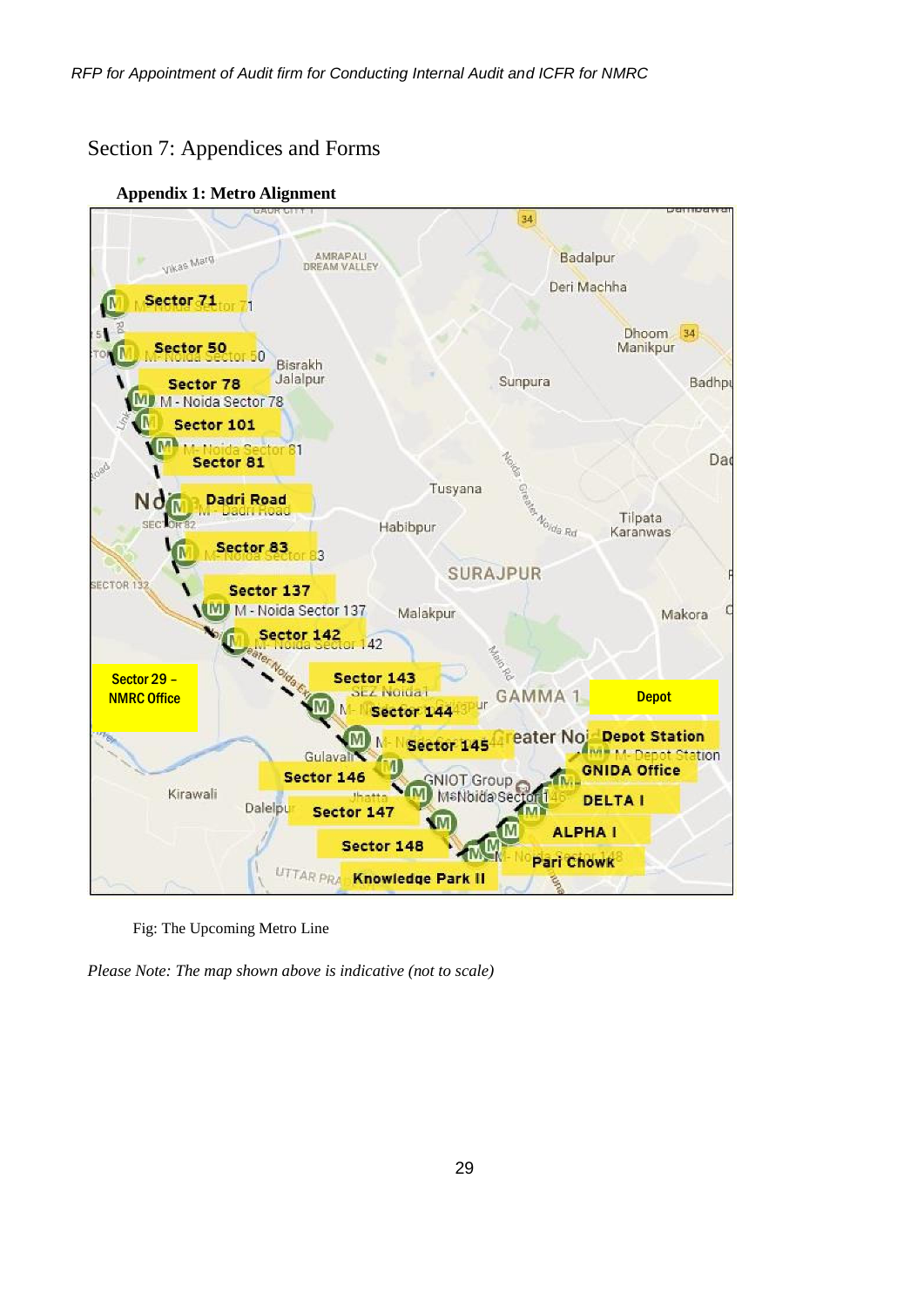<span id="page-29-0"></span>

| S.NO.             | <b>Name of the Station</b> |
|-------------------|----------------------------|
| 1.                | Noida Sector 71            |
| 2.                | Noida Sector 50            |
| 3.                | Noida Sector 78            |
| 4.                | Noida Sector 101           |
| 5.                | Noida Sector 81            |
| 6.                | Dadri Road                 |
| 7.                | Noida Sector 83            |
| 8.                | Noida Sector 137           |
| 9.                | Noida Sector 142           |
| 10.               | Noida Sector 143           |
| 11.               | Noida Sector 144           |
| 12.               | Noida Sector 145           |
| $\overline{13}$ . | Noida Sector 146           |
| 14.               | Noida Sector 147           |
| 15.               | Noida Sector 148           |
| 16.               | Knowledge Park II          |
| 17.               | Pari Chowk                 |
| 18.               | ALPHA1                     |
| 19.               | <b>DELTA1</b>              |
| 20.               | <b>GNIDA Office</b>        |
| 21.               | <b>Depot Station</b>       |
|                   | <b>Other Locations</b>     |
| 22.               | Sector 29 - NMRC Office    |
| 23.               | Depot                      |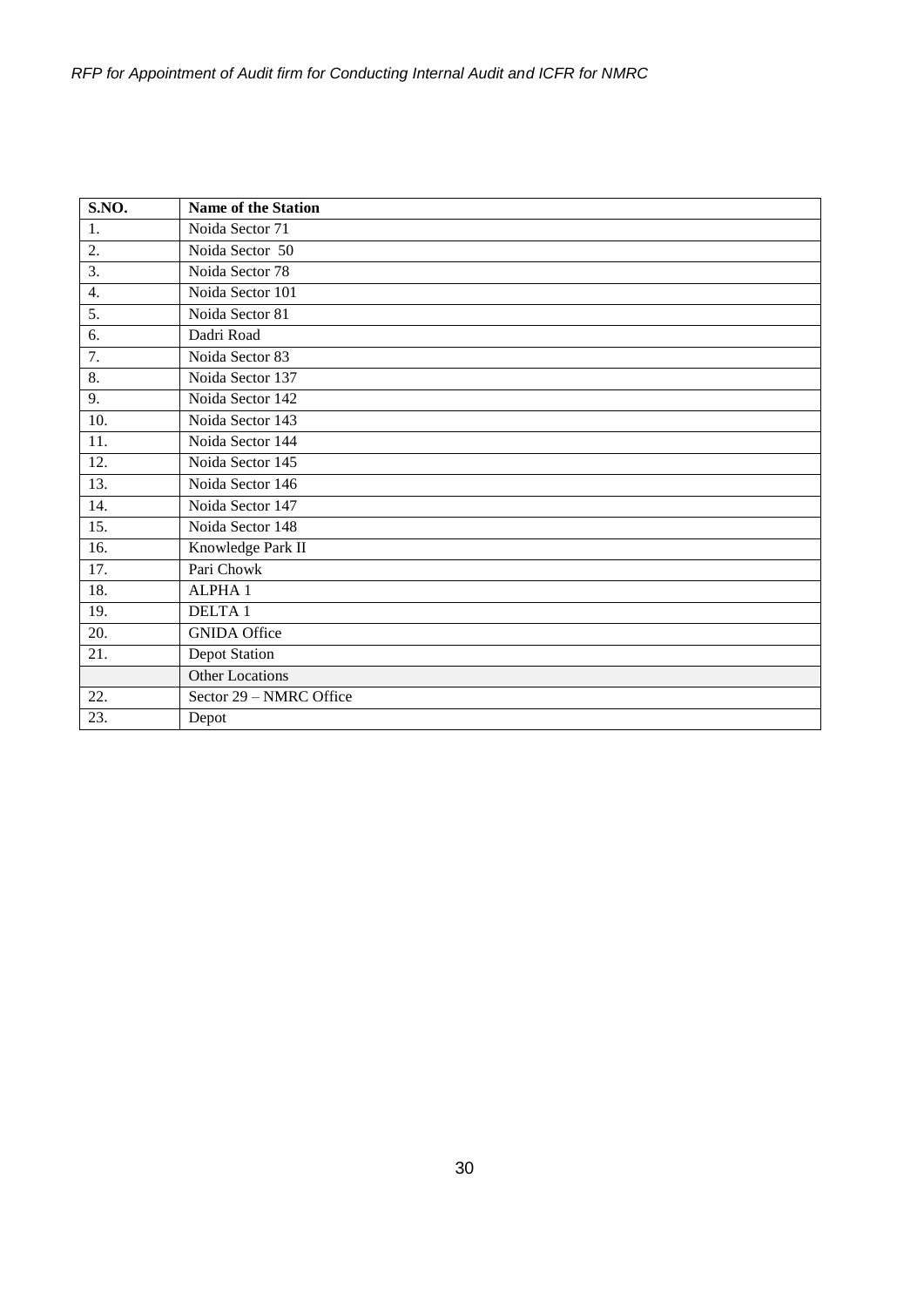# **Form 1: Letter of Proposal Submission**

[Location, Date]

To

Executive Director

Noida Metro Rail Corporation (NMRC) Limited Block-III, 3<sup>rd</sup> Floor, Ganga Shopping Complex, Noida -201301,

District Gautam Budh Nagar, Uttar Pradesh

## **Subject: Appointment of Audit Firm for Conducting Internal Audit and ICFR for NMRC**

Dear Sir,

We, the undersigned, offer to provide the services in accordance with your RFP Document dated [ Insert Date] and our Proposal. We are hereby submitting our Technical and Financial Proposal, **online**. We confirm that we have read the RFP Document in totality and abide by the terms and conditions stated in the document.

We have filled the complete information correctly in **Form 9: Bid Details.**

I/we declare that I/we is/are the **authorized signatory and have the power by Board Resolution/Authorisation/deed.**

I/We agree to keep the quoted rate open for acceptance for 180 days from the due date of submission thereof and not make any modification in its terms and conditions.

We hereby declare that all the information and statements made in this Proposal are true and accept that any misinterpretation contained in it may lead to our disqualification. Our Proposal is binding upon us.

We understand you are not bound to accept any Bid you receive.

Yours Sincerely,

Authorized Signature [In full and initials]: Name and Title of Signatory:

<span id="page-30-0"></span>Name and address of Firm: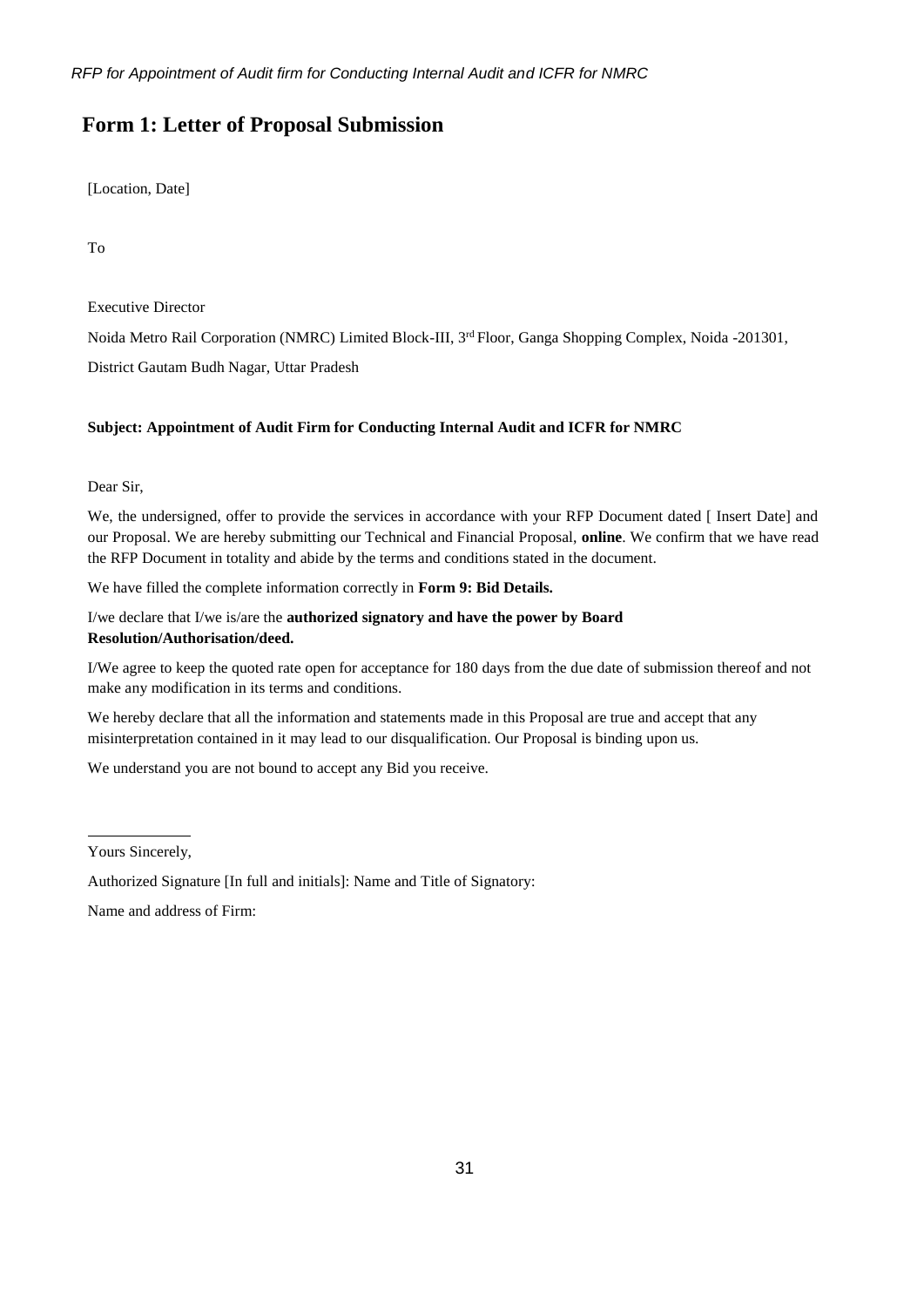|          | <b>Form 2: Firm Details</b>                                                       |
|----------|-----------------------------------------------------------------------------------|
| 1.       | Details of the Firm/Applicant                                                     |
|          | Name of Firm/ Applicant:                                                          |
|          |                                                                                   |
|          |                                                                                   |
|          |                                                                                   |
|          |                                                                                   |
|          |                                                                                   |
| 2.<br>3. |                                                                                   |
| 4.       | Registration number of firm<br><u>Example 2014</u>                                |
| 5.       | Legal status of the company (with supporting documents) _________________________ |
| 6.       | GST registration no.                                                              |
| 7.       | PAN of the firm with copy of the Income Tax Returns _                             |
| 8.       | Brief description of the firm and organization structure<br><u>Example 2016</u>   |

9. Details of Partners

| S.No. | Name of the Partners/ Proprietor | Membership No. | Date of joining the<br>firm as a partner (Full<br>time) |
|-------|----------------------------------|----------------|---------------------------------------------------------|
|       |                                  |                |                                                         |
|       |                                  |                |                                                         |

- 10. Details of Head Office and Branch Office
- 11. Bank Details for EMD Refund

| <b>Bank Name</b> | <b>Bank Branch</b> |
|------------------|--------------------|
| $A/c$ No.        |                    |
| Type of Account  | <b>IFSC</b> Code   |

We agree with all the terms and conditions of this document.

# **Authorized signatory Name:**

**Date:**

<span id="page-31-0"></span>**Name of the Applicant with seal**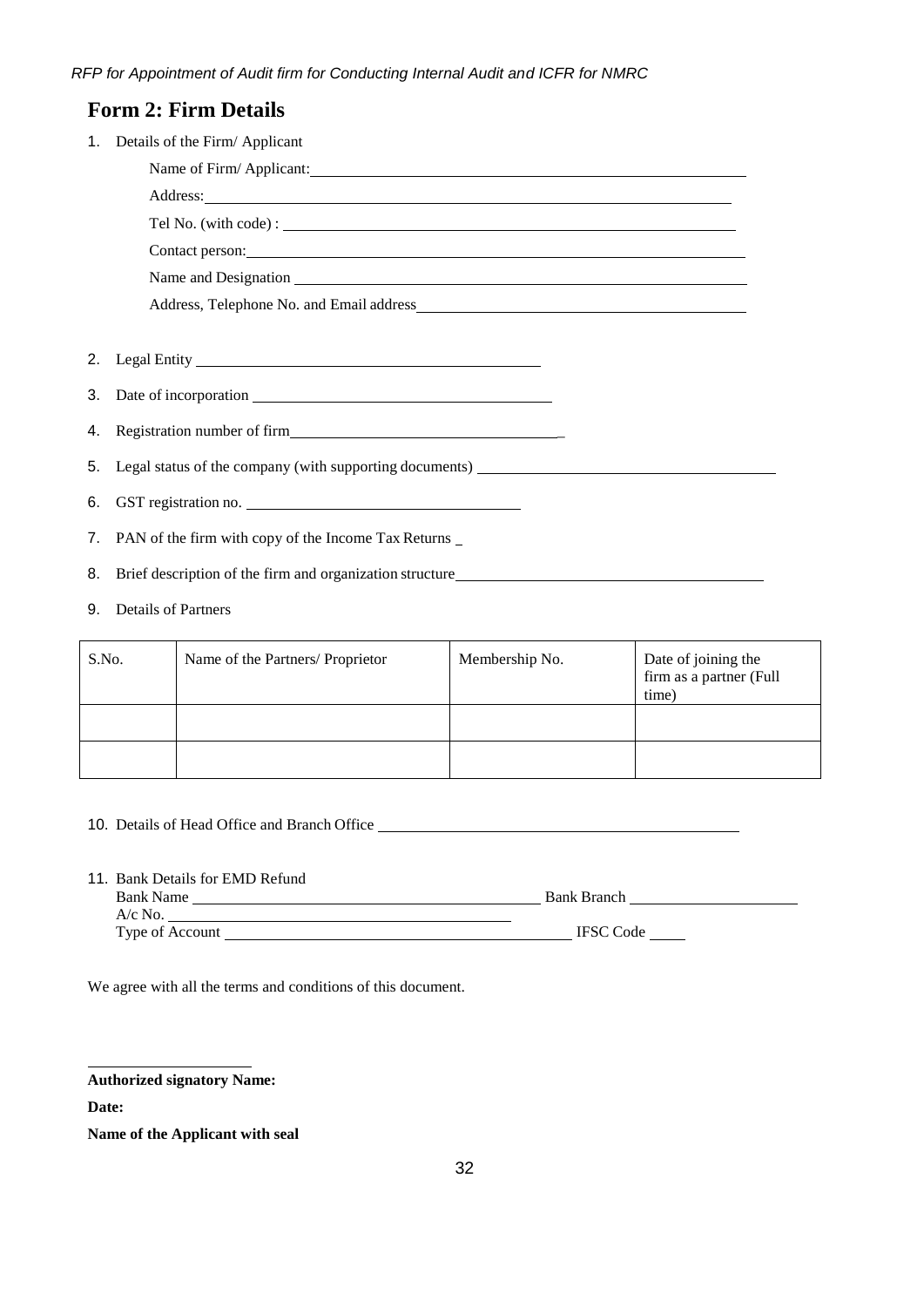# **Form 3: Selection criteria/score claimed by audit form (Marks to be filled in by applicant)**

The following format shall be used for statement of experience of Bidder:

## **CRITERIA FOR SELECTION**

| SI.<br>No. | <b>Parameter</b>                                                                                                                             | belection will be made on the basis of attainment of ingliest aggregate marks as per the following<br><b>Selection Criteria</b>                                                                                                 | <b>Basis of Marks</b>                                                                                                      | Mark(s)<br>per<br><b>Criteria</b>                                        | $\\epsilon$<br>Marks claimed<br>(to be field by<br><b>Applicant</b> ) |
|------------|----------------------------------------------------------------------------------------------------------------------------------------------|---------------------------------------------------------------------------------------------------------------------------------------------------------------------------------------------------------------------------------|----------------------------------------------------------------------------------------------------------------------------|--------------------------------------------------------------------------|-----------------------------------------------------------------------|
| 1.         | Experience                                                                                                                                   | Year(s) of establishment of Firm<br>since date of registration with<br>of<br>Institute<br>Chartered<br>Accountants of India/Institute of<br>Cost Accountants of India.                                                          | No. of completed<br>years since Firm's<br>Registration as on<br>31-3-2021.                                                 | 1 marks<br>per<br>completed<br>year as on 31-<br>$3-2021$ .              |                                                                       |
| 2.         | Number<br>οf<br>partners.                                                                                                                    | Number of partners in whole<br>time practice in the Firm holding<br>valid certificate of practice<br>issued by ICAI/ICAI.                                                                                                       | Each<br>partner<br>(Fellow<br><b>or</b><br>Associate to<br>be<br>mentioned)                                                | 3 marks per<br>Fellow partner<br>and 2 marks<br>per Associate<br>partner |                                                                       |
| 3.         | Composition of<br>Qualified<br>employees.                                                                                                    | Number<br>of<br>professionally<br>qualified<br>assistants<br>(Cost/Chartered accountant etc.)<br>in the Firm.                                                                                                                   | Each<br>qualified<br>assistant.                                                                                            | 2 marks per<br>qualified<br>assistant                                    |                                                                       |
| 4.         | Experience<br>of<br>Statutory<br>/Internal Audit<br>during last 5<br>years<br>(Bank)<br>audit experience<br>will<br>not<br>be<br>considered) | Experience of the Firm in<br>conducting<br>Statutory/Internal<br>Audit in<br>Government/Govt.<br>authority/Central or State PSUs /<br>Metro Organization /Statutory or<br>Autonomous<br>body/Private<br><b>Sector Companies</b> |                                                                                                                            |                                                                          |                                                                       |
| 4(a)       | <b>Internal Audit</b>                                                                                                                        | Conducted<br>Internal<br>Audit<br>assignment<br>in<br>Government/Govt.<br>authority/Central/State<br>Public<br>Sector Company/Autonomous<br>Authority/Metro<br>Rail<br>Companies.                                               | No. of years of<br>engagement<br>Audited (name of<br>the<br>Company,<br>financial<br>year<br>audited/engageme<br>nt        | 5 marks<br>per<br>of<br>year<br>engagement                               |                                                                       |
| 4(b)       | <b>Statutory Audit</b>                                                                                                                       | Conducted statutory audit in any<br>entity<br>(Public/Private/Government/PS<br>U/Autonomous<br>Body/Autonomous<br>authority<br>having minimum turnover of Rs<br>100 crore p.a. or more.                                         | of Entities<br>No.<br>Audited (name of<br>the<br>Company,<br>financial<br>year<br>audited & turnover<br>$>=$ Rs 100 crore) | 2 marks per<br>Company                                                   |                                                                       |
| 5.         | Approach<br>and<br>Methodology                                                                                                               | Applicant's<br>capability,<br>understanding,<br>approach<br>and<br>methodology                                                                                                                                                  | Firm must attach a<br>presentation<br>not<br>exceeding 5 pages.                                                            | To be awarded<br>by Evaluation<br>committee.                             |                                                                       |
| TOTAL      |                                                                                                                                              |                                                                                                                                                                                                                                 |                                                                                                                            |                                                                          |                                                                       |
|            |                                                                                                                                              |                                                                                                                                                                                                                                 |                                                                                                                            |                                                                          |                                                                       |

Selection will be made on the basis of attainment of highest aggregate marks as per the following criteria:

#### **NOTE:**

1. Documentary evidence in support of all the information are to be furnished along with the RFP and all the pages of the terms & conditions and other documents submitted should be duly signed with the seal of the Firm.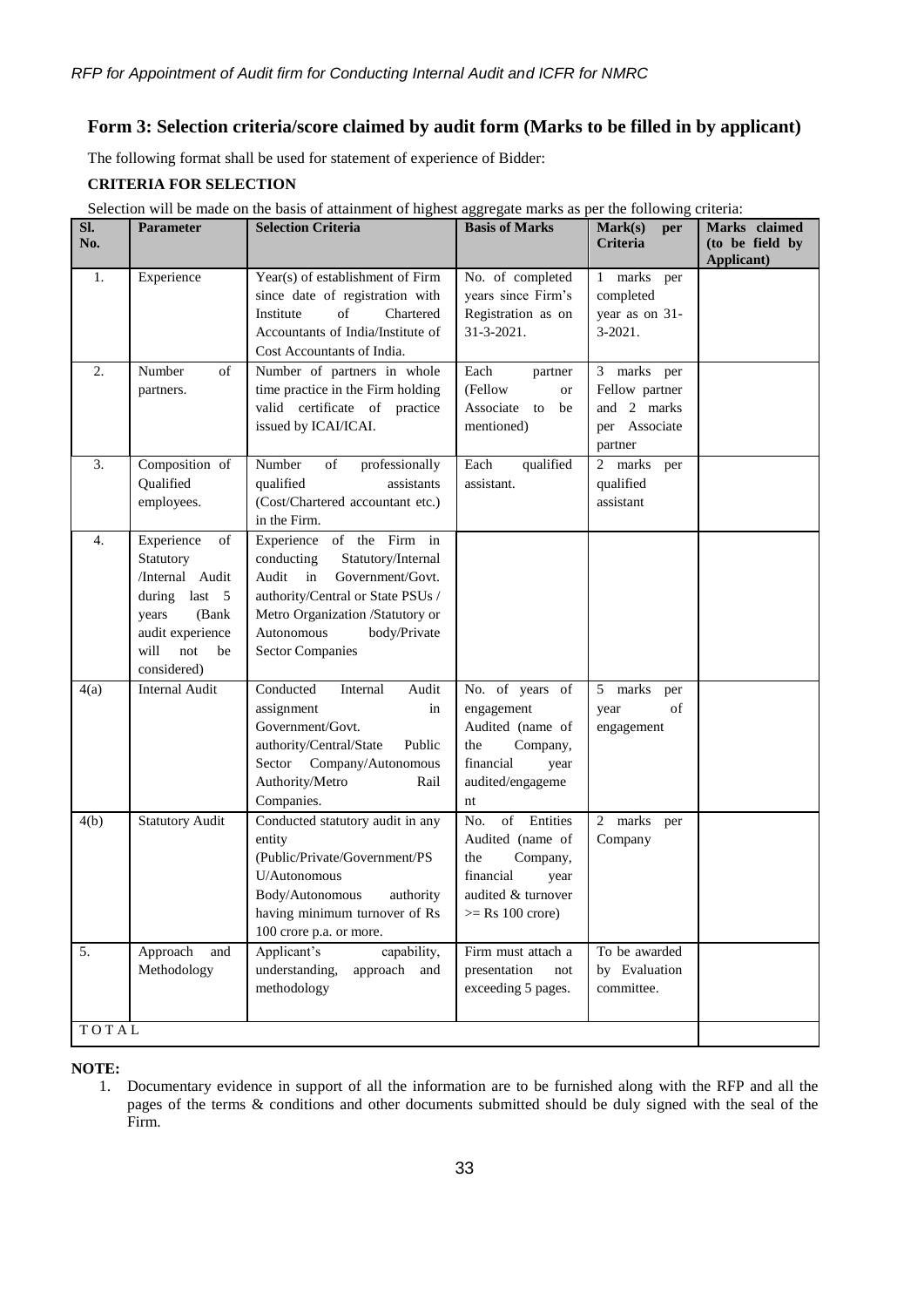2. In case of insufficient space, the above information may be provided in separate sheets, duly linked with the above table heading and signed & stamped.

#### **Certification**

We certify that information provided as above, are true and correct to the best of my knowledge and belief.

Date: Place:

Authorised Signature with Seal of the Audit

<span id="page-33-0"></span>Firm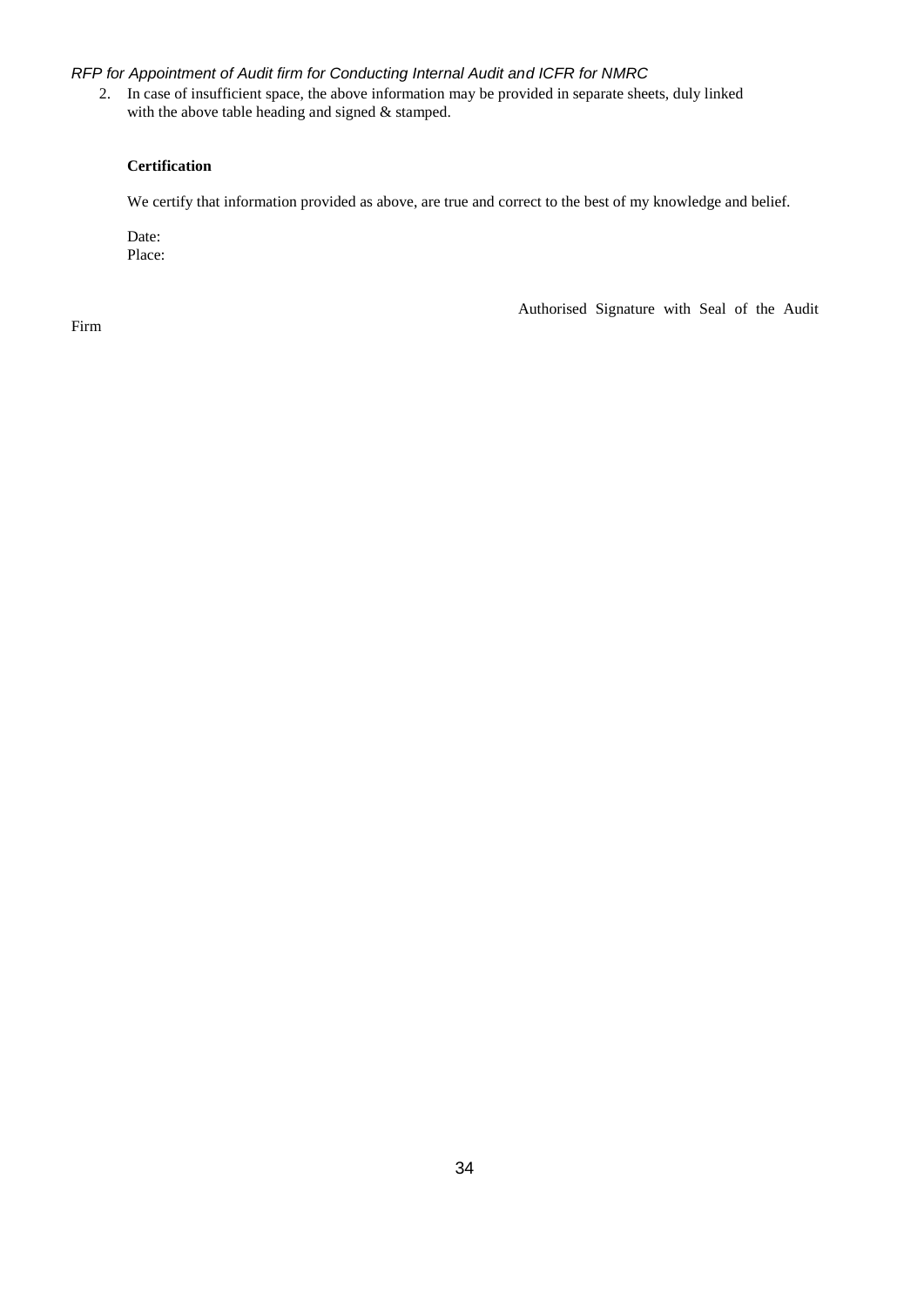## **Form 4: Financial Capability Details**

Bidder should submit their financial details as per the following:

| This | <b>1S</b> | to | certify | that | the | Average | Annual | urnover! | ΟÌ | M/s    |
|------|-----------|----|---------|------|-----|---------|--------|----------|----|--------|
|      |           |    |         |      |     |         |        |          |    | having |

registered office at ………………………………………………………………………………

……………………………………..for last 3 (three) years is as below:

| S.<br>N <sub>0</sub> | <b>Financial year</b>      | Name of the Bidder | <b>Turnover</b><br>(INR) |
|----------------------|----------------------------|--------------------|--------------------------|
|                      |                            |                    |                          |
|                      | 2018-19                    |                    |                          |
| 2.                   | 2019-20                    |                    |                          |
| 3.                   | 2020-21                    |                    |                          |
|                      | Average Annual<br>Turnover |                    |                          |
|                      |                            |                    |                          |

**Authorised Signatory**

#### **(Name & Designation of Authorised Signatory)**

#### <span id="page-34-0"></span>**Certificate of the Chartered Accountants/Statutory Auditors**

Based on Audited Accounts and other relevant documents of (Name of Bidder), we M/s , Chartered Accountants/ Statutory Auditors, certify that the above information is correct.

**Signature and Seal of Chartered Accountants/Statutory Auditors** (with membership no.)

#### *Please Note:*

- *1. In case the annual accounts for the latest financial year are not audited and therefore the Bidder cannot make it available, the Bidder shall give an undertaking to this effect and the statutory auditor/charted accountant shall certify the same. In such a case, the Bidder shall provide the Audited Financial Statements for 2 (two) years preceding the year for which the Audited Financial Statement is not being provided. Also, pertaining to latest financial year, the bidder shall submit an affidavit certifying that "The Annual Accounts have not been audited so far. We are submitting the CA certified provisional accounts, which shall be substantiated by the Audited Accounts, when prepared."*
- *2. The above certification needs to be from an external agency (i.e. Independent Chartered Accountants/firm)*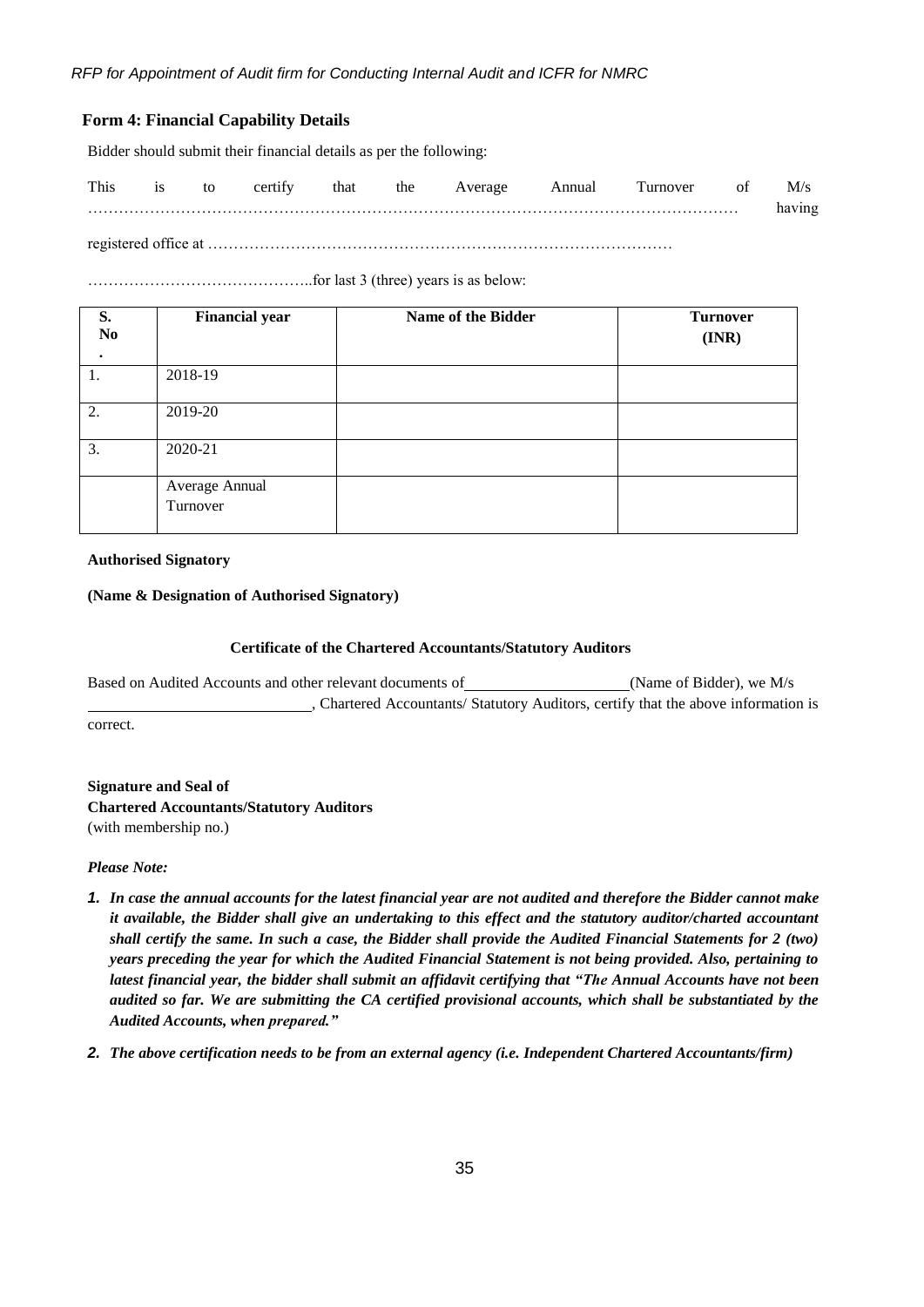# **Form 5: Undertaking - 1**

## **Name of Work: Appointment of Audit Firm for Conducting Internal Audit and ICFR for NMRC**

I confirm that M/S……………………………………………………………..

- a. Has not have been blacklisted/ debarred /declared ineligible for corrupt and fraudulent practices by the Govt. of India, State Govt./ Reserve Bank of India (RBI)/ INSTITUTE OF CHARTERED ACCOUNTANTS OF INDIA/INSTITUTE OF COST ACCOUNTANTS OF INDIA and should not have any disciplinary proceedings pending against the applicant firm or any of the partner with INSTITUTE OF CHARTERED ACCOUNTANTS OF INDIA/INSTITUTE OF COST ACCOUNTANTS OF INDIA/ RBI in last five (5) financial years.
- b. Does not have any pending litigation & non-performing contracts during last 5 (five) years. Further, has not been barred by any government/government-undertaking/ semi-government/ govt. controlled institutions/ private organizations in India.
- c. Has not abandoned any work in last 5 (five) years.
- d. Has not delayed in similar work completion during orders executed in last 5 (five) years.
- e. Does not ever been terminated due to poor performance.
- f. Has not suffered Bankruptcy/ insolvency in last 5 (five) years.
- g. Has not been blacklisted by any organization.
- h. Has not submitted any misleading information in the Bid.
- i. Is financially sound to perform the work.

Signature of the bidder with seal Dated:

Witness:

Address:

**Occupation**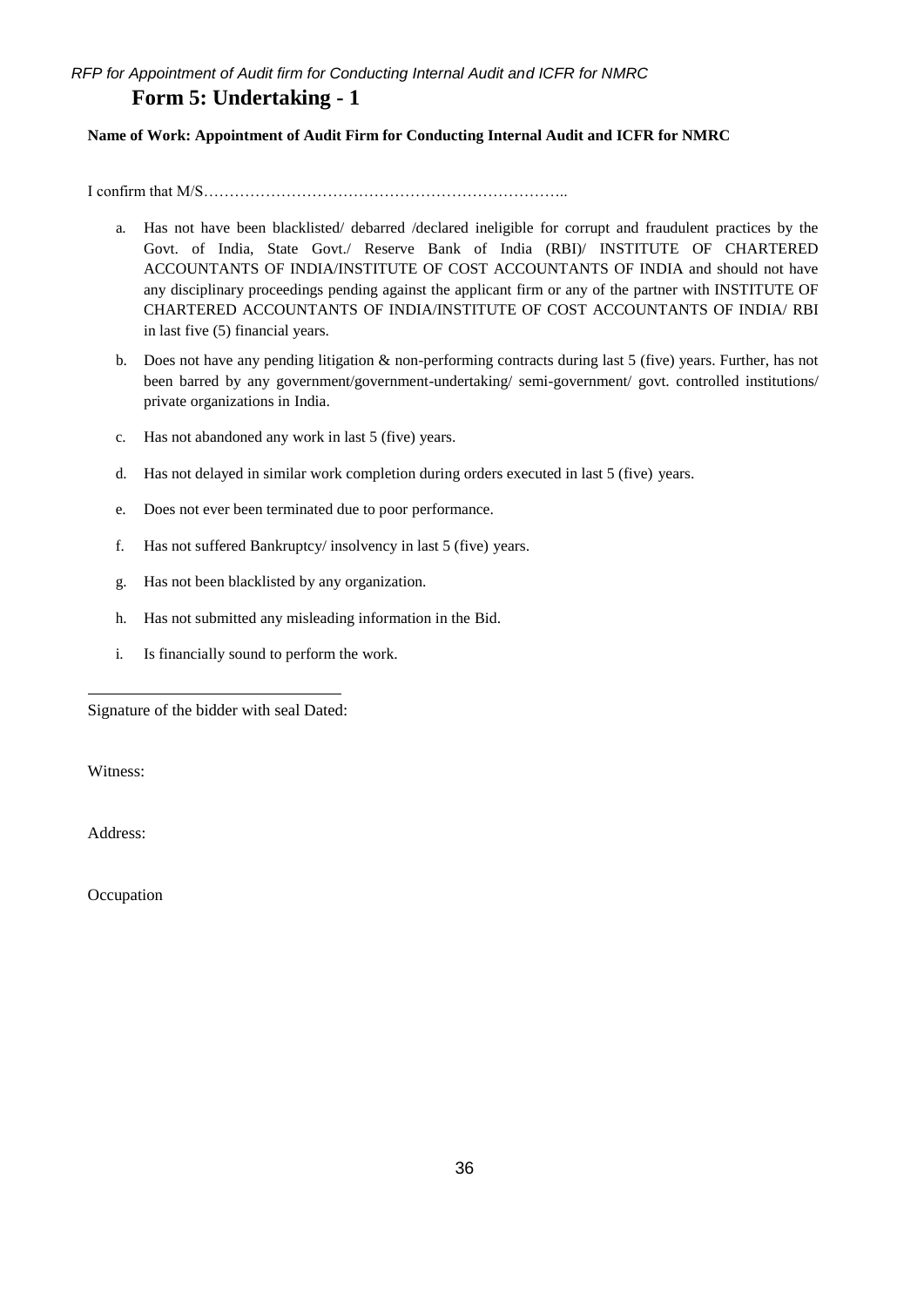# **Form 6: Power of Attorney**

<span id="page-36-0"></span>**(To be on non-judicial stamp paper of appropriate value as per Stamp Act relevant to place of execution.) Power of Attorney to be provided by the Bidding Company in favour of its representative as evidence of authorized signatory's authority.**

Know all men by these presents, We …………………………………………….(name and address of the registered office of the Bidding Company) do hereby constitute, appoint and authorize Mr./Ms…………………………………………………(name and residential address) who is presently employed with us and holding the position of , as our Attorney to do in our name and our behalf all or any of the acts, deeds or things necessary or incidental to submission of our Bid for RFP for Appointment of Audit Firm for Conducting Internal Audit and ICFR for NMRC in response to the RFP Document dated issued by Noida Metro Rail Corporation ("NMRC" or "the Corporation"), including signing and submission of the Bid and all other documents related to the Bid, including but not limited to undertakings, letters, certificates, acceptances, clarifications, guarantees or any other document which the Corporation may require us to submit. The aforesaid Attorney is further authorized for making representations to the NMRC or any other authority, and providing information / responses to the NMRC, representing us in all matters before the NMRC, and generally dealing with the Corporation in all matters in connection with our Bid till the completion of the bidding process as per the terms of the RFP Document and further till the Contract is entered into with the NMRC and thereafter till the expiry of the **Contract.** 

We hereby agree to ratify all acts, deeds and things done by our said attorney pursuant to this Power of Attorney and that all acts, deeds and things done by our aforesaid attorney shall be binding on us and shall always be deemed to have been done by us.

All the terms used herein but not defined shall have the meaning ascribed to such terms under the RFP Document.

Signed by the within named

...........................................[Insert the name of the executant company] through the hand of

Mr. ……………………………………….

duly authorized by the Board to issue such Power of Attorney Dated this ………………………… day of ………

Accepted

……………………………… Signature of Attorney (Name, designation and address of the Attorney)

Attested

| (Name, designation and address of the executant) |  |
|--------------------------------------------------|--|

……………………………………………… Signature and stamp of Notary of the place of execution

Common seal of ……………… has been affixed in my/our presence pursuant to Board of Director's Resolution dated…… **WITNESS** 

1. ………………………………………………. (Signature) Name ………………………………….

Designation...........…………………..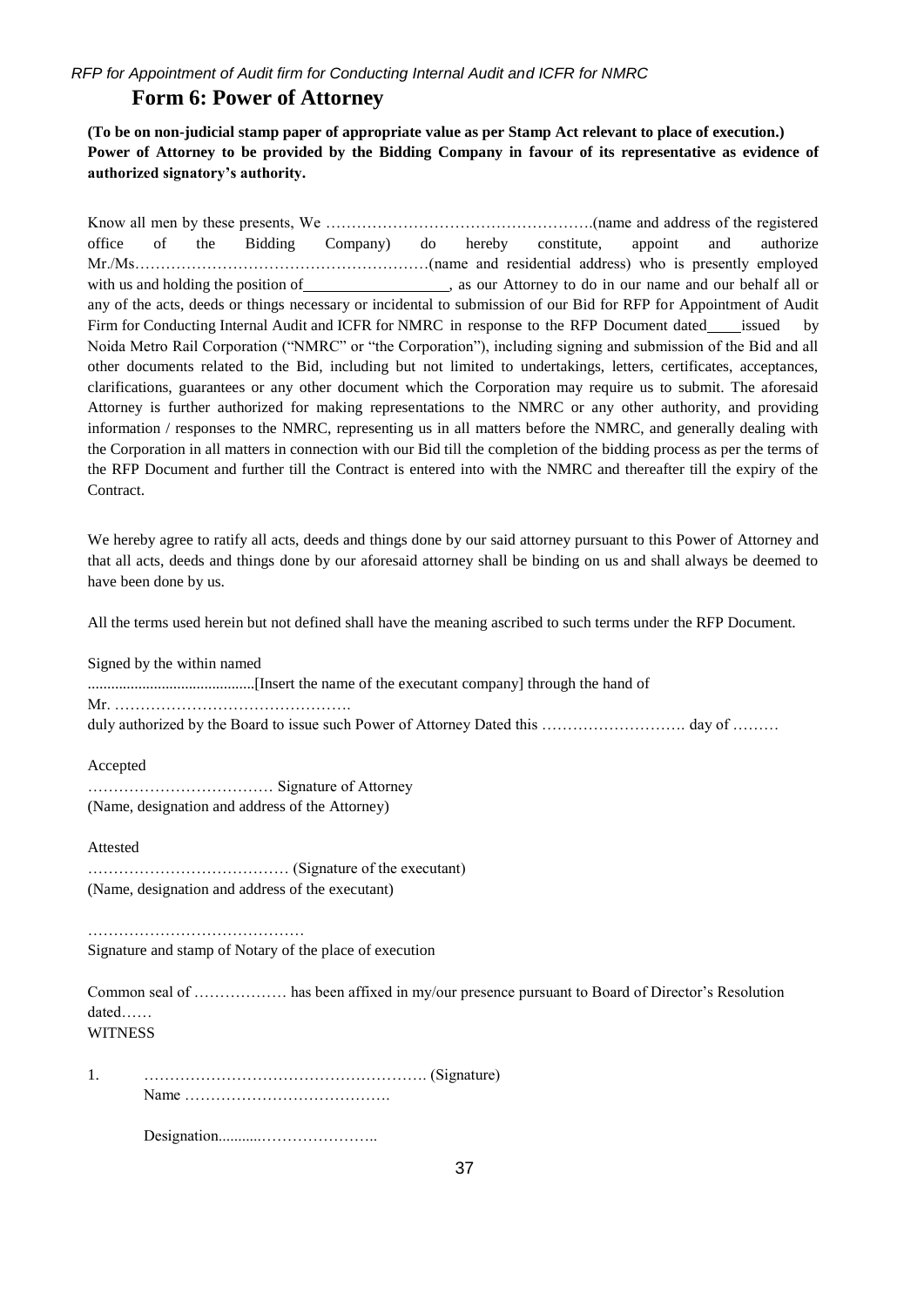Notes:

- (1) The mode of execution of the power of attorney should be in accordance with the procedure, if any, laid down by the applicable law and the charter documents of the executant(s) and the same should be under common seal of the executant affixed in accordance with the applicable procedure. Further, the person whose signatures are to be provided on the power of attorney shall be duly authorized by the executant(s) in this regard.
- (2) In the event, power of attorney has been executed outside India, the same needs to be duly notarized by a notary public of the jurisdiction where it is executed.
- <span id="page-37-0"></span>(3) Also, wherever required, the executant(s) should submit for verification the extract of the charter documents and documents such as a board resolution / power of attorney, in favour of the person executing this power of attorney for delegation of power hereunder on behalf of the executant(s).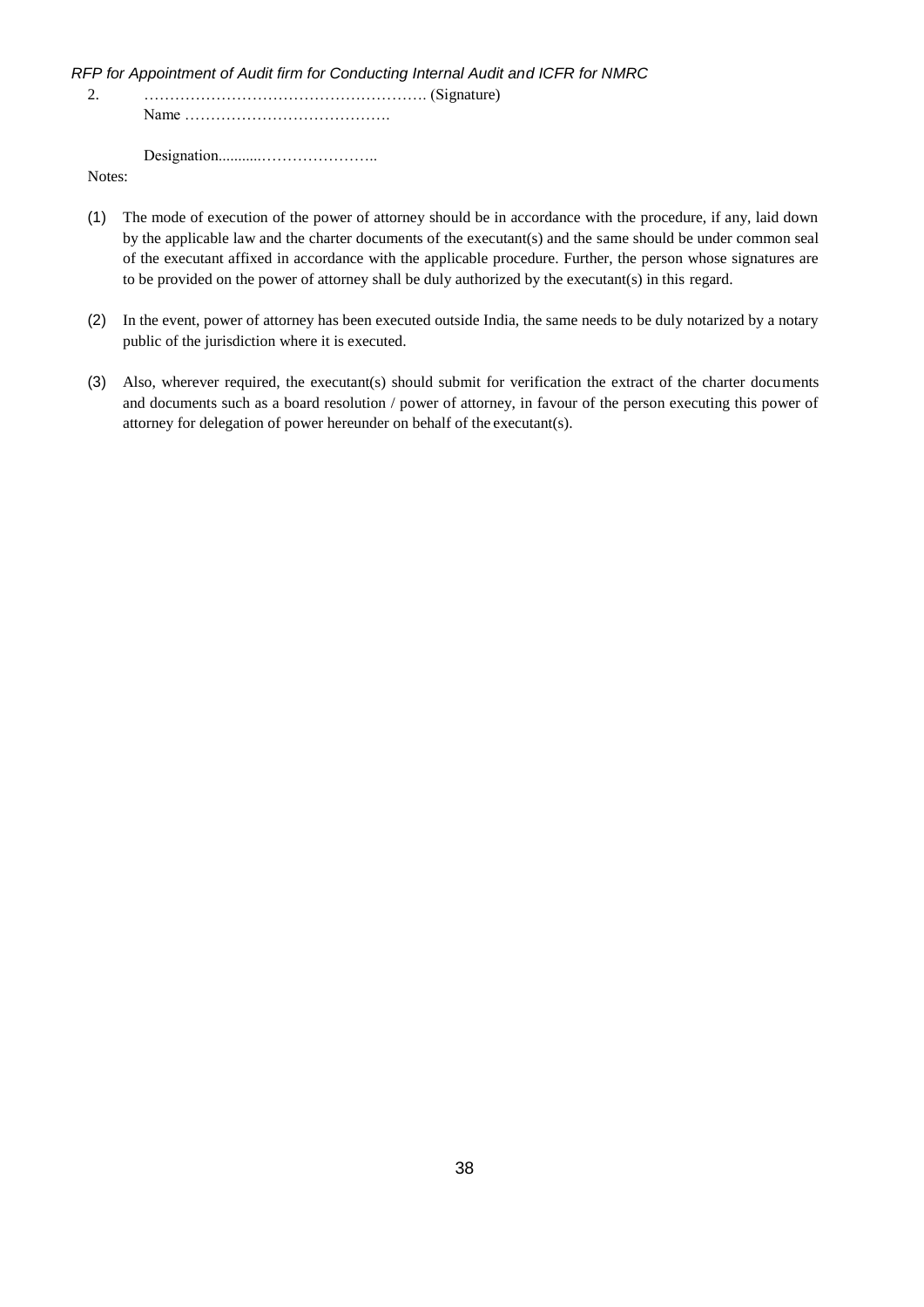# **Form 7: Resume of Proposed Personnel**

| 1.       | <b>Proposed</b><br><b>Position</b>                                                                                                                                                                                                                                        |         |  |          |  |         |  |
|----------|---------------------------------------------------------------------------------------------------------------------------------------------------------------------------------------------------------------------------------------------------------------------------|---------|--|----------|--|---------|--|
| 2.       | Name of<br>Firm                                                                                                                                                                                                                                                           |         |  |          |  |         |  |
| 3.       | <b>Name of Staff</b>                                                                                                                                                                                                                                                      |         |  |          |  |         |  |
| 4.       | Date of Birth                                                                                                                                                                                                                                                             |         |  |          |  |         |  |
| 5.       | <b>Nationality</b>                                                                                                                                                                                                                                                        |         |  |          |  |         |  |
| б.       | <b>Education</b>                                                                                                                                                                                                                                                          |         |  |          |  |         |  |
|          | <b>Name of Institution</b><br>Degree(s) or Diploma(s) obtained:<br><b>Date</b>                                                                                                                                                                                            |         |  |          |  |         |  |
|          |                                                                                                                                                                                                                                                                           |         |  |          |  |         |  |
| 7.       | Membership in Professional Associations/ Trainings attended                                                                                                                                                                                                               |         |  |          |  |         |  |
|          |                                                                                                                                                                                                                                                                           |         |  |          |  |         |  |
| 8.       | <b>Countries of Work Experience:</b>                                                                                                                                                                                                                                      |         |  |          |  |         |  |
|          |                                                                                                                                                                                                                                                                           |         |  |          |  |         |  |
| 9.       | <b>Languages</b>                                                                                                                                                                                                                                                          |         |  |          |  |         |  |
| Language |                                                                                                                                                                                                                                                                           | Reading |  | Speaking |  | Writing |  |
|          |                                                                                                                                                                                                                                                                           |         |  |          |  |         |  |
| 10.      | <b>Employment Record:</b>                                                                                                                                                                                                                                                 |         |  |          |  |         |  |
| FROM:    |                                                                                                                                                                                                                                                                           |         |  | TO:      |  |         |  |
|          | <b>EMPLOYER</b>                                                                                                                                                                                                                                                           |         |  |          |  |         |  |
|          | POSITION/S HELD                                                                                                                                                                                                                                                           |         |  |          |  |         |  |
| 11.      | Work Undertaken that Best Illustrates Capacity to Handle the Tasks Assigned                                                                                                                                                                                               |         |  |          |  |         |  |
|          | Name of assignment or project:                                                                                                                                                                                                                                            |         |  |          |  |         |  |
|          | Year:                                                                                                                                                                                                                                                                     |         |  |          |  |         |  |
|          | Location:                                                                                                                                                                                                                                                                 |         |  |          |  |         |  |
|          | Client:                                                                                                                                                                                                                                                                   |         |  |          |  |         |  |
|          | Main project features:                                                                                                                                                                                                                                                    |         |  |          |  |         |  |
|          |                                                                                                                                                                                                                                                                           |         |  |          |  |         |  |
|          | Position/s held:                                                                                                                                                                                                                                                          |         |  |          |  |         |  |
|          | Activities Performed:                                                                                                                                                                                                                                                     |         |  |          |  |         |  |
|          |                                                                                                                                                                                                                                                                           |         |  |          |  |         |  |
| 12.      | <b>Certification</b>                                                                                                                                                                                                                                                      |         |  |          |  |         |  |
|          | I, the undersigned, certify that to the best of my knowledge and belief, this CV correctly describes<br>me, my qualifications, and my experience. I understand that any wilful misstatement described<br>herein may lead to my disqualification or dismissal, if engaged. |         |  |          |  |         |  |
|          | Date:<br>Full name of authorized representative:                                                                                                                                                                                                                          |         |  |          |  |         |  |

# <span id="page-38-0"></span>**Please Note: Assignments should be related to similar work as defined in Clause [4.1](#page-13-1)**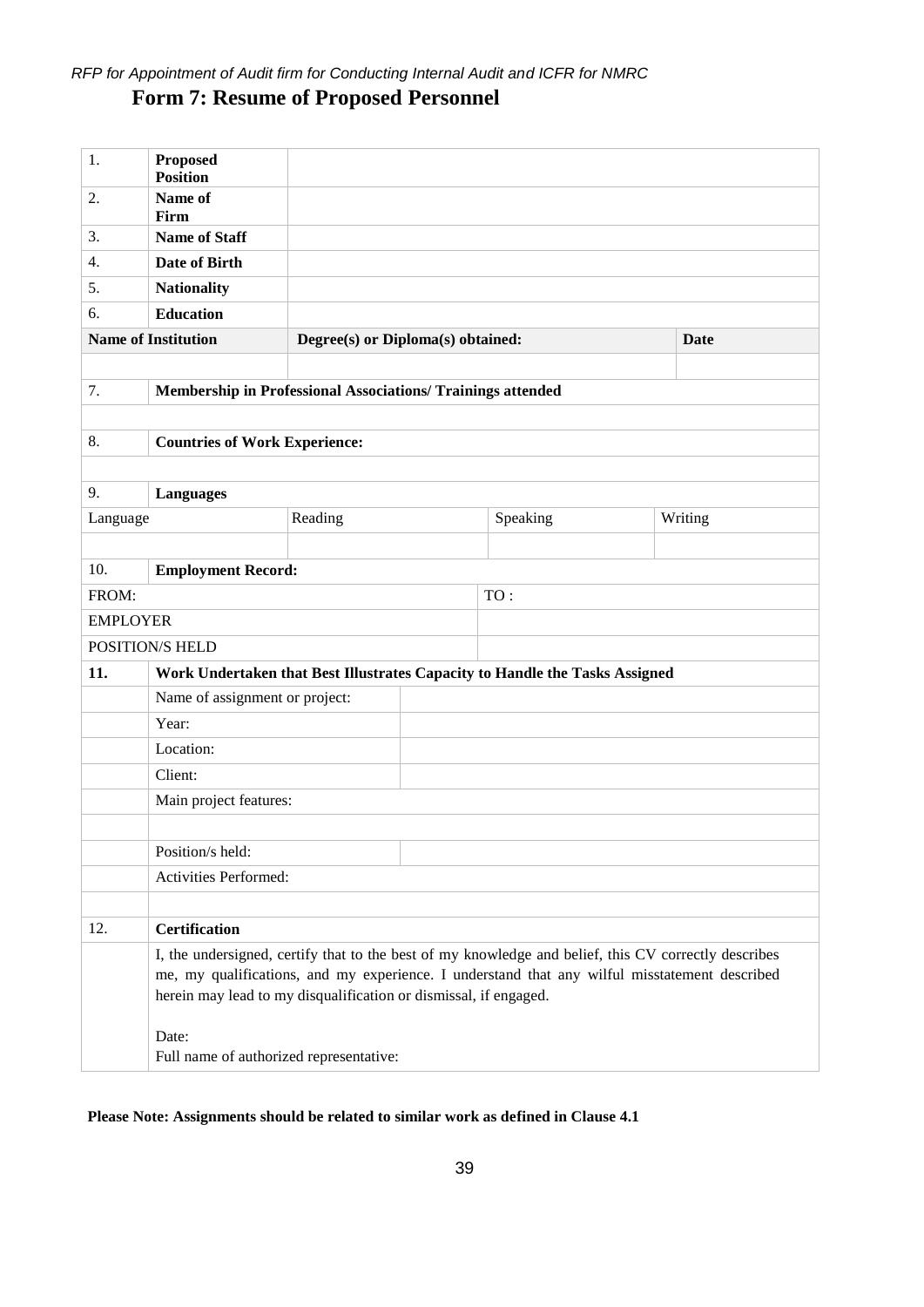# **Form 8: Price Bid**

To

General Manager (Finance)

Noida Metro Rail Corporation (NMRC) Limited Block-III, 3rd Floor, Ganga Shopping Complex Noida -201301,

District Gautam Budh Nagar, Uttar Pradesh

# **Sub: Appointment of Audit Firm for Conducting Internal Audit and ICFR for NMRC**

Dear Sir,

I/we have read and examined the RFP document, general terms and conditions.

I/we hereby quote for NMRC of the services specified in Terms of Reference within the time specified:

| <b>Price Bid</b> |                                          |                                                                     |                         |                             |  |  |  |  |
|------------------|------------------------------------------|---------------------------------------------------------------------|-------------------------|-----------------------------|--|--|--|--|
| S.<br>N<br>0.    | <b>Payment Details</b>                   | Quarterly<br><b>Price</b><br>(Excluding<br>GST)<br>$(\mathbf{INR})$ | Quantity<br>(Yearly)    | <b>Yearly</b><br>Price(INR) |  |  |  |  |
|                  |                                          | (A)                                                                 | (B)                     | $(C) = A*B$                 |  |  |  |  |
|                  | Professional Fees of Internal<br>Auditor |                                                                     | $\overline{\mathbf{4}}$ |                             |  |  |  |  |
|                  | Yearly Price (In Words)                  |                                                                     |                         |                             |  |  |  |  |

#### **The Bidder is required to fill only grey cells in the Price Bid.**

Note:

- 1. The Total Amount to Be Quoted By Bidder (INR) shall be filled in figures and words.2
- 2. The Financial Bid submitted is unconditional (inclusive of all taxes including, duties, levies, etc. as applicable **except GST**) and fulfills all the requirements of the Terms of Reference Document. **GST shall be applicable as per prevailing rates.**
- 3. We have completely read and understood the Bid Document. The Financial Tender submitted is unconditional and fulfills all the requirements of the Tender Document.
- 4. Above quotes shall be applicable for three years of engagement.
- 5. The payment shall be released on quarterly basis based on satisfactory execution of service.

We understand you are not bound to accept any Proposal you receive.

Signature and Name of the Authorized Person

<span id="page-39-0"></span>NAME OF THE BIDDER AND SEAL